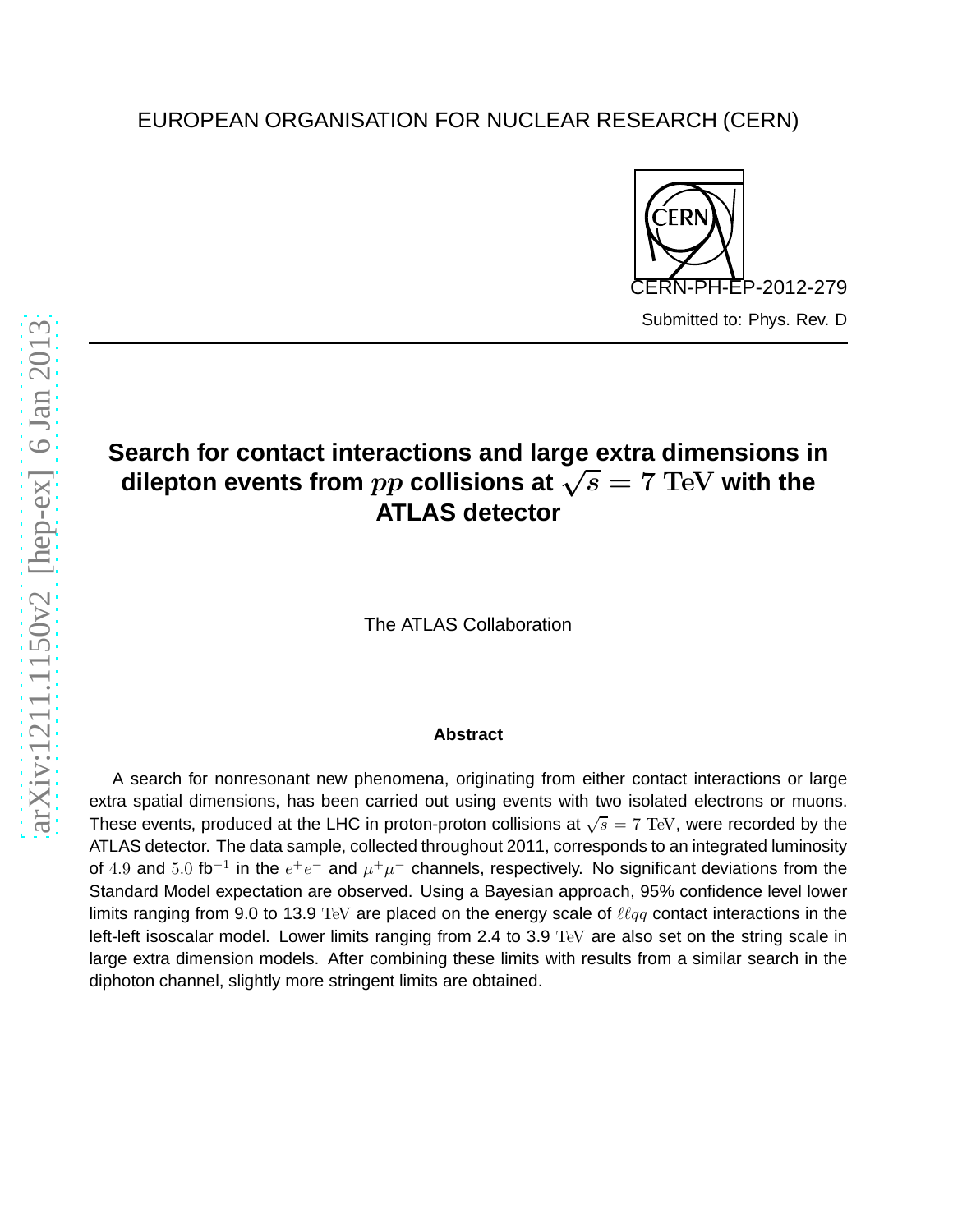## Search for contact interactions and large extra dimensions in dilepton events from  $pp$ collisions at  $\sqrt{s} = 7$  TeV with the ATLAS detector

The ATLAS Collaboration

A search for nonresonant new phenomena, originating from either contact interactions or large extra spatial dimensions, has been carried out using events with two isolated electrons or muons. These events, produced at the LHC in proton-proton collisions at  $\sqrt{s} = 7$  TeV, were recorded by the ATLAS detector. The data sample, collected throughout 2011, corresponds to an integrated luminosity of 4.9 and 5.0 fb<sup>-1</sup> in the  $e^+e^-$  and  $\mu^+\mu^-$  channels, respectively. No significant deviations from the Standard Model expectation are observed. Using a Bayesian approach, 95% confidence level lower limits ranging from 9.0 to 13.9 TeV are placed on the energy scale of  $\ell \ell \overline{q}q$  contact interactions in the left-left isoscalar model. Lower limits ranging from 2.4 to 3.9 TeV are also set on the string scale in large extra dimension models. After combination of these limits with results from a similar search in the diphoton channel, slightly more stringent limits are obtained.

PACS numbers: 12.60.Rc, 13.85.Qk, 14.70.Pw, 14.80.Rt

#### I. INTRODUCTION

Extensions to the Standard Model (SM), such as quark/lepton compositeness and large extra dimensions, predict modifications to the SM dilepton invariant mass spectra. This paper presents a comparison of the number of expected and observed events at high mass in the dielectron and dimuon datasets collected by the ATLAS detector [\[1\]](#page-11-0) in 2011. These events resulted from protonproton collisions produced at  $\sqrt{s} = 7$  TeV by the LHC [\[2\]](#page-11-1). The data are interpreted in the context of contact interactions (CI) and virtual graviton exchange in the Arkani-Hamed–Dimopoulos–Dvali (ADD) model [\[3\]](#page-11-2).

In the SM, quarks and leptons are fundamental particles. However, if they are composite particles, with at least one common constituent, the interactions of these constituents would manifest themselves through an effective four-fermion contact interaction at energies well below the compositeness scale. This type of contact interaction could also describe a new force with a messenger too heavy for direct observation at the LHC, in analogy with Fermi's nuclear  $\beta$  decay theory [\[4\]](#page-11-3).

The Lagrangian for a general contact interaction has the form [\[5](#page-11-4)]:

$$
\mathcal{L} = \frac{g^2}{2\Lambda^2} \left[ \begin{array}{cc} \eta_{\rm LL} & \overline{\psi}_{\rm L} \gamma_{\mu} \psi_{\rm L} & \overline{\psi}_{\rm L} \gamma^{\mu} \psi_{\rm L} \\ + \eta_{\rm RR} & \overline{\psi}_{\rm R} \gamma_{\mu} \psi_{\rm R} & \overline{\psi}_{\rm R} \gamma^{\mu} \psi_{\rm R} \\ + 2 \eta_{\rm LR} & \overline{\psi}_{\rm L} \gamma_{\mu} \psi_{\rm L} & \overline{\psi}_{\rm R} \gamma^{\mu} \psi_{\rm R} \end{array} \right] \tag{1}
$$

where g is a coupling constant chosen so that  $g^2/4\pi = 1$ ; Λ is the contact interaction scale, which in the context of compositeness models, is the energy scale below which fermion constituents are bound; and  $\psi_{L,R}$  are left-handed and right-handed fermion fields, respectively. The parameters  $\eta_{ij}$ , where i and j are L or R (left or right), define the chiral structure of the new interaction. Specific models are constructed by assigning particular combinations of these parameters to be  $-1$ , 0 or  $+1$ . For example, the left-left isoscalar model (LLIM) is defined by setting  $\eta_{\text{LL}} = \pm 1$  and  $\eta_{\text{RR}} = \eta_{\text{LR}} = 0$ . The LLIM

model, commonly used as a benchmark for contact interaction searches [\[6](#page-11-5)], is utilized in this analysis.

The addition of the contact interaction Lagrangian to that of the SM modifies the Drell–Yan (DY) production cross section  $(q\bar{q} \to Z/\gamma^* \to \ell^+ \ell^-)$ . The largest deviations in the dilepton invariant mass spectra, either constructive or destructive, are expected at high mass and are determined by the sign of the parameter  $\eta_{ij}$  and the scale  $\Lambda$ . The differential cross section for the process  $q\bar{q} \to \ell^+\ell^-$ , including a contact interaction, can be separated into three components: a SM DY term, a pure contact interaction term  $(F_C)$  and a DY-CI interference  $(F<sub>I</sub>)$  term:

<span id="page-1-0"></span>
$$
\frac{d\sigma}{dm_{\ell\ell}} = \frac{d\sigma_{\rm DY}}{dm_{\ell\ell}} - \eta_{\rm LL} \frac{F_{\rm I}(m_{\ell\ell})}{\Lambda^2} + \frac{F_{\rm C}(m_{\ell\ell})}{\Lambda^4} \,, \tag{2}
$$

where  $m_{\ell\ell}$  represents the final-state dilepton mass. The full form of this expression is given in Ref. [\[7\]](#page-11-6). Constructive (destructive) interference corresponds to  $\eta_{\text{LL}} = -1$ (+1). At the largest  $\Lambda$  values to which this analysis is sensitive, both interference and pure contact interaction terms play significant roles. For example, at dilepton masses greater than 400 GeV and  $\Lambda = 12$  TeV, the magnitude of the middle term in Eq. [\(2\)](#page-1-0), which depends on the interference, is about twice that of the last term.

Nonresonant deviations in the high mass dilepton invariant mass spectra are also predicted in large extra dimension models. These models were introduced to address some of the major unresolved issues in particle physics such as the hierarchy problem. The latter deals with the question of why gravity appears weak in comparison to the other three SM interactions and why the electroweak scale (∼1 TeV) is 16 orders of magnitude smaller than the Planck scale ( $M_{\text{Pl}} \simeq 10^{16} \text{ TeV}$ ). Arkani-Hamed, Dimopoulos, and Dvali addressed these issues by postulating the existence of  $n$  flat additional spatial dimensions of common size  $R$ , compactified on an n-dimensional torus [\[3](#page-11-2)]. The fundamental Planck scale in  $(4+n)$ -dimensional spacetime,  $M_D$ , is then related to the scale  $M_{\text{Pl}}$  by Gauss's law:  $M_{\text{Pl}}^2 = M_{\text{D}}^{n+2} R^n$ . Con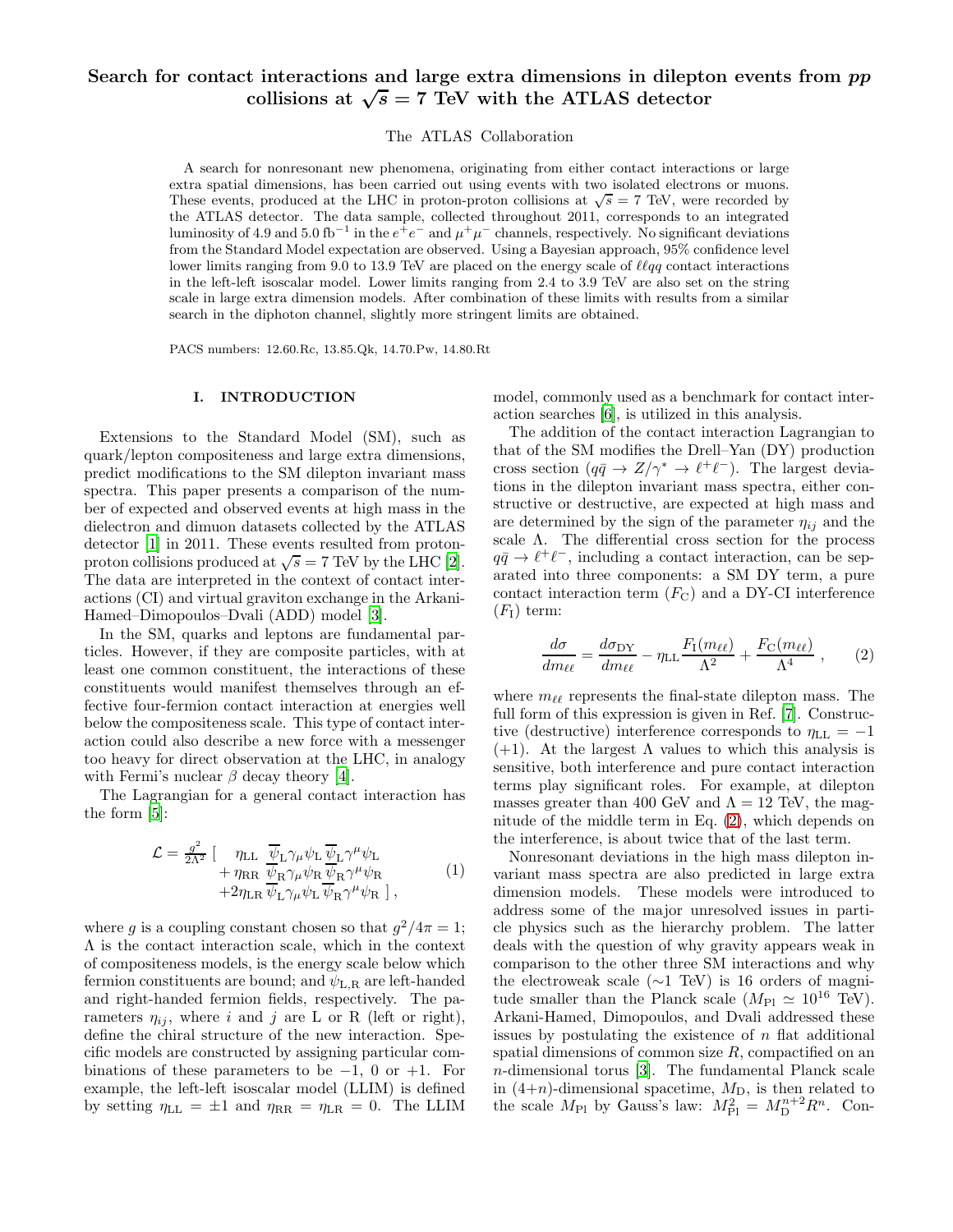sequently, the hierarchy problem can be solved with a Planck scale resulting from a fundamental scale  $(M_{\text{D}}^{n+2})$ near 1 TeV if the volume  $(\propto R^n)$  is large enough.

In the ADD model, the SM particles and their interactions are confined to a three-dimensional slice of the multidimensional world, but gravity permeates the additional dimensions of size R. This results in Kaluza-Klein (KK) modes of the graviton. The mass splitting of these KK modes is determined by the factor  $1/R$ . Resolution of the hierarchy problem necessitates large extra dimensional volumes and consequently implies small values of  $1/R$ . This results in an almost continuous spectrum of KK graviton states and hence a nonresonant increase in the expected rate of dilepton events at large invariant mass. Performing the sum over the KK modes in the virtual graviton exchange process leads to an integral which has to be regulated by an ultraviolet cutoff value  $(\Lambda_{UV})$ . The ADD model is a low-energy effective theory valid below the scale of the onset of quantum gravity, characterized by the scale  $M<sub>S</sub>$ . The convention used throughout this analysis is to equate the cutoff to the scale of the effective theory  $(\Lambda_{\text{UV}}=M_{\text{S}})$ .

For virtual graviton exchange, it is standard practice to present limits on the size of the extra dimensions in terms of  $M<sub>S</sub>$ , taken to be the string scale, which is related to  $M_{\rm D}$  by the following expression [\[8\]](#page-11-7):

$$
M_{\rm S} = 2\sqrt{\pi} \left[ \Gamma \left( \frac{n}{2} \right) \right]^{1/(n+2)} M_{\rm D} \ . \tag{3}
$$

The strength of gravity in the presence of extra dimensions is typically parametrized by  $\eta_G = \mathcal{F}/M_S^4$ , where  $\mathcal{F}$ is a dimensionless parameter of order unity. The definition of  $\mathcal F$  depends on the formalism chosen [\[8\]](#page-11-7), with three popular conventions: Giudice-Rattazzi-Wells (GRW) [\[9\]](#page-11-8), Hewett [\[10\]](#page-11-9) and Han-Lykken-Zhang (HLZ) [\[11\]](#page-11-10). The different values are

<span id="page-2-2"></span>
$$
\mathcal{F} = 1, \quad \text{(GRW)}
$$
\n
$$
\mathcal{F} = \frac{2\lambda}{\pi} = \frac{\pm 2}{\pi}, \quad \text{(Hewett)} \tag{4}
$$
\n
$$
\mathcal{F} = \frac{2}{n-2} \text{ for } n > 2. \quad \text{(HLZ)}
$$

In the GRW and HLZ representations, gravitational effects interfere constructively with the SM processes, while in Hewett's convention there can be destructive or constructive interference. This is encapsulated in the parameter  $\lambda$ , which is equal to  $+1$  (-1) for constructive (destructive) interference.

The total cross section  $(\sigma_{\text{tot}})$ , including effects of  $q\overline{q}$ - and gg-initiated virtual graviton exchange, may be parametrized as

<span id="page-2-1"></span>
$$
\sigma_{\rm tot} = \sigma_{\rm SM} + \eta_{\rm G} F_{\rm int} + \eta_{\rm G}^2 F_{\rm G},\tag{5}
$$

where  $\sigma_{\rm SM}$  is the SM cross section for the process being considered, and  $F_{\text{int}}$  and  $F_{\text{G}}$  are functions of the cross sections involving the interference and pure graviton effects, respectively. Note that the interference term has a linear

dependence on  $\eta_{\rm G}$ , and therefore a quartic dependence on  $M_{\rm S}$  (i.e.,  $\eta_{\rm G} \propto 1/M_{\rm S}^4$ ), whereas the pure graviton exchange term is quadratic in  $\eta$ <sup>G</sup> and therefore has a  $1/M^8_{\rm S}$ dependence. A study of signal yields in the kinematic range relevant to this analysis shows that the pure graviton term dominates those yields. This is in part due to the fact that the gg-initiated contribution to the graviton exchange process does not interfere with the  $q\bar{q}$ -initiated DY process. Results are nevertheless presented for both  $1/M_{\rm S}^4$  and  $1/M_{\rm S}^8$  priors.

Previous searches for contact interactions have been carried out in neutrino-nucleus and electron-electron scattering [\[12](#page-11-11), [13](#page-11-12)], as well as at electron-positron [\[14](#page-11-13)– [18\]](#page-11-14), electron-proton [\[19](#page-11-15), [20](#page-11-16)], and hadron colliders [\[21](#page-11-17)– [28\]](#page-11-18). In the case of eeqq contact interactions, the limits in the LLIM for all quark flavors from  $e^+e^-$  experiments are  $\Lambda^{-}$  > 7.2 TeV and  $\Lambda^{+}$  > 12.9 TeV [\[14\]](#page-11-13) at 95% confidence level (C.L.) for  $\eta_{\text{LL}} = -1$  and  $+1$ , respectively. These limits assume that contact interactions of electrons with all quark flavors are of the same strength. The best limits set in the specific case of first generation quarks are  $\Lambda^{-}$  > 9.1 TeV and  $\Lambda^{+}$  > 8.6 TeV [\[18](#page-11-14)] at 95% C.L. In the case of eeqq contact interactions, the best limit for constructive interference is  $\Lambda^{-}$  > 10.1 TeV from the ATLAS analysis of the first 1 fb<sup>−</sup><sup>1</sup> of 2011 data [\[28](#page-11-18)]. The best limits in the case of  $\mu\mu q\bar{q}$  contact interactions are from an analysis of the same data:  $\Lambda^{-} > 8.0$  TeV and  $\Lambda^+ > 7.0$  TeV [\[28](#page-11-18)].

Previous searches for large extra dimensions in the ADD model via virtual graviton exchange have been performed at electron-positron [\[29](#page-11-19)[–34\]](#page-11-20), electron-proton [\[20](#page-11-16), [35\]](#page-11-21), and hadron colliders [\[25,](#page-11-22) [36](#page-11-23)[–42](#page-12-0)]. Presently, the most stringent mass limits in the dielectron and dimuon channels require  $M<sub>S</sub> > 2.8$  TeV for each channel and 3.1 TeV when combined (in the GRW formalism with no  $K$  factor) [\[38](#page-11-24)]. The best limits to date arise from the combination of these dilepton results with those from a search in the diphoton final state, which increases the limit by  $\sim 0.1$  TeV [\[38](#page-11-24)]. The following sections describe the first virtual graviton exchange search performed by ATLAS using dilepton data and its combination with an ATLAS diphoton data search [\[42\]](#page-12-0).

#### II. ATLAS DETECTOR

ATLAS is a multipurpose particle detector composed of three main subsystems: the inner tracking detector, the calorimeter system and the muon spectrometer. The inner detector is used to track charged particles within a pseudorapidity  $\eta^1$  $\eta^1$  in the range  $|\eta| < 2.5$ . It comprises a

<span id="page-2-0"></span><sup>1</sup> ATLAS uses a right-handed coordinate system with its origin at the nominal interaction point (IP) in the center of the detector and the z-axis along the beam pipe. The x-axis points from the IP to the center of the LHC ring, and the y-axis points upward.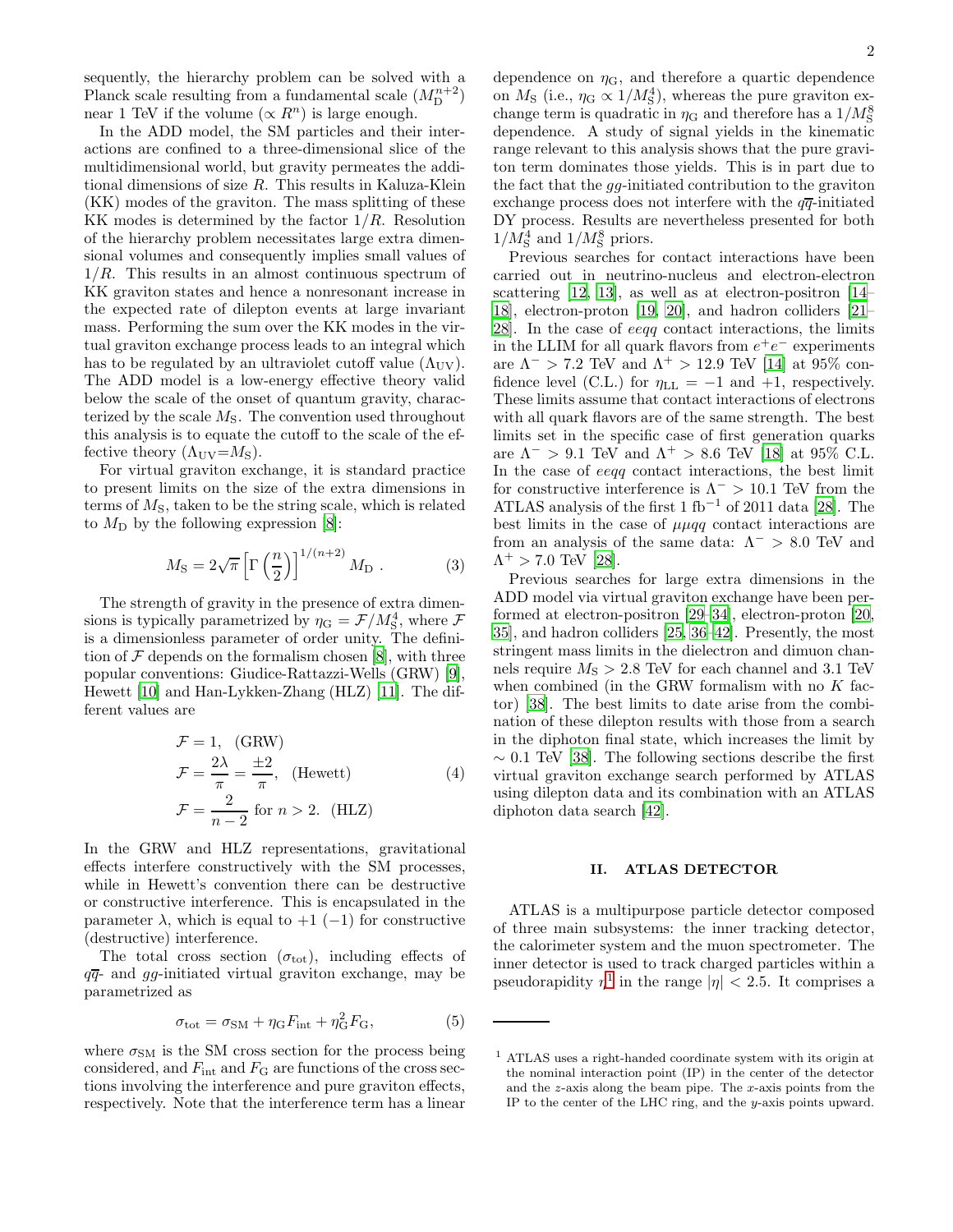silicon pixel detector, a silicon-strip tracker and a transition radiation tracker. An axial 2 T magnetic field is produced by a superconducting solenoid.

The calorimeter system, covering  $|\eta| < 4.9$ , surrounds the solenoid and provides three-dimensional reconstruction of electromagnetic and hadronic showers. The lead/liquid-argon electromagnetic sampling calorimeter covers  $|\eta|$  < 2.5 and is finely segmented with a readout granularity varying by layer and with cells as small as  $0.025 \times 0.025$  in  $(\eta, \phi)$  to provide precise energy and position resolution, as needed for electron and photon identification and energy measurement. Hadron calorimetry is provided by an iron/scintillator tile calorimeter in the central pseudorapidity range  $|\eta| < 1.7$  and a lead/liquidargon calorimeter extending the pseudorapidity range up to  $|\eta| = 3.2$ . Both the electromagnetic and hadronic calorimeters have liquid-argon-based forward detectors, with copper or tungsten as an absorber, to extend coverage up to  $|\eta| = 4.9$ .

Outermost is the muon spectrometer, another key detector component for this analysis. Three layers of precision tracking chambers, comprising monitored drift tubes and cathode strip chambers, enable muon reconstruction up to  $|\eta| = 2.7$ . The magnetic field is provided by three large air-core toroidal magnet systems (one barrel and two end caps), each consisting of eight azimuthally symmetric superconducting coils. Triggering capability up to  $|\eta| = 2.4$  is provided by fast resistive plate chambers in the barrel and thin-gap chambers in the end caps.

#### III. SIGNAL AND BACKGROUND MODELING

The dominant background contribution comes from the SM DY process with smaller contributions from  $t\bar{t}$ and electroweak diboson  $(WW, WZ, \text{ and } ZZ)$  production. In the dielectron channel, there is also a significant background from multijet and W+jets events in which jets are misidentified as electrons. Backgrounds are estimated using fully simulated Monte Carlo (MC) samples except for the combined multijet and  $W +$ jets background, which is determined from the data.

DY samples are generated with PYTHIA 6.421 [\[43](#page-12-1)] using MRST2007 LO∗∗ parton distribution functions (PDFs) [\[44\]](#page-12-2). The diboson background is generated with Herwig 6.510 [\[45\]](#page-12-3) using MRST2007 LO∗∗ PDFs. For the  $t\bar{t}$  background, event generation is performed with Mc@nlo 4.01 [\[46](#page-12-4)] and the CTEQ 6.6 PDFs [\[47\]](#page-12-5), as well as Herwig to model the underlying event and parton showers. Production of diboson and  $t\bar{t}$  events relies on Jimmy 4.31 [\[48\]](#page-12-6) to describe multiple interactions.

For the contact interactions analysis, PYTHIA  $6.421$ and the MRST2007 LO∗∗ PDFs are used to generate

both DY and CI as part of the same process in order to properly handle the interference between DY and CI contributions, as shown in Eq. [\(2\)](#page-1-0). All quark flavors contribute to the DY+CI production.

Final-state radiation is simulated with Phoros [\[49](#page-12-7)] for all the samples listed above. Higher-order QCD corrections are implemented via mass-dependent K factors defined as the ratio of the next-to-next-to-leading-order (NNLO)  $Z/\gamma^*$  cross section calculated using PHOZPR [\[50](#page-12-8)] and the MSTW2008 NNLO PDFs [\[51\]](#page-12-9), to the LO  $Z/\gamma^*$ cross section from Pythia. Higher-order electroweak corrections originating from virtual gauge-boson loops are computed using the Horace NLO event generator [\[52\]](#page-12-10). The mass-dependent QCD and electroweak K factors are applied to both DY and DY+CI samples.

For the large extra dimensions analysis, SHERPA 1.3.1 [\[53\]](#page-12-11) and the CTEQ6L PDFs [\[54\]](#page-12-12) are used to generate DY+ADD events at leading order. The generated dilepton mass is required to be less than the scale  $M<sub>S</sub>$ , which is chosen to be in the range between 2 and 3 TeV in this study, since the model is not valid at energies beyond that scale.

Finally, the generated samples are processed through a full simulation of the ATLAS detector [\[55\]](#page-12-13) based on Geant 4 [\[56\]](#page-12-14) and reconstructed with the same software as for the data. Several corrections derived from data control samples are applied to the simulated samples. Specifically, the energy scale and resolution for electrons are corrected so that the  $Z \rightarrow ee$  mass distribution in simulation matches the data [\[57\]](#page-12-15). Similarly, the muon transverse momentum scale and resolution are adjusted to reproduce the muon tracking performance measured in  $Z \rightarrow \mu\mu$  data as well as several dedicated data samples [\[58](#page-12-16)]. The effect of pileup (multiple pp interactions in the same or nearby bunch crossings) is included by superimposing minimum bias events, in the same proportion as in data, on top of the hard scattering process generated. Small corrections are included in the analysis to properly describe the pileup conditions for the selected data sample.

#### IV. EVENT SELECTION AND COMPARISON BETWEEN EXPECTED AND OBSERVED YIELDS

This analysis follows the same event selection as the search for new heavy resonances [\[59\]](#page-12-17) in the dielectron channel but uses a somewhat tighter selection in the dimuon channel.

The data sample was collected during LHC operation in 2011 and corresponds to a total integrated luminosity of 4.9 and 5.0 fb<sup>-1</sup> in the  $e^+e^-$  and  $\mu^+\mu^-$  final states, respectively. The events recorded by the ATLAS detector were selected by requiring that they pass specific triggers. The trigger for the dielectron dataset required the presence of two electromagnetic clusters consistent with originating from electrons with transverse momentum  $p_T$ 

Cylindrical coordinates  $(r, \phi)$  are used in the transverse plane,  $\phi$ being the azimuthal angle around the beam pipe. The pseudorapidity is defined in terms of the polar angle  $\theta$  as  $\eta = -\ln \tan(\theta/2)$ .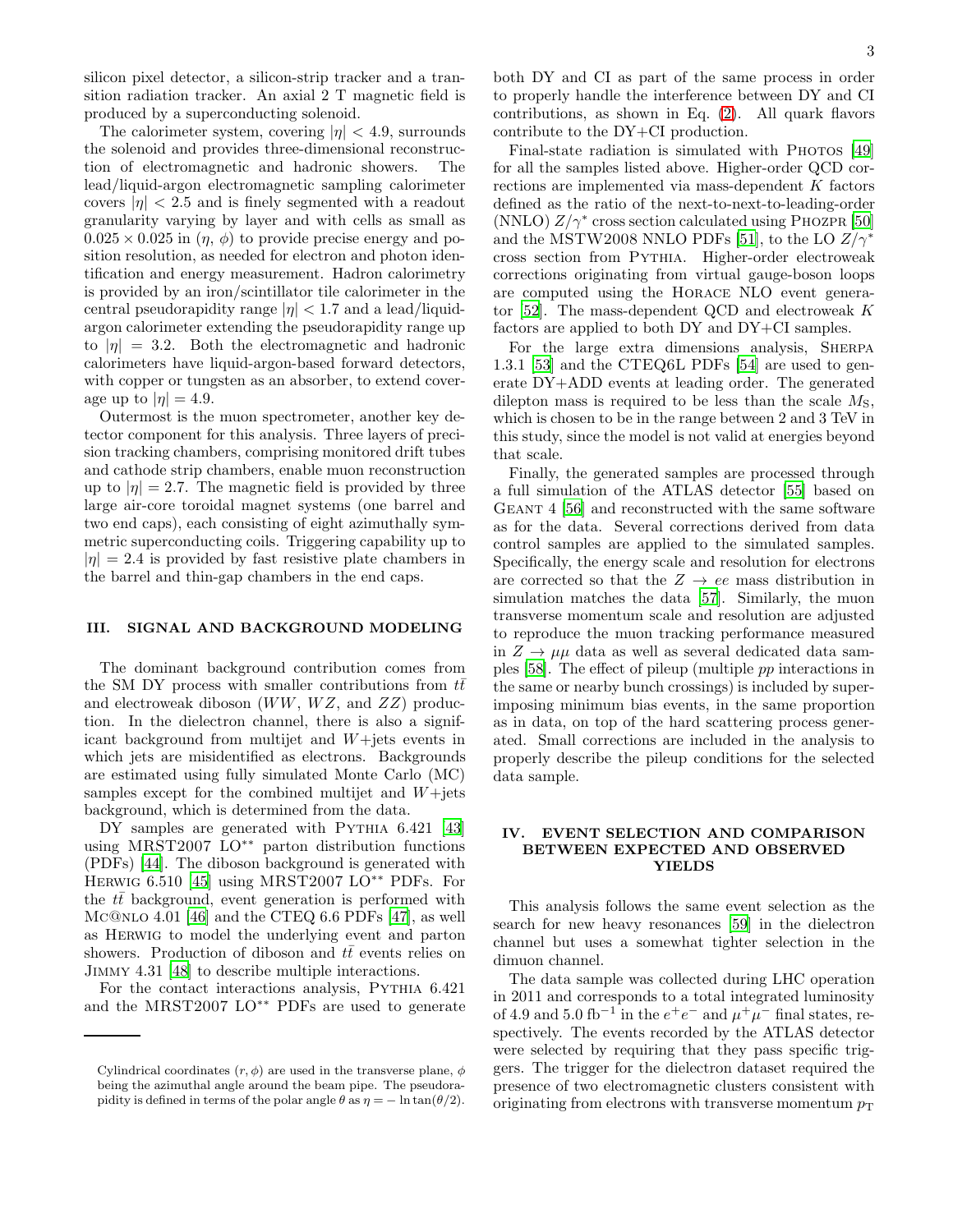above 20 GeV, whereas events in the muon dataset were required to pass at least one of two single-muon triggers with  $p_T$  thresholds of 22 GeV and 40 GeV.

After passing the trigger selection, events are required to have a pair of either electrons or muons with  $p_T$  greater than 25 GeV. Furthermore, events are required to be recorded during stable beam conditions and with detector components operational. To reject cosmic ray events and beam halo background, events are required to have a reconstructed vertex with at least three charged particle tracks with  $p_T > 0.4$  GeV. If more than one such vertex is found, the vertex with the largest  $\Sigma p_{\rm T}^2$  is selected as the primary vertex of the event, where the sum is over all charged particles associated with the given vertex. Electron candidates are confined to  $|\eta| < 2.47$ , with the calorimeter barrel–to–end-cap transition region 1.37  $\leq |\eta| \leq 1.52$  excluded due to the degraded energy resolution in this region. No explicit  $\eta$  requirement is placed on muon candidates, but the selection described below leads to negligible acceptance beyond  $|\eta|$  of approximately 2.5.

Electron candidates are formed from clusters of cells in the electromagnetic calorimeter where energy is deposited. Identification criteria based on the transverse shower shape, the leakage into the hadronic calorimeter, and the association to an inner detector track are applied to the cluster to satisfy the medium electron definition [\[57\]](#page-12-15). The electron energy is obtained from the calorimeter measurements and its direction from the associated inner detector track. A hit in the first layer of the pixel detector is required (if an active pixel module is traversed) to suppress background from photon conversions. Further jet background suppression is achieved by demanding that the highest- $p_T$  electron in the event be isolated. To this effect, the sum of the transverse energies,  $\Sigma E_{\rm T}$ , in calorimeter cells within a radius  $R =$  $\sqrt{(\Delta \eta)^2 + (\Delta \phi)^2}$  of 0.2 around the electron direction, is required to be less than 7 GeV. The core of the electron energy deposition is excluded and the sum is corrected for transverse shower leakage and pileup. The two electron candidates are not required to have opposite charge because of possible charge misidentification either due to bremsstrahlung or limited momentum resolution of the inner detector at high  $p_T$ . If the event contains more than two selected electrons, the two electrons with the highest- $p_T$  sum are chosen. For these selection criteria, the overall event acceptance for DY events has a small dependence on the dielectron mass above 500 GeV, with a value of approximately 65% at 1 TeV.

Muon candidates are reconstructed independently in the inner detector and the muon spectrometer. The momentum is taken from a combined fit to the measurements from the two subsystems. To obtain optimal momentum resolution and accurate modeling by the simulation, muon candidates are required to have at least three hits in each of the inner, middle, and outer detector layers of the muon spectrometer, and to have at least one hit in each of two different layers in the nonbending xy plane. To suppress background from cosmic rays, requirements are imposed on the primary vertex (PV) position and the muon impact parameter relative to the PV: z coordinate of the PV  $|z_{\rm PV}| < 200$  mm, muon transverse impact parameter  $|d_0| < 0.2$  mm and muon z coordinate  $|z_0 - z_{\text{PV}}| < 1$  mm. Furthermore, the muons are required to be isolated to reduce background from jets:  $\sum p_{\rm T}(R<0.3)/p_{\rm T}(\mu)<0.05$ , where the sum is over inner detector tracks within a radius of 0.3 around the muon direction. If more than one opposite-sign muon pair is found in an event, the pair with the highest- $p_T$  sum is chosen. The overall event acceptance for DY events has only a weak dependence on the dimuon mass, with a value of approximately 40% at 1 TeV. This is lower than the acceptance in the dielectron channel primarily due to the stringent requirements on the presence of hits in all three layers of the muon spectrometer and the extent of the three-layer geometrical coverage.

The  $W +$ jets background in the dimuon channel is estimated from simulated samples and is found to be negligible since the event must contain two well-measured high $p_T$  isolated muons. Likewise, the multijet background, estimated directly from the data by reversing the muon isolation criterion, is found to be negligible. The multijet and  $W +$ jets backgrounds are not negligible in the dielectron channel. They are estimated primarily from the data using several methods [\[59\]](#page-12-17). The first method determines the multijet background from the data and relies on the MC simulation for the  $W+$ jets contribution. The background is measured with a template built by reversing one of the electron identification criteria and normalized to data in the range  $70 < m_{ee} < 200$  GeV. Another independent method that is sensitive to both multijet and  $W +$ jets backgrounds uses jet-enriched data samples either from jet triggers or from the same trigger used to select the events in this analysis. The method relies on jet misidentification rates, defined as the number of jets that pass the full electron selection divided by the number that pass a loose electron selection obtained by reversing one of the identification criteria. The background estimate is then constrained by a fit in the range  $140 < m_{ee} < 850$  GeV. The final combined multijet and  $W +$ jets background is obtained with a simple average of the expected event yields from the different methods.

Extensive comparisons between data and MC simulation were performed at the level of single-lepton distributions to confirm that the simulation reproduces the selected data, especially at high momentum. Figure [1](#page-5-0) shows good data-MC agreement in the lepton transverse momentum distributions for events passing all selection criteria.

Figure [2](#page-5-1) shows the dielectron and dimuon mass distributions for selected events. Also shown are the predicted contributions from SM and new phenomena (NP) for several choices of model parameters. The expected SM distribution is dominated by the DY process over the entire mass range and is found to describe the data well. The level of agreement with the SM expectation is also illustrated in Fig. [3,](#page-7-0) which shows the number of events above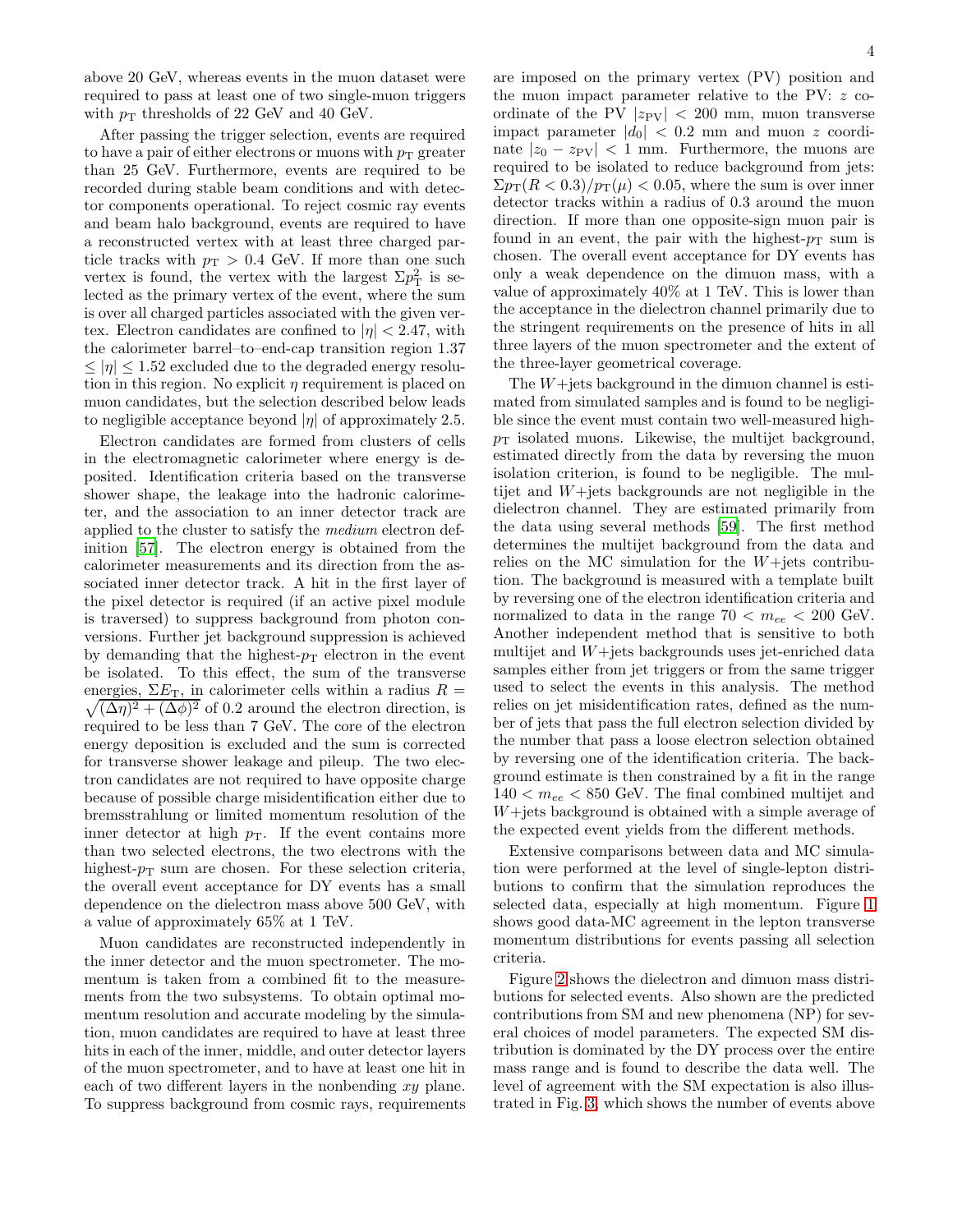

<span id="page-5-0"></span>FIG. 1. Lepton transverse momentum distributions in the dielectron (top panel) and dimuon (bottom panel) channels for data (points) and Monte Carlo simulation (histograms). The bin width is constant in  $\log(p_{\rm T})$ .

a minimum mass  $m_{\ell\ell}^{\min}$ .

A more quantitative comparison is provided in Tables [I](#page-6-0) and [II](#page-6-1) showing the numbers of observed and expected events in the dielectron and dimuon channels, respectively. The expected yields are normalized to the number of events observed in the Z peak control region  $(70 < m_{\ell\ell} < 110 \text{ GeV})$ . The mass region shown in these tables corresponds to the CI search region defined by  $m_{\ell\ell} > 400$  GeV. These tables also display the expected yields for the SM+CI signal for the two scenarios where the CI interferes either constructively or destructively with the SM.

#### V. SYSTEMATIC UNCERTAINTIES

Except for the multijet and  $W+$ jets background contributions to the dielectron channel, all signal and background event yield estimates are based on MC simulation. Because these yields are normalized in the Z peak control region, only mass-dependent systematic uncertainties affect the event yield estimates in the higher-mass signal



<span id="page-5-1"></span>FIG. 2. Dielectron (top panel) and dimuon (bottom panel) invariant mass distributions for data (points) and Monte Carlo simulation (filled histograms). The open histograms correspond to the distributions expected in the presence of contact interactions or large extra dimensions for several model parameters. The bin width is constant in  $\log(m_{\ell\ell})$ .

region. The only exception is a 5% uncertainty applied to the signal yield to account for the uncertainty in the  $Z/\gamma^*$  cross section which affects the signal normalization.

Experimental uncertainties arise from lepton energy/momentum scale and resolution, as well as trigger, reconstruction and identification efficiencies. In the dielectron channel, the largest experimental uncertainty comes from the combined multijet and W+jets background estimate. It is determined from the envelope of the three separate methods used, including the effect of varying the mass ranges in the background fits and the uncertainties in the  $\eta$  and  $p_T$  dependence of the jet misidentification rates. Electron energy scale and resolution are determined from data via  $J/\psi \rightarrow ee$  and  $Z \rightarrow ee$ mass distributions, as well as studies of electron  $E/p$  in  $W \rightarrow e\nu$  decays [\[57](#page-12-15)]. The uncertainty in the constant term that dominates the resolution at high energy has negligible impact on this analysis. A somewhat larger impact comes from the energy scale knowledge, resulting in a systematic error of 1.2% and 2.4% for dielectron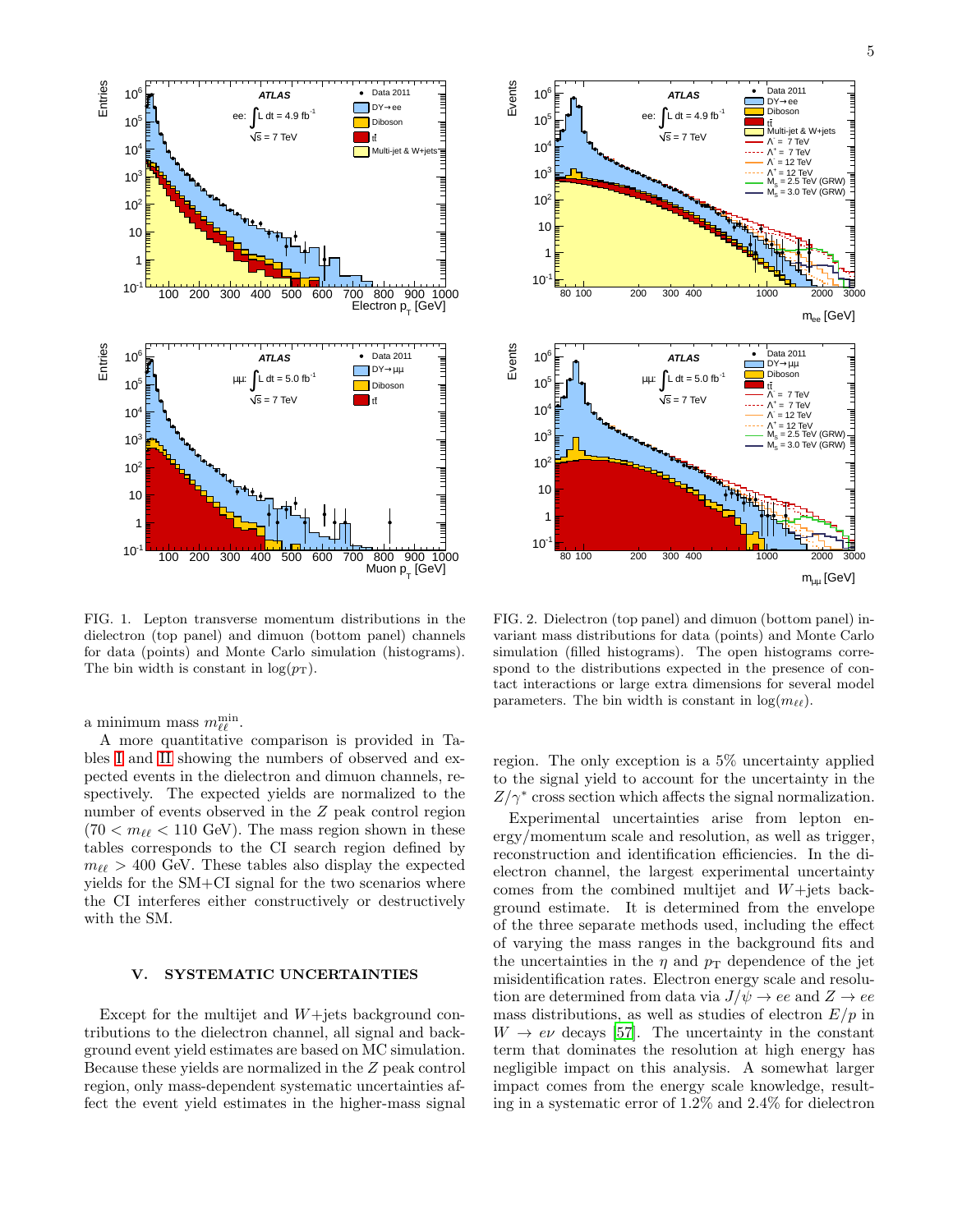<span id="page-6-0"></span>TABLE I. Expected and observed numbers of events in the dielectron channel for the contact interactions search region. The yields are normalized to the Z peak control region and include predictions for SM backgrounds as well as for SM+CI with different CI scales for constructive  $(\Lambda^-)$  and destructive  $(\Lambda^+)$  interference. The errors quoted originate from both systematic uncertainties and limited MC statistics.

| $m_{ee}$ [GeV]                 | $400 - 550$                 | 550–800      | 800–1200                                         | 1200–1800       | >1800                                 |
|--------------------------------|-----------------------------|--------------|--------------------------------------------------|-----------------|---------------------------------------|
| DY                             |                             |              | $203 \pm 10$ 62.5 $\pm$ 3.4 12.1 $\pm$ 0.9       |                 | $1.38 \pm 0.17$ 0.085 $\pm$ 0.025     |
| $t\bar{t}$                     |                             |              | $22.6 \pm 2.1$ 4.05 $\pm$ 0.34 0.308 $\pm$ 0.026 | < 0.05          | < 0.01                                |
| Diboson                        |                             |              | $12.1 \pm 0.7$ $4.08 \pm 0.21$ $0.88 \pm 0.05$   |                 | $0.111 \pm 0.006$ $0.0100 \pm 0.0006$ |
| $Multijet/W+jets$              | $38 \pm 23$                 | $11 \pm 8$   | $2.0 \pm 1.8$                                    | $0.24 \pm 0.28$ | $0.022 \pm 0.029$                     |
| Total background $276 \pm 25$  |                             | $82 \pm 9$   | $15.3 \pm 2.0$                                   | $1.74 \pm 0.33$ | $0.12 \pm 0.04$                       |
| $\Lambda^{-} = 3 \text{ TeV}$  | $1460 \pm 70$ $1400 \pm 80$ |              | $1090 \pm 60$                                    | $525 \pm 35$    | $148 \pm 13$                          |
| $\Lambda^{-} = 4 \text{ TeV}$  | $680 \pm 40$                | $519 \pm 27$ | $360 \pm 21$                                     | $171 \pm 12$    | $44 \pm 4$                            |
| $\Lambda^{-} = 5 \text{ TeV}$  | $463 \pm 30$                | $281 \pm 15$ | $162 \pm 9$                                      | $77 \pm 5$      | $19.8 \pm 1.9$                        |
| $\Lambda^{-} = 7$ TeV          | $332 \pm 27$                | $145 \pm 10$ | $59 \pm 4$                                       | $22.0 \pm 1.6$  | $4.8 \pm 0.5$                         |
| $\Lambda^{-} = 12 \text{ TeV}$ | $293 \pm 27$                | $96 \pm 9$   | $23.6 \pm 2.3$                                   | $5.1 \pm 0.5$   | $0.87 \pm 0.14$                       |
| $\Lambda^+ = 3 \text{ TeV}$    | $1080 \pm 50$ $1120 \pm 60$ |              | $920 \pm 50$                                     | $493 \pm 33$    | $128 \pm 11$                          |
| $\Lambda^+ = 4 \text{ TeV}$    | $484 \pm 30$                | $373 \pm 20$ | $291 \pm 17$                                     | $156 \pm 10$    | $40 \pm 4$                            |
| $\Lambda^+ = 5$ TeV            | $342 \pm 27$                | $182 \pm 11$ | $114 \pm 6$                                      | $61 \pm 4$      | $18.3 \pm 1.6$                        |
| $\Lambda^+ = 7$ TeV            | $268 \pm 27$                | $102 \pm 10$ | $37.4 \pm 2.6$                                   | $15.1 \pm 1.0$  | $4.3 \pm 0.4$                         |
| $\Lambda^+=12$ TeV             | $260 \pm 27$                | $82 \pm 9$   | $15.1 \pm 2.2$                                   | $2.5 \pm 0.4$   | $0.41 \pm 0.08$                       |
| Data                           | 270                         | 88           | 17                                               | 3               | $\Omega$                              |

TABLE II. Expected and observed numbers of events in the dimuon channel for the contact interactions search region. The yields are normalized to the Z peak control region and include predictions for SM backgrounds as well as for SM+CI with different CI scales for constructive  $(\Lambda^-)$  and destructive  $(\Lambda^+)$  interference. The errors quoted originate from both systematic uncertainties and limited MC statistics.

<span id="page-6-1"></span>

| $m_{\mu\mu}$ [GeV]            | $400 - 550$  | 550–800                      | 800–1200        | $1200 - 1800$   | >1800                                                                               |
|-------------------------------|--------------|------------------------------|-----------------|-----------------|-------------------------------------------------------------------------------------|
| DY                            | $123 \pm 6$  | $37.4 \pm 2.2$               | $7.1 \pm 0.6$   | $0.82 \pm 0.11$ | $0.058 \pm 0.022$                                                                   |
| $t\bar{t}$                    |              | $13.4 \pm 1.4$ $3.1 \pm 0.5$ | $0.04 \pm 0.12$ | ${}< 0.05$      | < 0.01                                                                              |
| Diboson                       |              |                              |                 |                 | $7.9 \pm 0.4$ $2.66 \pm 0.15$ $0.55 \pm 0.04$ $0.075 \pm 0.006$ $0.0124 \pm 0.0031$ |
| Total background              | $145 \pm 6$  | $43.2 \pm 2.2$               | $7.7 \pm 0.6$   | $0.89 \pm 0.11$ | $0.070 \pm 0.022$                                                                   |
| $\Lambda^{-} = 3$ TeV         | $870 \pm 50$ | $770 \pm 50$                 | $580 \pm 40$    | $296 \pm 28$    | $82 \pm 22$                                                                         |
| $\Lambda^{-} = 4$ TeV         | $405 \pm 19$ | $301 \pm 17$                 | $201 \pm 14$    | $87 \pm 8$      | $27 \pm 7$                                                                          |
| $\Lambda^{-} = 5 \text{ TeV}$ | $256 \pm 12$ | $159 \pm 8$                  | $94 \pm 6$      | $41 \pm 4$      | $12.7 \pm 3.4$                                                                      |
| $\Lambda^{-} = 7 \text{ TeV}$ | $184 \pm 9$  | $79 \pm 4$                   | $30.1 \pm 1.9$  | $12.3 \pm 1.2$  | $2.9 \pm 0.8$                                                                       |
| $\Lambda^{-} = 12$ TeV        | $157 \pm 9$  | $50.6 \pm 3.1$               | $12.3 \pm 0.9$  | $2.81 \pm 0.31$ | $0.53 \pm 0.15$                                                                     |
| $\Lambda^+ = 3$ TeV           | $628 \pm 31$ | $650 \pm 40$                 | $500 \pm 40$    | $248 \pm 23$    | $75 \pm 20$                                                                         |
| $\Lambda^+ = 4$ TeV           | $271 \pm 12$ | $203 \pm 11$                 | $159 \pm 11$    | $85 \pm 8$      | $22\pm 6$                                                                           |
| $\Lambda^+ = 5$ TeV           | $182 \pm 9$  | $98 \pm 5$                   | $64 \pm 4$      | $31.4 \pm 2.9$  | $11.5 \pm 3.0$                                                                      |
| $\Lambda^+ = 7$ TeV           | $141 \pm 8$  | $50.8 \pm 3.1$               | $19.7 \pm 1.2$  | $8.4 \pm 0.8$   | $2.5 \pm 0.7$                                                                       |
| $\Lambda^+ = 12$ TeV          | $140 \pm 8$  | $40.2 \pm 3.0$               | $7.4 \pm 0.7$   | $1.57 \pm 0.20$ | $0.25 \pm 0.08$                                                                     |
| Data                          | 151          | 36                           | 9               | 1               | $\overline{0}$                                                                      |

masses of 1 and 2 TeV, respectively. A slight efficiency drop of 1.0% per TeV is predicted by the simulation due to the isolation requirement on the leading electron. To account for this effect, an uncertainty of the same magnitude is introduced.

In the dimuon channel, the largest contribution to the experimental systematic error comes from the muon reconstruction efficiency and muon resolution. A slight drop in reconstruction efficiency is predicted by the simulation at high  $p_T$  due to the presence of additional hits in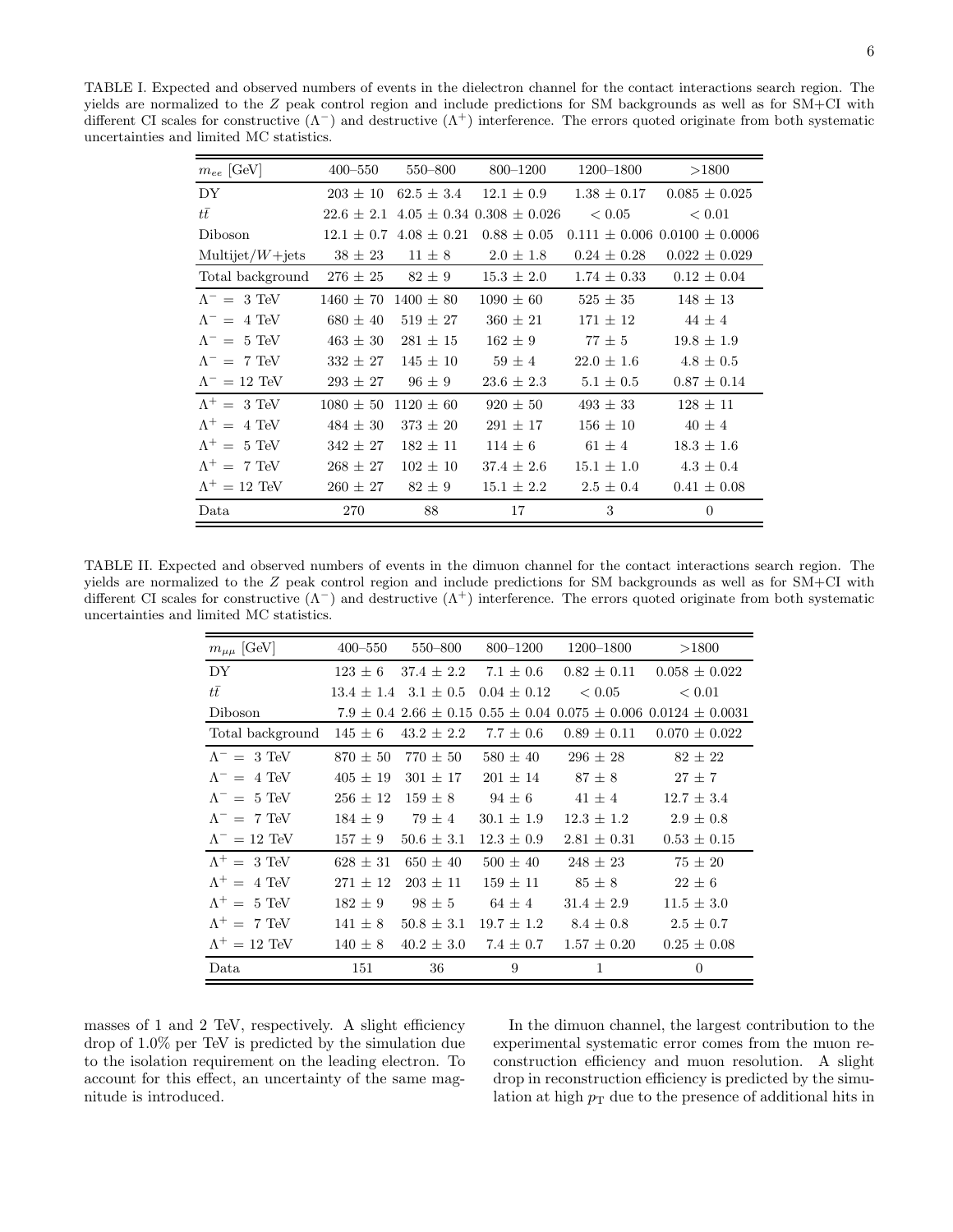

<span id="page-7-0"></span>FIG. 3. Distribution of the number of events with dilepton mass above  $m_{\ell\ell}^{\text{min}}$  for data (points) and SM prediction from Monte Carlo simulation (filled histograms, shaded gray) in the dielectron channel (top panel) and dimuon channel (bottom panel). The open solid and dashed histograms correspond to the expected distributions in the presence of contact interactions or large extra dimensions for several model parameters. The bin width is constant in  $\log(m_{\ell\ell}^{\text{min}})$ .

the muon spectrometer from muons undergoing large energy loss in the detector. An uncertainty of 3.0% (6.0%) at a dimuon mass of 1 (2) TeV is assessed, corresponding to the magnitude of this effect. The limited knowledge of the momentum scale determined from  $Z \to \mu\mu$  data has a negligible impact on the analysis. The momentum resolution in the simulation is adjusted based on  $Z \rightarrow \mu\mu$  and  $W \rightarrow \mu\nu$  data, as well as dedicated straight muon track data collected with the toroids turned off and tracks passing through overlapping sectors in the muon spectrometer. The latter provide two independent momentum measurements for the same muon. The toroidoff and overlapping sector tracks are key to determining the muon reconstruction performance at high  $p_T$ . The uncertainty in the muon resolution, taken as equal in magnitude to the correction applied to the simulation, results in a change in the event yield of 1.2% (12%) for  $m_{\mu\mu} = 1$  (2) TeV.

The largest error contribution due to theory arises from limited knowledge of the PDFs,  $\alpha_{\rm S}$ , and QCD K factors. Scale uncertainties are computed by taking the maximum deviations obtained by independently varying the renormalization  $(\mu_R)$  and factorization  $(\mu_F)$  scales by a factor of 2 but with the constraint that the ratio  $\mu_{\rm F}/\mu_{\rm R}$  does not change by more than a factor of 2. The  $\alpha_{\rm S}$  and PDF uncertainties are determined with the MSTW2008NNLO eigenvector PDF sets and the different PDFs corresponding to variations of  $\alpha_{\rm S}$ . The overall uncertainty is computed using 90% C.L. ranges and includes the envelope of the uncertainty bands for the following different PDF sets: MSTW2008, NNPDF2.1, CT10, and CT10W. PDFs are the largest source of uncertainty, with the envelope of all PDFs considered becoming the dominant contribution above a few hundred GeV. Uncertainties in the electroweak  $K$  factor [\[60](#page-12-18)] originate from the calculation of real boson radiation,  $\mathcal{O}(\alpha \alpha_{\rm S})$  corrections, higher-order electroweak corrections, an assumed uncertainty of 10% in the contribution from photon-induced processes, and a difference in the electroweak renormalization scheme definition used in Pythia and in the calculation of the electroweak corrections with Horace. The latter source is the largest contribution to the electroweak uncertainty.

The systematic uncertainties are summarized in Table [III.](#page-8-0) Although not explicitly listed in this table, the uncertainty due to limited MC statistics is also taken into account in the limit setting. For DY+CI MC samples, this uncertainty grows from about  $4\%$  at low  $m_{\ell\ell}$  to about 30% at high  $m_{\ell\ell}$  for  $\Lambda = 12$  TeV.

#### VI. STATISTICAL ANALYSIS

The data analysis proceeds with a Bayesian method to compare the observed event yields with the expected yields for a range of different NP model parameters (where the NP corresponds to either contact interactions or large extra dimensions). Specifically, the number of expected events in a given search region is

$$
\mu = n_{\rm DY+NP}(\theta, \bar{\nu}) + n_{\rm non-DY \, bg}(\bar{\nu}), \qquad (6)
$$

where  $n_{\text{DY+NP}}(\theta, \bar{\nu})$  is the number of events predicted by the DY+NP simulation for a particular choice of NP model parameter  $\theta$ ,  $n_{\text{non-DY bg}}(\bar{\nu})$  is the number of non-DY background events, and  $\bar{\nu}$  represents the set of Gaussian nuisance parameters that account for systematic uncertainties. The parameter  $\theta$  corresponds to a choice of energy scale  $\Lambda$  and interference parameter  $\eta_{LL}$  in the CI analysis or to a choice of string scale  $M<sub>S</sub>$  and formalism in the ADD analysis. In the case of the CI analysis, the input to evaluate the complete set of  $\mu$  values is shown in Tables [I](#page-6-0) and [II](#page-6-1) for the dielectron and dimuon channels, respectively. For each mass bin, a second-order polynomial is used to model the dependence of  $\mu$  on  $1/\Lambda^2$ . In the case of the ADD analysis,  $\mu$  is also parameterized by a second-order polynomial but as a function of  $1/M_S^4$ .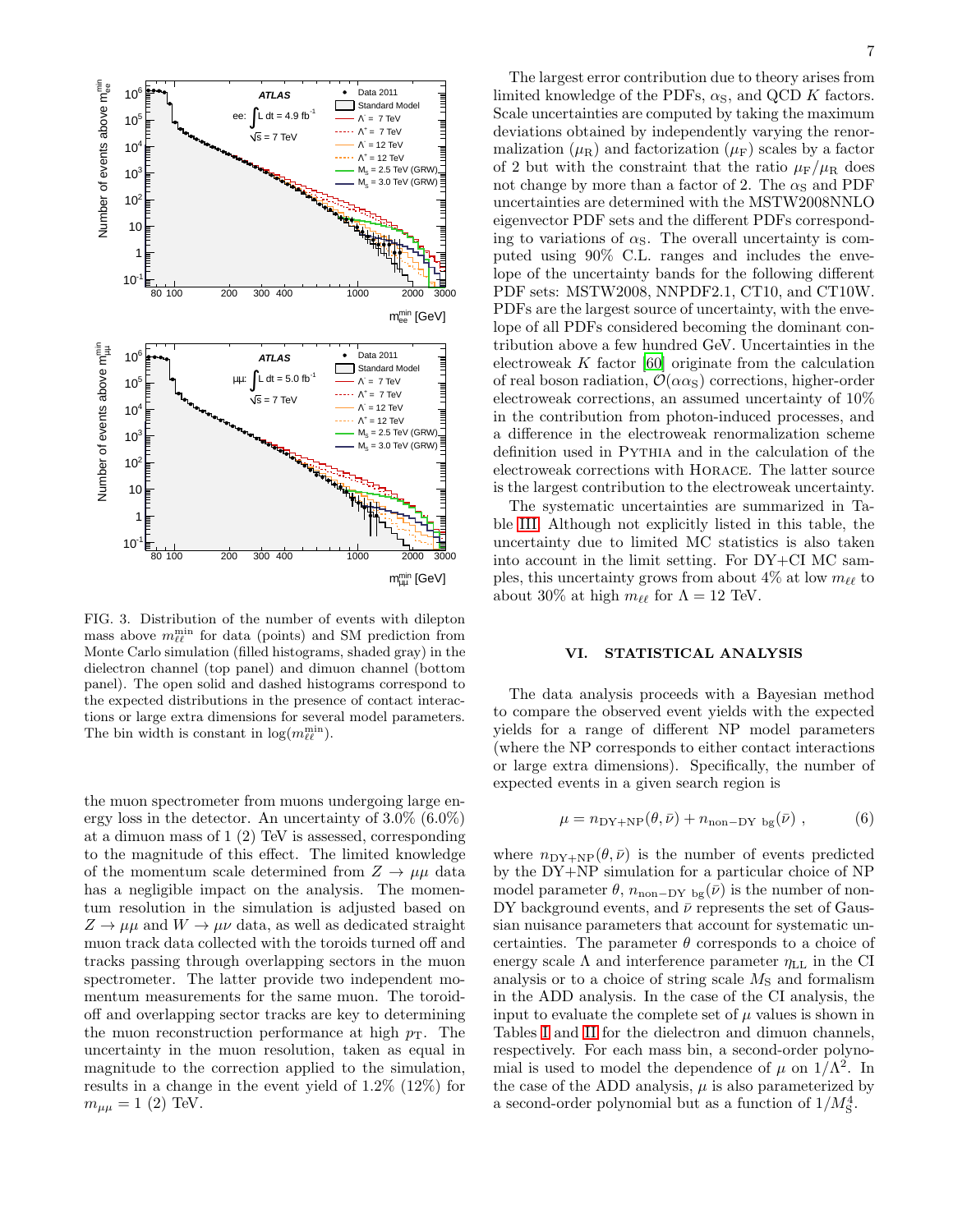TABLE III. Summary of systematic uncertainties in the expected numbers of events for a dilepton mass of 1 TeV (2 TeV). NA indicates that the uncertainty is not applicable.

<span id="page-8-0"></span>

| Source                          |               | ee                                                                      | $\mu\mu$      |                      |  |
|---------------------------------|---------------|-------------------------------------------------------------------------|---------------|----------------------|--|
|                                 | Signal        | Background                                                              | Signal        | Background           |  |
| Normalization                   | $5\%$ $(5\%)$ | NA                                                                      | $5\%$ $(5\%)$ | NΑ                   |  |
| $PDFs/\alpha s/scale$           | NA            | $7\%$ $(20\%)$                                                          | NA            | 7%<br>$(20\%)$       |  |
| Electroweak $K$ factor          | NA            | $2.3\%$ $(4.5\%)$                                                       | NA            | $(4.5\%)$<br>$2.3\%$ |  |
| Efficiency                      |               | $1.0\%$ $(2.0\%)$ $1.0\%$ $(2.0\%)$ $3.0\%$ $(6.0\%)$ $3.0\%$ $(6.0\%)$ |               |                      |  |
| Scale/Resolution                |               | $1.2\%$ $(2.4\%)$ $1.2\%$ $(2.4\%)$ $1.2\%$ $(12\%)$                    |               | $1.2\%$ $(12\%)$     |  |
| Multijet/ $W +$ jets background | NА            | $12\%$<br>$(26\%)$                                                      | NA            | $< 0.1\%$            |  |
| Total                           | (6%)<br>$5\%$ | (33%)<br>14%                                                            | $(14\%)$      | (25%)                |  |

The likelihood of observing a set of  $\bar{n}$  events in N invariant mass bins is given by a product of Poisson probabilities for each mass bin  $k$ :

$$
\mathcal{L}(\bar{n} \mid \theta, \bar{\nu}) = \prod_{k=1}^{N} \frac{\mu_k^{n_k} e^{-\mu_k}}{n_k!}.
$$
 (7)

According to Bayes' theorem, the posterior probability for the parameter  $\theta$  given  $\bar{n}$  observed events is

$$
\mathcal{P}(\theta \mid \bar{n}) = \frac{1}{\mathcal{Z}} \mathcal{L}_{\mathbf{M}}(\bar{n} \mid \theta) P(\theta), \tag{8}
$$

where  $\mathcal Z$  is a normalization constant and the marginalized likelihood  $\mathcal{L}_{\text{M}}$  corresponds to the likelihood after all nuisance parameters have been integrated out. This integration is performed assuming that the nuisance parameters are correlated across all mass bins; Table [III](#page-8-0) shows which parameters are taken into account for either or both of the signal and background expectations. The prior probability  $P(\theta)$  is chosen to be flat in either  $1/\Lambda^2$  or  $1/\Lambda^4$  for the CI analysis, and either  $1/M_S^4$  or  $1/M_{\rm S}^8$  for the ADD analysis. These choices are motivated by the form of Eqs.  $(2)$  and  $(5)$ . The 95% C.L. limit is then obtained by finding the value  $\theta_{\text{lim}}$  satisfying  $\int_0^{\theta_{\text{lim}}} \mathcal{P}(\theta \mid \bar{n}) d\theta = 0.95$ , where  $\theta$  is chosen to be  $1/\Lambda^2$ ,  $1/\Lambda^4$ ,  $1/M_S^4$  or  $1/M_S^8$ . The above calculations have been performed with the Bayesian Analysis Toolkit (BAT) [\[61\]](#page-12-19), which uses a Markov chain Monte Carlo technique to integrate over nuisance parameters.

#### VII. CONTACT INTERACTIONS ANALYSIS AND RESULTS

To test the consistency between the data and the SM in the CI search region ( $m_{\ell\ell} > 400$  GeV), a likelihood ratio test is performed by producing a set of SM-like pseudoexperiments and comparing the likelihood ratio between the signal+background and pure background hypotheses obtained in the data to the results of the pseudoexperiments. The signal+background likelihood is evaluated at the  $\Lambda$  value that maximizes it. The derived p-value, corresponding to the probability of observing a fluctuation

in the pseudoexperiments that is at least as signal-like as that seen in the data (i.e., with a maximum likelihood ratio greater than or equal to that obtained in the data), is estimated to be 15% (76%) in the dielectron channel and 79% (59%) in the dimuon channel for constructive (destructive) interference. These values indicate that there is no significant evidence for contact interactions in the analyzed data and thus limits are set on the contact interaction scale Λ.

Limits are obtained with the Bayesian method described above. Electroweak corrections are applied to both DY and DY+CI samples for consistency, although part of the electroweak corrections cannot be computed reliably due to the unknown new phenomena represented by the contact interaction. This particular choice results in slightly more conservative limits.

The expected 95% C.L. lower limit values on the energy scale  $\Lambda$  are found to be  $13.8 \pm 1.7$  TeV for constructive interference  $(\Lambda^-)$  and 10.4  $\pm 1.0$  TeV for destructive interference  $(\Lambda^+)$  in the dielectron channel. The corresponding expected limits in the dimuon channel are  $12.7 \pm 1.5$  TeV and  $9.9 \pm 1.1$  TeV. The quoted uncertainties correspond to the 68% range of limits surrounding the median value (taken to be the expected limit) of all limits obtained with a set of pseudoexperiments. Limits are expected to be stronger in the dielectron channel than in the dimuon channel due to the significantly larger acceptance for the dielectron selection.

The observed limits (at 95% C.L.) are  $\Lambda^{-} > 12.1$  TeV and  $\Lambda^+ > 9.5$  TeV in the dielectron channel for constructive and destructive interference, respectively. The corresponding limits in the dimuon channel are  $\Lambda^{-} > 12.9$  TeV and  $\Lambda^+ > 9.6$  TeV. These limits are summarized in Table [IV.](#page-9-0)

If instead of choosing the prior to be flat in  $1/\Lambda^2$ , it is selected to be flat in  $1/\Lambda^4$  to match the form of the pure CI term in Eq. [\(2\)](#page-1-0), the observed limit in the dielectron channel becomes weaker by 0.7 TeV for constructive interference and 0.4 TeV for destructive interference. The corresponding respective shifts to lower values are 1.2 and 0.6 TeV in the dimuon channel, see Table [IV.](#page-9-0)

Finally, a limit is set for the combination of the dielec-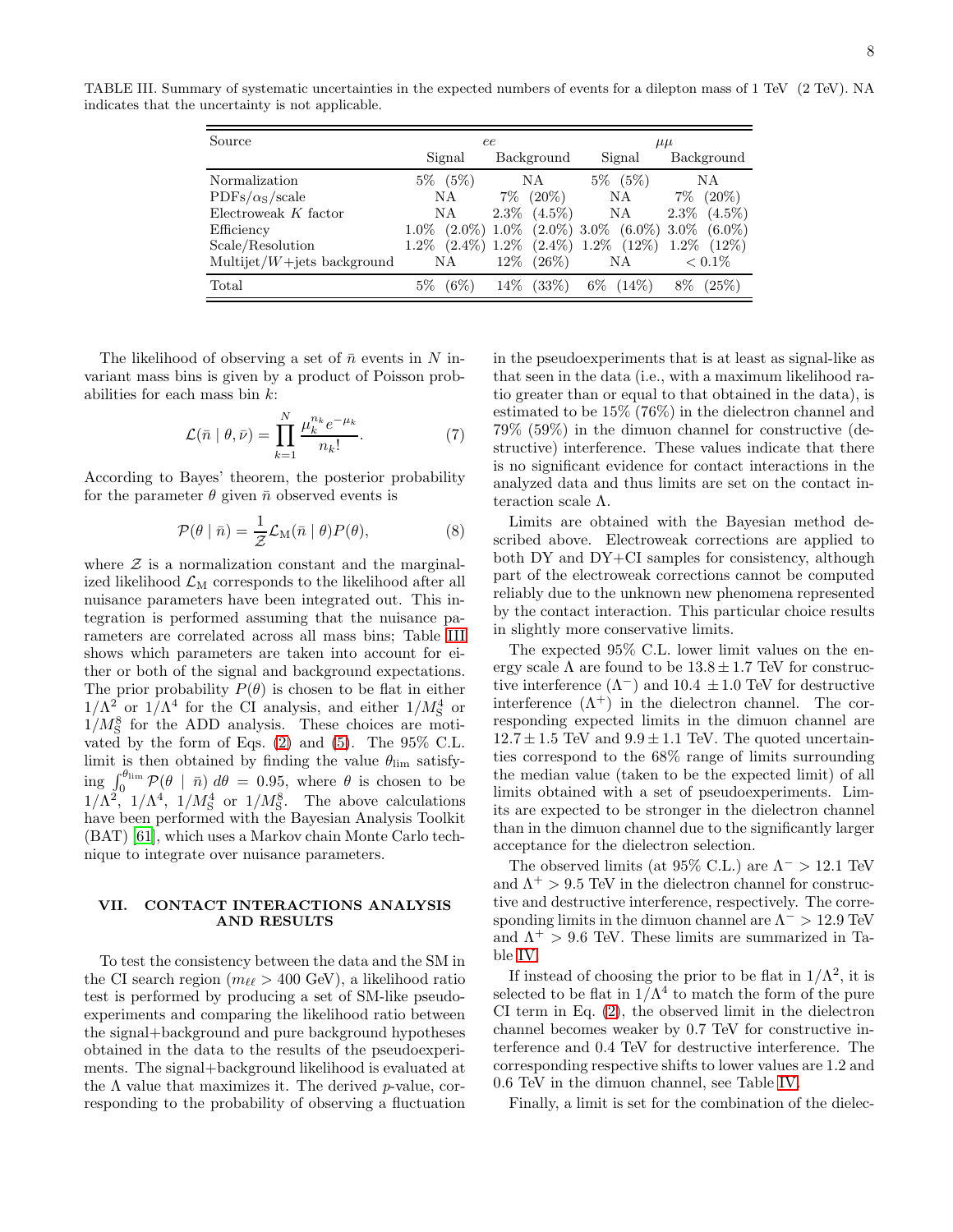<span id="page-9-0"></span>TABLE IV. Expected and observed 95% C.L. lower limits on the contact interaction energy scale  $\Lambda$  for the dielectron and dimuon channels, as well as for the combination of those channels. Results are provided for constructive and destructive interference as well as different choices of flat priors:  $1/\Lambda^2$ and  $1/\Lambda^4$ .

|               |               |                    |        |         | Channel Prior Expected limit [TeV] Observed limit [TeV] |
|---------------|---------------|--------------------|--------|---------|---------------------------------------------------------|
|               |               | Constr.            | Destr. | Constr. | Destr.                                                  |
| ee            |               | $1/\Lambda^2$ 13.8 | 10.4   | 12.1    | 9.5                                                     |
|               |               | $1/\Lambda^4$ 12.5 | 9.8    | 11.4    | 9.1                                                     |
| $\mu\mu$      | $1/\Lambda^2$ | 12.7               | 9.9    | 12.9    | 9.6                                                     |
|               |               | $1/\Lambda^4$ 11.6 | 9.1    | 11.7    | 9.0                                                     |
| $ee + \mu\mu$ | $1/\Lambda^2$ | 15.0               | 11.3   | 13.9    | 10.2                                                    |
|               | $1/\Lambda^4$ | 13.8               | 10.5   | 12.9    | 9.8                                                     |

tron and dimuon channels, assuming lepton universality, by computing a combined posterior probability for the two channels. The following sources of systematic uncertainty are treated as fully correlated between the two channels: PDF and  $\alpha$ <sub>S</sub>, QCD and electroweak K factors, and  $Z/\gamma^*$  cross section for normalization. All other sources are treated as uncorrelated. The resulting combined limits are  $\Lambda^{-}$  > 13.9 TeV and  $\Lambda^{+}$  > 10.2 TeV for the  $1/\Lambda^2$  prior. Table [IV](#page-9-0) summarizes all limits for the two priors considered in this analysis.

#### VIII. LARGE EXTRA DIMENSIONS ANALYSIS AND RESULTS

The search for large extra dimensions is carried out similarly to that for contact interactions. A difference from the CI analysis is that the DY component present in the Sherpa DY+ADD simulated samples is subtracted out to compute the net ADD contribution to the total event yield. The DY background is modeled with the same PYTHIA DY sample as is used for the CI analysis. Another difference is that the search is performed in only one mass bin with the minimum mass chosen at the value giving the strongest expected limit. This optimization results in a signal region with a minimum mass requirement of 1300 GeV as determined from a set of pseudoexperiments in each of the dielectron and dimuon channels. Table [V](#page-9-1) presents the expected and observed event yields in the signal region, including the expectation for several  $M<sub>S</sub>$  values in the GRW formalism.

The consistency between the number of observed events in the data and the predicted SM contribution is assessed using a set of SM-like pseudoexperiments. Using the same likelihood ratio approach as for the CI analysis, p-values of 6% and 68% are obtained in the dielectron and dimuon channels, respectively. These values indicate that there is no significant evidence for large extra dimensions and thus limits are set on the scale  $M<sub>S</sub>$ . The observed limits are  $M<sub>S</sub> > 2.73$  (2.62) TeV in the dielectron chan-

<span id="page-9-1"></span>TABLE V. Expected and observed number of events with  $m_{\ell\ell} > 1300$  GeV in the dielectron and dimuon channels. Yields given for different  $M<sub>S</sub>$  values correspond to the sum of signal and background events, with the signal obtained in the GRW formalism. All yields are normalized to the Z peak control region. The errors quoted originate from systematic uncertainties and limited MC statistics.

| Process              | ee            | $\mu\mu$                            |
|----------------------|---------------|-------------------------------------|
| DY                   | $0.89 + 0.21$ | $0.54 + 0.16$                       |
| tŦ.                  | < 0.01        | < 0.01                              |
| Diboson              |               | $0.075 \pm 0.005$ $0.059 \pm 0.010$ |
| Multijet/ $W +$ jets | $0.16 + 0.20$ |                                     |
| Total background     | $1.13 + 0.29$ | $0.60 + 0.16$                       |
| $M_s = 1.5$ TeV      | $72 + 5$      | $47 + 9$                            |
| $M_s = 2.0$ TeV      | $40.2 + 2.6$  | $22 + 4$                            |
| $M_{\rm S}=2.5$ TeV  | $11.7 + 0.9$  | $6.3 + 1.1$                         |
| $M_{\rm S}=3.0$ TeV  | $4.2 + 0.4$   | $2.3 + 0.4$                         |
| Data                 | 2             |                                     |

<span id="page-9-2"></span>TABLE VI. Expected and observed 95% C.L. lower limits on  $M<sub>S</sub>$  in the dielectron and dimuon channels, as well as for the combination of those channels without and with the diphoton channel in the GRW formalism. Separate results are provided for the different choices of flat priors:  $1/M_{\rm S}^4$  and  $1/\overline{M}_{\rm S}^8$ .

| Channel                                                    |                 |              | Prior Exp. limit [TeV] Obs. limit [TeV] |
|------------------------------------------------------------|-----------------|--------------|-----------------------------------------|
| ee                                                         | $1/M_{\rm S}^4$ | 2.88         | 2.73                                    |
|                                                            | $1/M_{\rm s}^8$ | 2.72         | 2.62                                    |
| $\mu\mu$                                                   | $1/M_{\rm s}^4$ | 2.83         | 2.83                                    |
|                                                            | $1/M_{\rm s}^8$ | 2.61         | 2.61                                    |
| $ee + \mu\mu$                                              | $1/M_{\rm S}^4$ | 3.16         | 3.00                                    |
|                                                            | $1/M_{\rm s}^8$ | 2.96         | 2.85                                    |
| $ee + \mu\mu + \gamma\gamma$ 1/M <sub>S</sub> <sup>4</sup> | $1/M_{\rm s}^8$ | 3.43<br>3.27 | 3.22<br>3.12                            |

nel and  $M<sub>S</sub> > 2.83$  (2.61) TeV in the dimuon channel at 95% C.L. with a prior flat in  $1/M_S^4$  ( $1/M_S^8$ ). Table [VI](#page-9-2) shows these observed limits along with the expected limits. Limits in the dielectron channel are slightly worse than expected due to the larger number of events observed in the data compared with the SM expectation. The dielectron and dimuon channels are combined taking correlated systematic uncertainties into account in a way identical to the CI analysis.

A search for large extra dimensions has also been carried out in the diphoton final state using the data sample collected by ATLAS in 2011 [\[42\]](#page-12-0). The results of that search are combined with the dilepton results presented here with the use of BAT. Correlated sources of systematic uncertainty are treated as follows. The PDF uncertainty in the SM diphoton and DY production is considered to be fully correlated between the ee,  $\mu\mu$  and  $\gamma\gamma$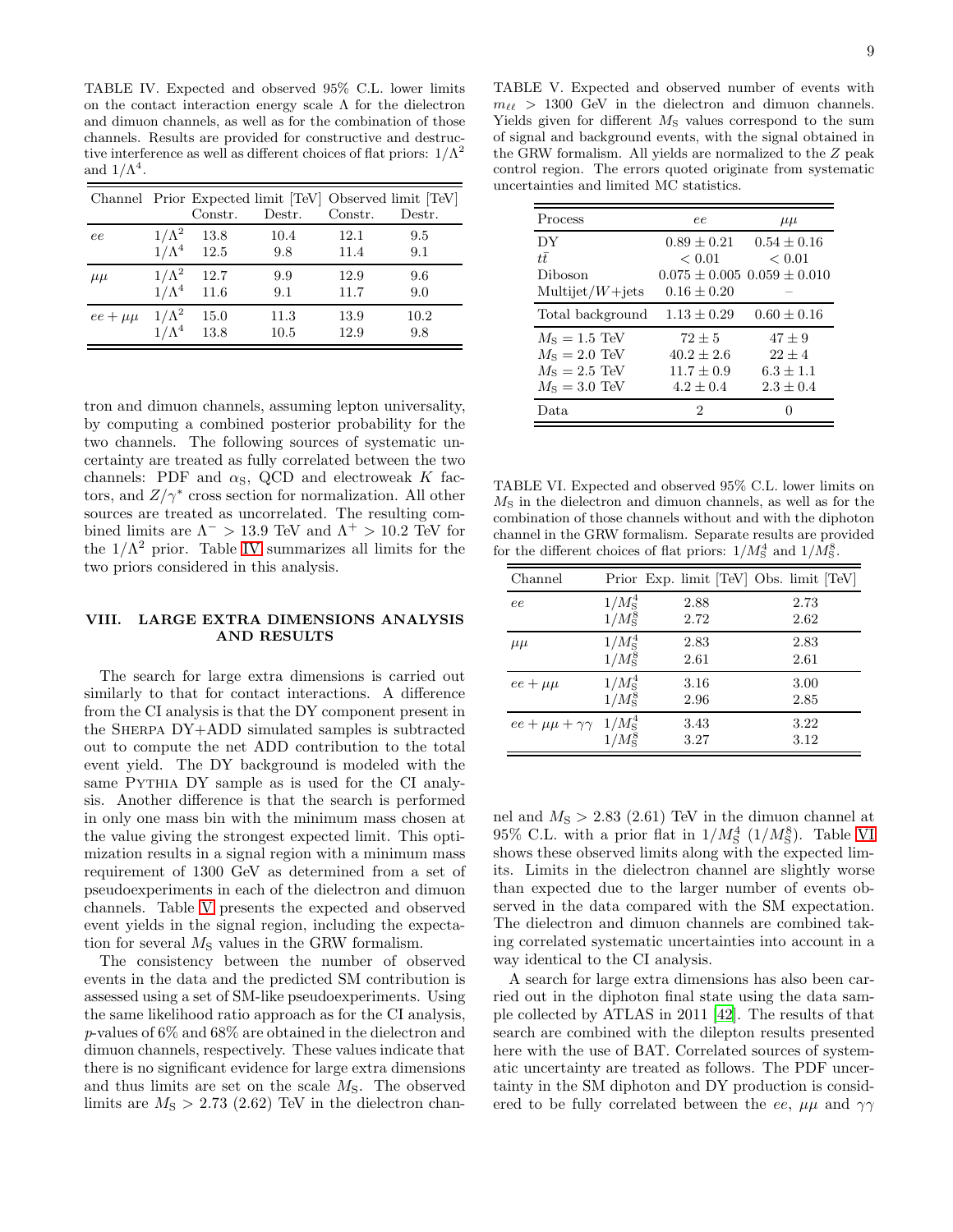<span id="page-10-0"></span>TABLE VII. Observed 95% C.L. lower limits on  $M<sub>S</sub>$  (in units of TeV), including systematic uncertainties, for ADD signal in the GRW, Hewett and HLZ formalisms with no K factor applied to the signal. Separate results are provided for the different choices of flat priors:  $1/M_{\rm S}^4$  and  $1/M_{\rm S}^8$ .

| Channel Prior GRW Hewett |                      |      |  | HLZ. |                               |  |
|--------------------------|----------------------|------|--|------|-------------------------------|--|
|                          |                      |      |  |      | $n=3$ $n=4$ $n=5$ $n=6$ $n=7$ |  |
| ee                       | $1/M_{\rm S}^4$ 2.73 | 2.44 |  |      | 3.25 2.73 2.47 2.30 2.17      |  |
|                          | $1/M_{\rm S}^8$ 2.62 | 2.48 |  |      | 2.86 2.62 2.49 2.40 2.34      |  |
| $\mu\mu$                 | $1/M_{\rm S}^4$ 2.83 | 2.52 |  |      | 3.36 2.83 2.55 2.38 2.25      |  |
|                          | $1/M_{\rm S}^8$ 2.61 | 2.47 |  |      | 2.85 2.61 2.48 2.40 2.33      |  |
| $ee + \mu\mu$            | $1/M_{\rm S}^4$ 3.00 | 2.68 |  |      | 3.57 3.00 2.71 2.52 2.39      |  |
|                          | $1/M_{\rm S}^8$ 2.85 | 2.70 |  |      | 3.11 2.85 2.71 2.62 2.54      |  |
| $ee + \mu\mu$            | $1/M_{\rm S}^4$ 3.22 | 2.88 |  |      | 3.83 3.22 2.91 2.71 2.56      |  |
| $+ \gamma \gamma$        | $1/M_{\rm S}^8$ 3.12 | 2.95 |  |      | 3.40 3.12 2.96 2.86 2.78      |  |

channels, whereas the multijet background uncertainty is fully correlated between the ee and  $\gamma\gamma$  final states. It should be noted that the ee and  $\gamma\gamma$  samples are statistically uncorrelated since ee candidates have been explicitly removed from the diphoton analysis at the event selection stage. The observed and expected combined limits are given in Table [VI,](#page-9-2) with the most stringent observed limit obtained for the dilepton-diphoton combination:  $M<sub>S</sub> > 3.22$  (3.12) TeV with a prior flat in  $1/M<sub>S</sub><sup>4</sup>$  $(1/M_{\rm S}^8)$  in the GRW formalism.

The limits obtained using the GRW formalism have been translated into the Hewett and HLZ formalisms using Eq. [\(4\)](#page-2-2) with results shown in Table [VII.](#page-10-0) Limits are also obtained with a  $K$  factor applied to the ADD signal yield to account for next-to-leading-order QCD corrections. A constant  $K$  factor of 1.6 is applied in the dilepton channel [\[62](#page-12-20)] and 1.7 in the diphoton channel [\[63\]](#page-12-21). The dilepton-diphoton combination increases limits by approximately 0.2 (0.3) TeV with a prior flat in  $1/M_{\rm S}^4$  $(1/M_{\rm S}^8),$  taking QCD corrections into account as shown in Table [VIII.](#page-10-1)

#### IX. CONCLUSIONS

A search for contact interactions and large extra dimensions has been performed in dielectron and dimuon events produced in LHC proton-proton collisions at  $\sqrt{s}$  = 7 TeV. The data sample corresponds to an integrated luminosity of 4.9 (5.0) fb<sup>-1</sup> of pp collisions in the dielectron (dimuon) channel recorded with the ATLAS detector. No significant deviation from the Standard Model is observed in the dilepton mass distributions. Using a Bayesian approach with a prior flat in  $1/\Lambda^2$ , as was done in most previous searches at hadron colliders, the following 95% C.L. limits are set on the energy scale of contact interactions:  $\Lambda^{-} > 12.1$  TeV  $(\Lambda^{+} > 9.5$  TeV) in the di-

<span id="page-10-1"></span>TABLE VIII. Observed  $95\%$  C.L. lower limits on  $M<sub>S</sub>$  (in units of TeV), including systematic uncertainties, for ADD signal in the GRW, Hewett and HLZ formalisms with  $K$  factors of 1.6 and 1.7 applied to the signal for the dilepton and diphoton channels, respectively. Separate results are provided for the different choices of flat priors:  $1/M_{\rm S}^4$  and  $1/M_{\rm S}^8$ .

| Channel Prior GRW Hewett |                      |      |  | HLZ |                               |  |
|--------------------------|----------------------|------|--|-----|-------------------------------|--|
|                          |                      |      |  |     | $n=3$ $n=4$ $n=5$ $n=6$ $n=7$ |  |
| ee                       | $1/M_{\rm S}^4$ 2.95 | 2.63 |  |     | 3.51 2.95 2.66 2.48 2.34      |  |
|                          | $1/M_{\rm S}^8$ 2.82 | 2.67 |  |     | 3.08 2.82 2.68 2.59 2.52      |  |
| $\mu\mu$                 | $1/M_{\rm S}^4$ 3.07 | 2.74 |  |     | 3.65 3.07 2.77 2.58 2.44      |  |
|                          | $1/M_{\rm S}^8$ 2.82 | 2.67 |  |     | 3.08 2.82 2.68 2.59 2.52      |  |
| $ee + \mu\mu$            | $1/M_{\rm S}^4$ 3.27 | 2.92 |  |     | 3.88 3.27 2.95 2.75 2.60      |  |
|                          | $1/M_{\rm s}^8$ 3.09 | 2.92 |  |     | 3.37 3.09 2.94 2.84 2.76      |  |
| $ee + \mu\mu$            | $1/M_{\rm S}^4$ 3.51 | 3.14 |  |     | 4.18 3.51 3.17 2.95 2.79      |  |
| $+\gamma\gamma$          | $1/M_{\rm S}^8$ 3.39 | 3.20 |  |     | 3.69 3.39 3.22 3.11 3.02      |  |

electron channel and  $\Lambda^{-}$  > 12.9 TeV ( $\Lambda^{+}$  > 9.6 TeV) in the dimuon channel for constructive (destructive) interference in the left-left isoscalar compositeness model. Somewhat weaker limits are obtained with a prior flat in  $1/\Lambda^4$ . These limits improve existing bounds on eeqq and  $\mu\mu qq$  contact interactions from a single experiment. Limits are also set on the scale  $M<sub>S</sub>$  in the ADD large extra dimensions model. Those range from 2.4 to 3.9 TeV depending on the choice of model, channel, and prior. After combining the dilepton and diphoton searches, the limits are in the range from 2.6 to 4.2 TeV.

#### ACKNOWLEDGEMENTS

We thank CERN for the very successful operation of the LHC, as well as the support staff from our institutions without whom ATLAS could not be operated efficiently.

We acknowledge the support of ANPCyT, Argentina; YerPhI, Armenia; ARC, Australia; BMWF and FWF, Austria; ANAS, Azerbaijan; SSTC, Belarus; CNPq and FAPESP, Brazil; NSERC, NRC and CFI, Canada; CERN; CONICYT, Chile; CAS, MOST and NSFC, China; COLCIENCIAS, Colombia; MSMT CR, MPO CR and VSC CR, Czech Republic; DNRF, DNSRC and Lundbeck Foundation, Denmark; EPLANET and ERC, European Union; IN2P3-CNRS, CEA-DSM/IRFU, France; GNSF, Georgia; BMBF, DFG, HGF, MPG and AvH Foundation, Germany; GSRT, Greece; ISF, MINERVA, GIF, DIP and Benoziyo Center, Israel; INFN, Italy; MEXT and JSPS, Japan; CNRST, Morocco; FOM and NWO, Netherlands; BRF and RCN, Norway; MNiSW, Poland; GRICES and FCT, Portugal; MERYS (MECTS), Romania; MES of Russia and ROSATOM, Russian Federation; JINR; MSTD,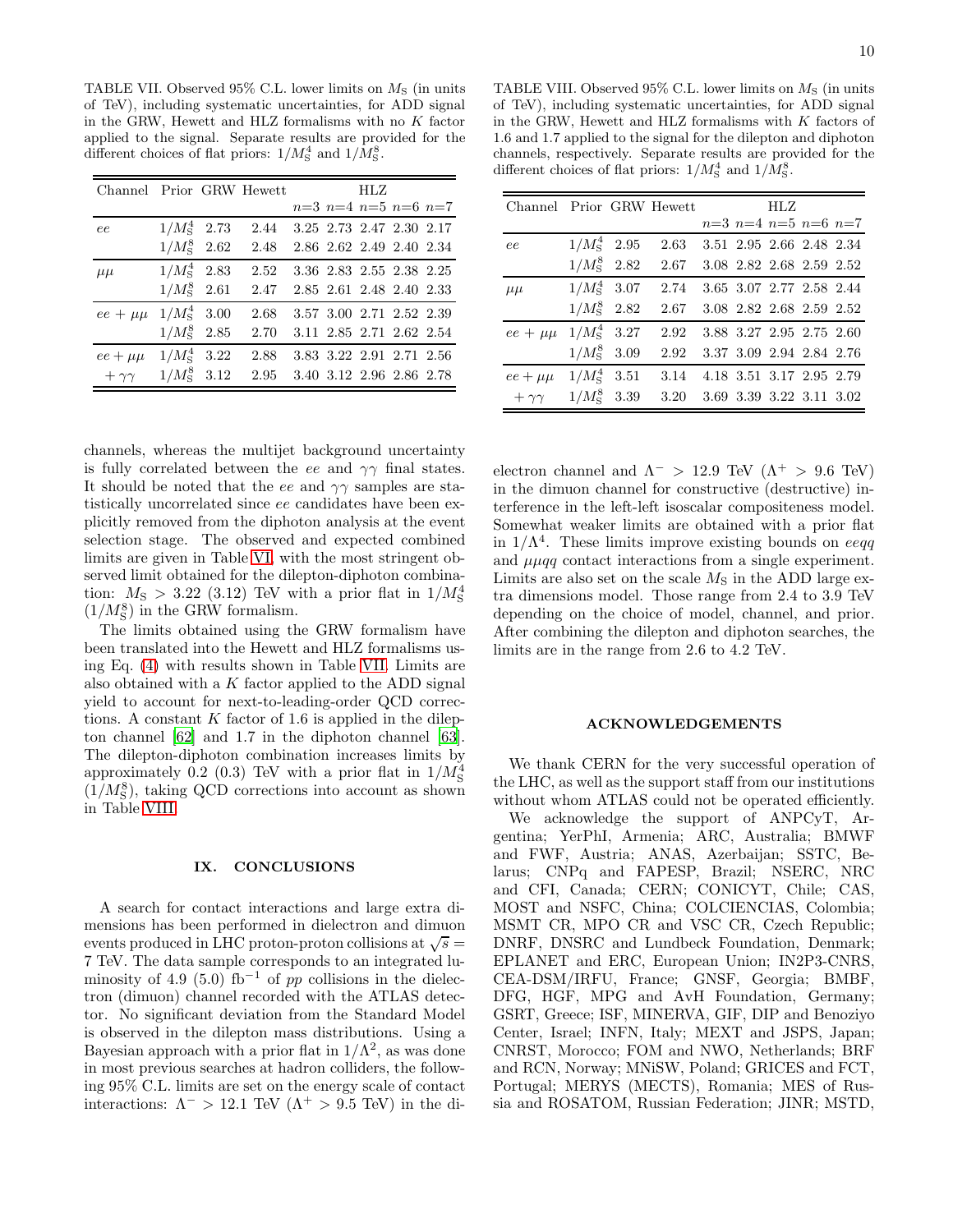Serbia; MSSR, Slovakia; ARRS and MVZT, Slovenia; DST/NRF, South Africa; MICINN, Spain; SRC and Wallenberg Foundation, Sweden; SER, SNSF and Cantons of Bern and Geneva, Switzerland; NSC, Taiwan; TAEK, Turkey; STFC, the Royal Society and Leverhulme Trust, United Kingdom; DOE and NSF, United States of America.

- <span id="page-11-0"></span>[1] ATLAS Collaboration, JINST 3 [\(2008\) S08003.](http://dx.doi.org/10.1088/1748-0221/3/08/S08003)
- <span id="page-11-1"></span>[2] L. Evans and P. Bryant, JINST 3 [\(2008\) S08001.](http://dx.doi.org/10.1088/1748-0221/3/08/S08001)
- <span id="page-11-2"></span>[3] N. Arkani-Hamed, S. Dimopoulos, and G. Dvali, Phys.Lett. B429 [\(1998\) 263–272,](http://dx.doi.org/10.1016/S0370-2693(98)00466-3) [arXiv:hep-ph/9803315 \[hep-ph\]](http://arxiv.org/abs/hep-ph/9803315).
- <span id="page-11-3"></span>[4] E. Fermi, Z.Phys. 88 [\(1934\) 161–177.](http://dx.doi.org/10.1007/BF01351864)
- <span id="page-11-4"></span>[5] E. Eichten, K. D. Lane, and M. E. Peskin, Phys.Rev.Lett. 50 [\(1983\) 811–814.](http://dx.doi.org/10.1103/PhysRevLett.50.811)
- <span id="page-11-5"></span>[6] Particle Data Group Collaboration, J. Beringer et al., Phys.Rev. D86 [\(2012\) 010001.](http://dx.doi.org/10.1103/PhysRevD.86.010001)
- <span id="page-11-6"></span>[7] E. Eichten, I. Hinchliffe, K. D. Lane, and C. Quigg, [Rev.Mod.Phys.](http://dx.doi.org/10.1103/RevModPhys.56.579) 56 (1984) 579–707.
- <span id="page-11-7"></span>[8] T. Gleisberg, F. Krauss, K. T. Matchev, A. Schalicke, S. Schumann, and S. Gerhard, JHEP 0309 (2003) 001, [arXiv:hep-ph/0306182 \[hep-ph\]](http://arxiv.org/abs/hep-ph/0306182).
- <span id="page-11-8"></span>[9] G. F. Giudice, R. Rattazzi, and J. D. Wells, Nucl.Phys. B544 [\(1999\) 3–38,](http://dx.doi.org/10.1016/S0550-3213(99)00044-9) [arXiv:hep-ph/9811291 \[hep-ph\]](http://arxiv.org/abs/hep-ph/9811291).
- <span id="page-11-9"></span>[10] J. L. Hewett, Phys.Rev.Lett. 82 [\(1999\) 4765–4768,](http://dx.doi.org/10.1103/PhysRevLett.82.4765) [arXiv:hep-ph/9811356 \[hep-ph\]](http://arxiv.org/abs/hep-ph/9811356).
- <span id="page-11-10"></span>[11] T. Han, J. D. Lykken, and R.-J. Zhang, Phys.Rev. D59 [\(1999\) 105006,](http://dx.doi.org/10.1103/PhysRevD.59.105006) [arXiv:hep-ph/9811350 \[hep-ph\]](http://arxiv.org/abs/hep-ph/9811350).
- <span id="page-11-11"></span>[12] CCFR/NuTeV Collaboration, K. S. McFarland et al., Eur.Phys.J. C1 [\(1998\) 509–513,](http://dx.doi.org/10.1007/s100520050099) [arXiv:hep-ex/9701010 \[hep-ex\]](http://arxiv.org/abs/hep-ex/9701010).
- <span id="page-11-12"></span>[13] SLAC E158 Collaboration, P. Anthony et al., [Phys.Rev.Lett.](http://dx.doi.org/10.1103/PhysRevLett.95.081601) 95 (2005) 081601, [arXiv:hep-ex/0504049 \[hep-ex\]](http://arxiv.org/abs/hep-ex/0504049).
- <span id="page-11-13"></span>[14] ALEPH Collaboration, S. Schael et al., Eur.Phys.J. C49 [\(2007\) 411–437,](http://dx.doi.org/10.1140/epjc/s10052-006-0156-8) [arXiv:hep-ex/0609051 \[hep-ex\]](http://arxiv.org/abs/hep-ex/0609051).
- [15] DELPHI Collaboration, J. Abdallah et al., Eur.Phys.J. C45 [\(2006\) 589–632,](http://dx.doi.org/10.1140/epjc/s2005-02461-0) [arXiv:hep-ex/0512012 \[hep-ex\]](http://arxiv.org/abs/hep-ex/0512012).
- [16] DELPHI Collaboration, J. Abdallah et al., Eur.Phys.J. C60 [\(2009\) 1–15,](http://dx.doi.org/10.1140/epjc/s10052-009-0917-2) [arXiv:0901.4461 \[hep-ex\]](http://arxiv.org/abs/0901.4461).
- [17] L3 Collaboration, M. Acciarri et al., Phys.Lett. B489 [\(2000\) 81–92,](http://dx.doi.org/10.1016/S0370-2693(00)00887-X) [arXiv:hep-ex/0005028 \[hep-ex\]](http://arxiv.org/abs/hep-ex/0005028).
- <span id="page-11-14"></span>[18] OPAL Collaboration, G. Abbiendi et al., Eur.Phys.J. C33 [\(2004\) 173–212,](http://dx.doi.org/10.1140/epjc/s2004-01595-9) [arXiv:hep-ex/0309053 \[hep-ex\]](http://arxiv.org/abs/hep-ex/0309053).
- <span id="page-11-15"></span>[19] H1 Collaboration, F. Aaron et al., Phys.Lett. B705 [\(2011\) 52–58,](http://dx.doi.org/10.1016/j.physletb.2011.09.109) [arXiv:1107.2478 \[hep-ex\]](http://arxiv.org/abs/1107.2478).
- <span id="page-11-16"></span>[20] ZEUS Collaboration, S. Chekanov et al., Phys.Lett. B591 [\(2004\) 23–41,](http://dx.doi.org/10.1016/j.physletb.2004.03.081) [arXiv:hep-ex/0401009 \[hep-ex\]](http://arxiv.org/abs/hep-ex/0401009).
- <span id="page-11-17"></span>[21] CDF Collaboration, F. Abe et al.,

The crucial computing support from all WLCG partners is acknowledged gratefully, in particular from CERN and the ATLAS Tier-1 facilities at TRIUMF (Canada), NDGF (Denmark, Norway, Sweden), CC-IN2P3 (France), KIT/GridKA (Germany), INFN-CNAF (Italy), NL-T1 (Netherlands), PIC (Spain), ASGC (Taiwan), RAL (UK) and BNL (USA) and in the Tier-2 facilities worldwide.

Phys.Rev.Lett. 79 [\(1997\) 2198–2203.](http://dx.doi.org/10.1103/PhysRevLett.79.2198)

- [22] CDF Collaboration, T. Affolder et al., [Phys.Rev.Lett.](http://dx.doi.org/10.1103/PhysRevLett.87.231803) 87 (2001) 231803, [arXiv:hep-ex/0107008 \[hep-ex\]](http://arxiv.org/abs/hep-ex/0107008).
- [23] CDF Collaboration, A. Abulencia et al., [Phys.Rev.Lett.](http://dx.doi.org/10.1103/PhysRevLett.96.211801) 96 (2006) 211801, [arXiv:hep-ex/0602045 \[hep-ex\]](http://arxiv.org/abs/hep-ex/0602045).
- [24] D0 Collaboration, B. Abbott et al., Phys.Rev.Lett. 82 [\(1999\) 4769–4774,](http://dx.doi.org/10.1103/PhysRevLett.82.4769) [arXiv:hep-ex/9812010 \[hep-ex\]](http://arxiv.org/abs/hep-ex/9812010).
- <span id="page-11-22"></span>[25] D0 Collaboration, V. Abazov et al., [Phys.Rev.Lett.](http://dx.doi.org/10.1103/PhysRevLett.103.191803) 103 (2009) 191803, [arXiv:0906.4819 \[hep-ex\]](http://arxiv.org/abs/0906.4819).
- [26] CMS Collaboration, [Phys.Rev.Lett.](http://dx.doi.org/10.1103/PhysRevLett.106.201804) **106** (2011) 201804, [arXiv:1102.2020 \[hep-ex\]](http://arxiv.org/abs/1102.2020).
- [27] ATLAS Collaboration, New J.Phys. **13** [\(2011\) 053044,](http://dx.doi.org/10.1088/1367-2630/13/5/053044) [arXiv:1103.3864 \[hep-ex\]](http://arxiv.org/abs/1103.3864).
- <span id="page-11-18"></span>[28] ATLAS Collaboration, Phys.Lett. B712 [\(2012\) 40–58,](http://dx.doi.org/10.1016/j.physletb.2012.04.026) [arXiv:1112.4462 \[hep-ex\]](http://arxiv.org/abs/1112.4462).
- <span id="page-11-19"></span>[29] L3 Collaboration, M. Acciarri et al., Phys.Lett. B470 [\(1999\) 281–288,](http://dx.doi.org/10.1016/S0370-2693(99)01310-6) [arXiv:hep-ex/9910056 \[hep-ex\]](http://arxiv.org/abs/hep-ex/9910056).
- [30] L3 Collaboration, M. Acciarri et al., Phys.Lett. B464 [\(1999\) 135–144,](http://dx.doi.org/10.1016/S0370-2693(99)01011-4) [arXiv:hep-ex/9909019 \[hep-ex\]](http://arxiv.org/abs/hep-ex/9909019).
- [31] DELPHI Collaboration, P. Abreu et al., Phys.Lett. B485 [\(2000\) 45–61,](http://dx.doi.org/10.1016/S0370-2693(00)00675-4) [arXiv:hep-ex/0103025 \[hep-ex\]](http://arxiv.org/abs/hep-ex/0103025).
- [32] DELPHI Collaboration, P. Abreu et al., Phys.Lett. B491 [\(2000\) 67–80,](http://dx.doi.org/10.1016/S0370-2693(00)01013-3) [arXiv:hep-ex/0103005 \[hep-ex\]](http://arxiv.org/abs/hep-ex/0103005).
- [33] OPAL Collaboration, G. Abbiendi et al., Eur.Phys.J. C26 [\(2003\) 331–344,](http://dx.doi.org/10.1140/epjc/s2002-01074-5) [arXiv:hep-ex/0210016 \[hep-ex\]](http://arxiv.org/abs/hep-ex/0210016).
- <span id="page-11-20"></span>[34] OPAL Collaboration, G. Abbiendi et al., Eur.Phys.J. C13 [\(2000\) 553–572,](http://dx.doi.org/10.1007/s100520050718) [arXiv:hep-ex/9908008 \[hep-ex\]](http://arxiv.org/abs/hep-ex/9908008).
- <span id="page-11-21"></span>[35] H1 Collaboration, C. Adloff et al., Phys.Lett. B479 [\(2000\) 358–370,](http://dx.doi.org/10.1016/S0370-2693(00)00332-4) [arXiv:hep-ex/0003002 \[hep-ex\]](http://arxiv.org/abs/hep-ex/0003002).
- <span id="page-11-23"></span>[36] D0 Collaboration, V. Abazov et al., [Phys.Rev.Lett.](http://dx.doi.org/10.1103/PhysRevLett.102.051601) 102 (2009) 051601, [arXiv:0809.2813 \[hep-ex\]](http://arxiv.org/abs/0809.2813).
- [37] D0 Collaboration, V. Abazov et al., [Phys.Rev.Lett.](http://dx.doi.org/10.1103/PhysRevLett.95.161602) 95 (2005) 161602, [arXiv:hep-ex/0506063 \[hep-ex\]](http://arxiv.org/abs/hep-ex/0506063).
- <span id="page-11-24"></span>[38] CMS Collaboration, Phys.Lett. B711 [\(2012\) 15–34,](http://dx.doi.org/10.1016/j.physletb.2012.03.029) [arXiv:1202.3827 \[hep-ex\]](http://arxiv.org/abs/1202.3827).
- [39] CMS Collaboration, JHEP **1105** [\(2011\) 085,](http://dx.doi.org/10.1007/JHEP05(2011)085) [arXiv:1103.4279 \[hep-ex\]](http://arxiv.org/abs/1103.4279).
- [40] CMS Collaboration, [Phys.Rev.Lett.](http://dx.doi.org/10.1103/PhysRevLett.108.111801) 108 (2012) 111801,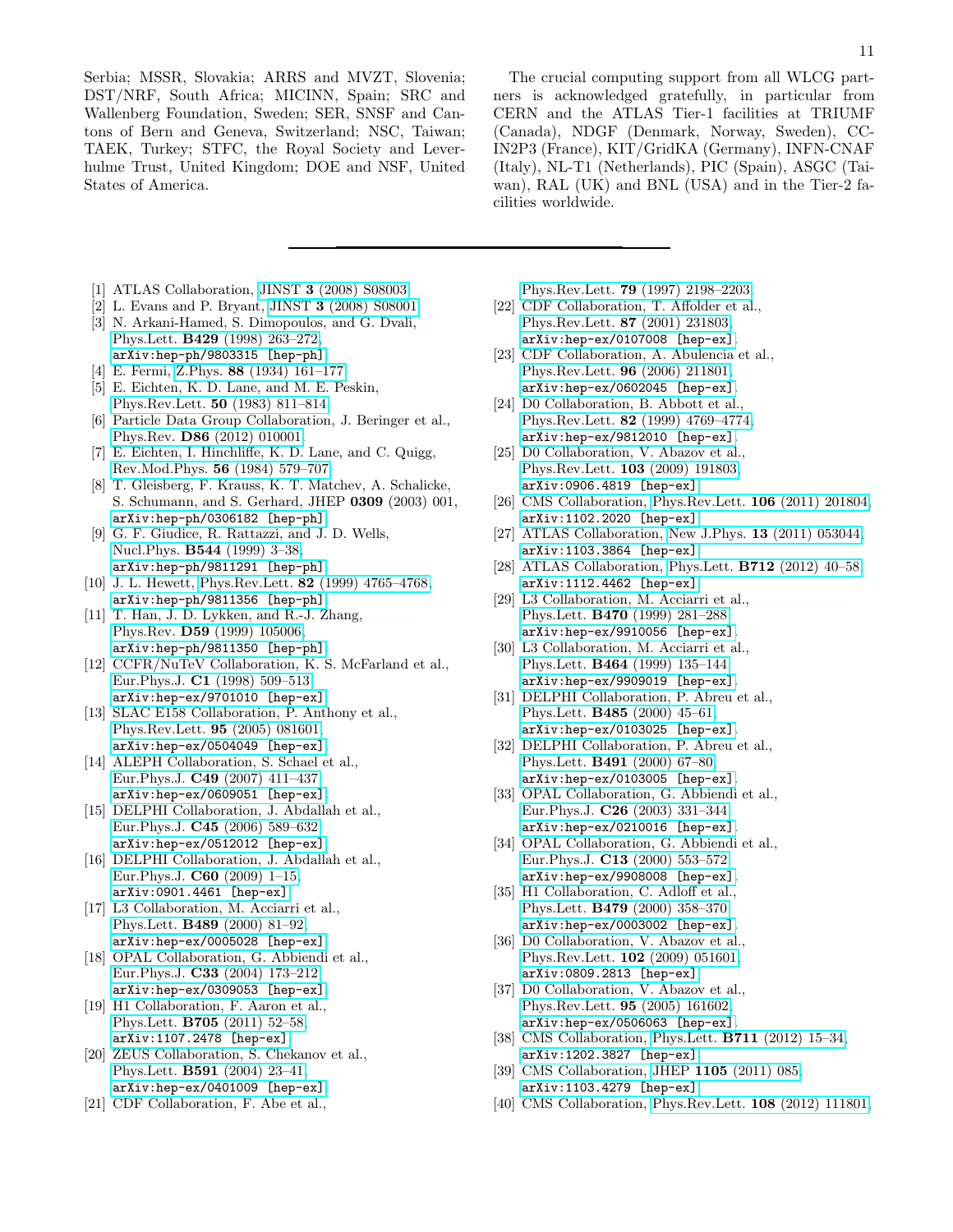[arXiv:1112.0688 \[hep-ex\]](http://arxiv.org/abs/1112.0688).

- [41] ATLAS Collaboration, Phys.Lett. B710 [\(2012\) 538–556,](http://dx.doi.org/10.1016/j.physletb.2012.03.022) [arXiv:1112.2194 \[hep-ex\]](http://arxiv.org/abs/1112.2194).
- <span id="page-12-0"></span>[42] ATLAS Collaboration,  $arXiv:1210.8389$  [hep-ex]. Submitted to Phys. Lett. B.
- <span id="page-12-1"></span>[43] T. Sjostrand, S. Mrenna, and P. Z. Skands, JHEP 0605 [\(2006\) 026,](http://dx.doi.org/10.1088/1126-6708/2006/05/026)
- <span id="page-12-2"></span>[arXiv:hep-ph/0603175 \[hep-ph\]](http://arxiv.org/abs/hep-ph/0603175). [44] A. Sherstnev and R. Thorne, Eur.Phys.J. C55 [\(2008\) 553–575,](http://dx.doi.org/10.1140/epjc/s10052-008-0610-x) [arXiv:0711.2473 \[hep-ph\]](http://arxiv.org/abs/0711.2473). A. Sherstnev and R. Thorne,
- <span id="page-12-3"></span>[arXiv:0807.2132 \[hep-ph\]](http://arxiv.org/abs/0807.2132). [45] G. Corcella, I. Knowles, G. Marchesini, S. Moretti, K. Odagiri, et al., JHEP 0101 (2001) 010, [arXiv:hep-ph/0011363 \[hep-ph\]](http://arxiv.org/abs/hep-ph/0011363).
- <span id="page-12-4"></span>[46] S. Frixione and B. R. Webber, JHEP 0206 (2002) 029, [arXiv:hep-ph/0204244 \[hep-ph\]](http://arxiv.org/abs/hep-ph/0204244).
- <span id="page-12-5"></span>[47] P. M. Nadolsky, H.-L. Lai, Q.-H. Cao, J. Huston, J. Pumplin, D. Stump, W.-K. Tung, and C.-P. Yuan, Phys.Rev. D78 [\(2008\) 013004,](http://dx.doi.org/10.1103/PhysRevD.78.013004) [arXiv:0802.0007 \[hep-ph\]](http://arxiv.org/abs/0802.0007).
- <span id="page-12-6"></span>[48] J. Butterworth, J. R. Forshaw, and M. Seymour, Z.Phys. C72 [\(1996\) 637–646,](http://dx.doi.org/10.1007/s002880050286) [arXiv:hep-ph/9601371 \[hep-ph\]](http://arxiv.org/abs/hep-ph/9601371).
- <span id="page-12-7"></span>[49] P. Golonka and Z. Was, Eur.Phys.J. C45 [\(2006\) 97–107,](http://dx.doi.org/10.1140/epjc/s2005-02396-4) [arXiv:hep-ph/0506026 \[hep-ph\]](http://arxiv.org/abs/hep-ph/0506026).
- <span id="page-12-8"></span>[50] R. Hamberg, W. van Neerven, and T. Matsuura, Nucl.Phys. B359 [\(1991\) 343–405.](http://dx.doi.org/10.1016/0550-3213(91)90064-5)
- <span id="page-12-9"></span>[51] A. Martin, W. Stirling, R. Thorne, and G. Watt, Eur.Phys.J. C63 [\(2009\) 189–285,](http://dx.doi.org/10.1140/epjc/s10052-009-1072-5) [arXiv:0901.0002 \[hep-ph\]](http://arxiv.org/abs/0901.0002).
- <span id="page-12-10"></span>[52] C. Carloni Calame, G. Montagna, O. Nicrosini, and A. Vicini, JHEP 0710 [\(2007\) 109,](http://dx.doi.org/10.1088/1126-6708/2007/10/109) [arXiv:0710.1722 \[hep-ph\]](http://arxiv.org/abs/0710.1722).
- <span id="page-12-11"></span>[53] T. Gleisberg, S. Hoeche, F. Krauss, M. Schonherr, S. Schumann, F. Siegert, and J. Winter, JHEP 0902 [\(2009\) 007,](http://dx.doi.org/10.1088/1126-6708/2009/02/007) [arXiv:0811.4622 \[hep-ph\]](http://arxiv.org/abs/0811.4622).
- <span id="page-12-12"></span>[54] J. Pumplin, D. Stump, J. Huston, H. Lai, P. M. Nadolsky, and W.-K. Tung, JHEP 0207 (2002) 012, [arXiv:hep-ph/0201195 \[hep-ph\]](http://arxiv.org/abs/hep-ph/0201195).
- <span id="page-12-13"></span>[55] ATLAS Collaboration, Eur.Phys.J. C70 [\(2010\) 823–874,](http://dx.doi.org/10.1140/epjc/s10052-010-1429-9) [arXiv:1005.4568 \[physics.ins-det\]](http://arxiv.org/abs/1005.4568).
- <span id="page-12-14"></span>[56] GEANT4 Collaboration, S. Agostinelli et al., [Nucl.Instrum.Meth.](http://dx.doi.org/10.1016/S0168-9002(03)01368-8) A506 (2003) 250–303. J. Allison, K. Amako, J. Apostolakis, H. Araujo, P. Dubois, et al., [IEEE Trans.Nucl.Sci.](http://dx.doi.org/10.1109/TNS.2006.869826) 53 (2006) 270.
- <span id="page-12-15"></span>[57] ATLAS Collaboration, Eur.Phys.J. C72 [\(2012\) 1909,](http://dx.doi.org/10.1140/epjc/s10052-012-1909-1) [arXiv:1110.3174 \[hep-ex\]](http://arxiv.org/abs/1110.3174).
- <span id="page-12-16"></span>[58] ATLAS Collaboration, ATLAS-CONF-2011-046 (2011). (https://cdsweb.cern.ch/record/1338575).
- <span id="page-12-17"></span>[59] ATLAS Collaboration, JHEP 1211 [\(2012\) 138,](http://dx.doi.org/10.1007/JHEP11(2012)138) [arXiv:1209.2535 \[hep-ex\]](http://arxiv.org/abs/1209.2535).
- <span id="page-12-18"></span>[60] C. Carloni Calame, G. Montagna, O. Nicrosini, and A. Vicini, JHEP 0612 [\(2006\) 016,](http://dx.doi.org/10.1088/1126-6708/2006/12/016) [arXiv:hep-ph/0609170 \[hep-ph\]](http://arxiv.org/abs/hep-ph/0609170).
- <span id="page-12-19"></span>[61] A. Caldwell, D. Kollar, and K. Kroninger, [Comput.Phys.Commun.](http://dx.doi.org/10.1016/j.cpc.2009.06.026) 180 (2009) 2197–2209, [arXiv:0808.2552 \[physics.data-an\]](http://arxiv.org/abs/0808.2552).
- <span id="page-12-20"></span>[62] M. Kumar, P. Mathews, and V. Ravindran, Eur.Phys.J. C49 [\(2007\) 599–611,](http://dx.doi.org/10.1140/epjc/s10052-006-0054-0) [arXiv:hep-ph/0604135 \[hep-ph\]](http://arxiv.org/abs/hep-ph/0604135). Also including updated calculations at this collision energy. P. Mathews, V. Ravindran, K. Sridhar, and W. van Neerven, Nucl.Phys. B713 [\(2005\) 333–377,](http://dx.doi.org/10.1016/j.nuclphysb.2005.01.051) [arXiv:hep-ph/0411018 \[hep-ph\]](http://arxiv.org/abs/hep-ph/0411018).
- <span id="page-12-21"></span>[63] M. Kumar, P. Mathews, V. Ravindran, and A. Tripathi, Phys.Lett. B672 [\(2009\) 45–50,](http://dx.doi.org/10.1016/j.physletb.2009.01.002) [arXiv:0811.1670 \[hep-ph\]](http://arxiv.org/abs/0811.1670). M. Kumar, P. Mathews, V. Ravindran, and A. Tripathi, Nucl.Phys. B818 [\(2009\) 28–51,](http://dx.doi.org/10.1016/j.nuclphysb.2009.03.022) [arXiv:0902.4894 \[hep-ph\]](http://arxiv.org/abs/0902.4894).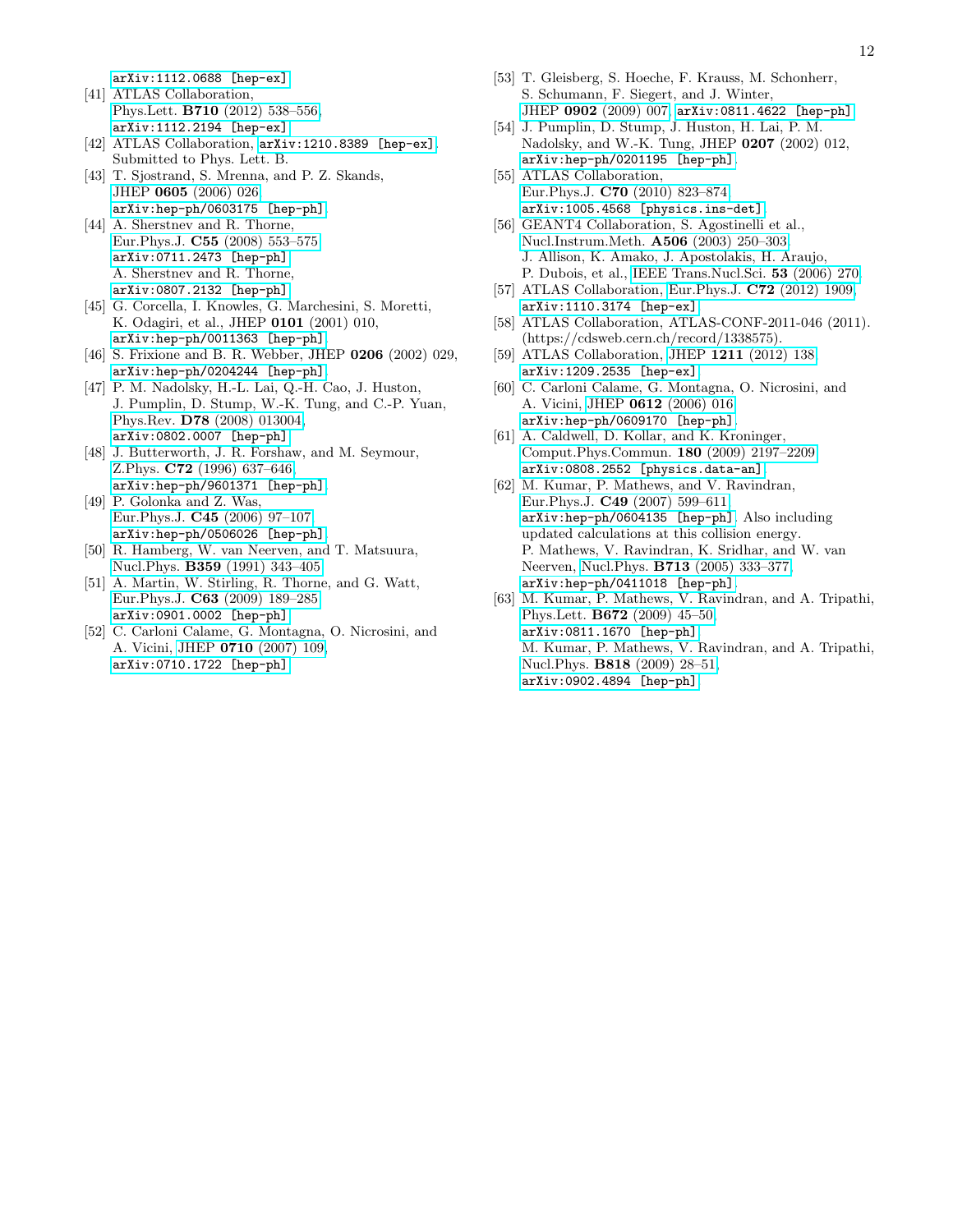G. Aad<sup>48</sup>, T. Abajyan<sup>21</sup>, B. Abbott<sup>111</sup>, J. Abdallah<sup>12</sup>, S. Abdel Khalek<sup>115</sup>, A.A. Abdelalim<sup>49</sup>, O. Abdinov<sup>11</sup>, R. Aben<sup>105</sup>, B. Abi<sup>112</sup>, M. Abolins<sup>88</sup>, O.S. AbouZeid<sup>158</sup>, H. Abramowicz<sup>153</sup>, H. Abreu<sup>136</sup>, B.S. Acharya<sup>164a,164b</sup>, L. Adamczyk<sup>38</sup>, D.L. Adams<sup>25</sup>, T.N. Addy<sup>56</sup>, J. Adelman<sup>176</sup>, S. Adomeit<sup>98</sup>, P. Adragna<sup>75</sup>, T. Adye<sup>129</sup>, S. Aefsky<sup>23</sup>, J.A. Aguilar-Saavedra<sup>124b,a</sup>, M. Agustoni<sup>17</sup>, M. Aharrouche<sup>81</sup>, S.P. Ahlen<sup>22</sup>, F. Ahles<sup>48</sup>, A. Ahmad<sup>148</sup>, M. Ahsan<sup>41</sup>, G. Aielli<sup>133a,133b</sup>, T.P.A. Åkesson<sup>79</sup>, G. Akimoto<sup>155</sup>, A.V. Akimov<sup>94</sup>, M.S. Alam<sup>2</sup>, M.A. Alam<sup>76</sup>, J. Albert<sup>169</sup>, S. Albrand<sup>55</sup>, M. Aleksa<sup>30</sup>, I.N. Aleksandrov<sup>64</sup>, F. Alessandria<sup>89a</sup>, C. Alexa<sup>26a</sup>, G. Alexander<sup>153</sup>, G. Alexandre<sup>49</sup>, T. Alexopoulos<sup>10</sup>, M. Alhroob<sup>164a,164c</sup>, M. Aliev<sup>16</sup>, G. Alimonti<sup>89a</sup>, J. Alison<sup>120</sup>, B.M.M. Allbrooke<sup>18</sup>, P.P. Allport<sup>73</sup>, S.E. Allwood-Spiers<sup>53</sup>, J. Almond<sup>82</sup>, A. Aloisio<sup>102a,102b</sup>, R. Alon<sup>172</sup>, A. Alonso<sup>79</sup>, F. Alonso<sup>70</sup>, A. Altheimer<sup>35</sup>, B. Alvarez Gonzalez<sup>88</sup>, M.G. Alviggi<sup>102a,102b</sup>, K. Amako<sup>65</sup>, C. Amelung<sup>23</sup>, V.V. Ammosov<sup>128,\*</sup>, S.P. Amor Dos Santos<sup>124a</sup>, A. Amorim<sup>124a,b</sup>, N. Amram<sup>153</sup>, C. Anastopoulos<sup>30</sup>, L.S. Ancu<sup>17</sup>, N. Andari<sup>115</sup>, T. Andeen<sup>35</sup>, C.F. Anders<sup>58b</sup>, G. Anders<sup>58a</sup>, K.J. Anderson<sup>31</sup>, A. Andreazza<sup>89a,89b</sup>, V. Andrei<sup>58a</sup>, M-L. Andrieux<sup>55</sup>, X.S. Anduaga<sup>70</sup>, S. Angelidakis<sup>9</sup>, P. Anger<sup>44</sup>, A. Angerami<sup>35</sup>, F. Anghinolfi<sup>30</sup>, A. Anisenkov<sup>107</sup>, N. Anjos<sup>124a</sup>, A. Annovi<sup>47</sup>, A. Antonaki<sup>9</sup>, M. Antonelli<sup>47</sup>, A. Antonov<sup>96</sup>, J. Antos<sup>144b</sup>, F. Anulli<sup>132a</sup>, M. Aoki<sup>101</sup>, S. Aoun<sup>83</sup>, L. Aperio Bella<sup>5</sup>, R. Apolle<sup>118,c</sup>, G. Arabidze<sup>88</sup>, I. Aracena<sup>143</sup>, Y. Arai<sup>65</sup>, A.T.H. Arce<sup>45</sup>, S. Arfaoui<sup>148</sup>, J-F. Arguin<sup>93</sup>, S. Argyropoulos<sup>42</sup>, E. Arik<sup>19a,\*</sup>, M. Arik<sup>19a</sup>, A.J. Armbruster<sup>87</sup>, O. Arnaez<sup>81</sup>, V. Arnal<sup>80</sup>, C. Arnault<sup>115</sup>, A. Artamonov<sup>95</sup>, G. Artoni<sup>132a,132b</sup>, D. Arutinov<sup>21</sup>, S. Asai<sup>155</sup>, S. Ask<sup>28</sup>, B. Åsman<sup>146a,146b</sup>, L. Asquith<sup>6</sup>, K. Assamagan<sup>25,d</sup>, A. Astbury<sup>169</sup>, M. Atkinson<sup>165</sup>, B. Aubert<sup>5</sup>, E. Auge<sup>115</sup>, K. Augsten<sup>127</sup>, M. Aurousseau<sup>145a</sup>, G. Avolio<sup>30</sup>, R. Avramidou<sup>10</sup>, D. Axen<sup>168</sup>, G. Azuelos<sup>93,e</sup>, Y. Azuma<sup>155</sup>, M.A. Baak<sup>30</sup>, G. Baccaglioni<sup>89a</sup>, C. Bacci<sup>134a,134b</sup>, A.M. Bach<sup>15</sup>, H. Bachacou<sup>136</sup>, K. Bachas<sup>30</sup>, M. Backes<sup>49</sup>, M. Backhaus<sup>21</sup>, J. Backus Mayes<sup>143</sup>, E. Badescu<sup>26a</sup>, P. Bagnaia<sup>132a,132b</sup>, S. Bahinipati<sup>3</sup>, Y. Bai<sup>33a</sup>, D.C. Bailey<sup>158</sup>, T. Bain<sup>158</sup>, J.T. Baines<sup>129</sup>, O.K. Baker<sup>176</sup>, M.D. Baker<sup>25</sup>, S. Baker<sup>77</sup>, P. Balek<sup>126</sup>, E. Banas<sup>39</sup>, P. Banerjee<sup>93</sup>, Sw. Banerjee<sup>173</sup>, D. Banfi<sup>30</sup>, A. Bangert<sup>150</sup>, V. Bansal<sup>169</sup>, H.S. Bansil<sup>18</sup>, L. Barak<sup>172</sup>, S.P. Baranov<sup>94</sup>, A. Barbaro Galtieri<sup>15</sup>, T. Barber<sup>48</sup>, E.L. Barberio<sup>86</sup>, D. Barberis<sup>50a,50b</sup>, M. Barbero<sup>21</sup>, D.Y. Bardin<sup>64</sup>, T. Barillari<sup>99</sup>, M. Barisonzi<sup>175</sup>, T. Barklow<sup>143</sup>, N. Barlow<sup>28</sup>, B.M. Barnett<sup>129</sup>, R.M. Barnett<sup>15</sup>, A. Baroncelli<sup>134a</sup>, G. Barone<sup>49</sup>, A.J. Barr<sup>118</sup>, F. Barreiro<sup>80</sup>, J. Barreiro Guimarães da Costa<sup>57</sup>, P. Barrillon<sup>115</sup>, R. Bartoldus<sup>143</sup>, A.E. Barton<sup>71</sup>, V. Bartsch<sup>149</sup>, A. Basye<sup>165</sup>, R.L. Bates<sup>53</sup>, L. Batkova<sup>144a</sup>, J.R. Batley<sup>28</sup>, A. Battaglia<sup>17</sup>, M. Battistin<sup>30</sup>, F. Bauer<sup>136</sup>, H.S. Bawa<sup>143,f</sup>, S. Beale<sup>98</sup>, T. Beau<sup>78</sup>, P.H. Beauchemin<sup>161</sup>, R. Beccherle<sup>50a</sup>, P. Bechtle<sup>21</sup>, H.P. Beck<sup>17</sup>, K. Becker<sup>175</sup>, S. Becker<sup>98</sup>, M. Beckingham<sup>138</sup>, K.H. Becks<sup>175</sup>, A.J. Beddall<sup>19c</sup>, A. Beddall<sup>19c</sup>, S. Bedikian<sup>176</sup>, V.A. Bednyakov<sup>64</sup>, C.P. Bee<sup>83</sup>, L.J. Beemster<sup>105</sup>, M. Begel<sup>25</sup>, S. Behar Harpaz<sup>152</sup>, P.K. Behera<sup>62</sup>, M. Beimforde<sup>99</sup>, C. Belanger-Champagne<sup>85</sup>, P.J. Bell<sup>49</sup>, W.H. Bell<sup>49</sup>, G. Bella<sup>153</sup>, L. Bellagamba<sup>20a</sup>, M. Bellomo<sup>30</sup>, A. Belloni<sup>57</sup>, O. Beloborodova<sup>107,g</sup>, K. Belotskiy<sup>96</sup>, O. Beltramello<sup>30</sup>, O. Benary<sup>153</sup>, D. Benchekroun<sup>135a</sup>, K. Bendtz<sup>146a,146b</sup>, N. Benekos<sup>165</sup>, Y. Benhammou<sup>153</sup>, E. Benhar Noccioli<sup>49</sup>, J.A. Benitez Garcia<sup>159b</sup>, D.P. Benjamin<sup>45</sup>, M. Benoit<sup>115</sup>, J.R. Bensinger<sup>23</sup>, K. Benslama<sup>130</sup>, S. Bentvelsen<sup>105</sup>, D. Berge<sup>30</sup>, E. Bergeaas Kuutmann<sup>42</sup>, N. Berger<sup>5</sup>, F. Berghaus<sup>169</sup>, E. Berglund<sup>105</sup>, J. Beringer<sup>15</sup>, P. Bernat<sup>77</sup>, R. Bernhard<sup>48</sup>, C. Bernius<sup>25</sup>, T. Berry<sup>76</sup>, C. Bertella<sup>83</sup>, A. Bertin<sup>20a,20b</sup>, F. Bertolucci<sup>122a,122b</sup>, M.I. Besana<sup>89a,89b</sup>, G.J. Besjes<sup>104</sup>, N. Besson<sup>136</sup>, S. Bethke<sup>99</sup>, W. Bhimji<sup>46</sup>, R.M. Bianchi<sup>30</sup>, L. Bianchini<sup>23</sup>, M. Bianco<sup>72a,72b</sup>, O. Biebel<sup>98</sup>, S.P. Bieniek<sup>77</sup>, K. Bierwagen<sup>54</sup>, J. Biesiada<sup>15</sup>, M. Biglietti<sup>134a</sup>, H. Bilokon<sup>47</sup>, M. Bindi<sup>20a,20b</sup>, S. Binet<sup>115</sup>, A. Bingul<sup>19c</sup>, C. Bini<sup>132a,132b</sup>, C. Biscarat<sup>178</sup>, B. Bittner<sup>99</sup>, C.W. Black<sup>150</sup>, K.M. Black<sup>22</sup>, R.E. Blair<sup>6</sup>, J.-B. Blanchard<sup>136</sup>, G. Blanchot<sup>30</sup>, T. Blazek<sup>144a</sup>, I. Bloch<sup>42</sup>, C. Blocker<sup>23</sup>, J. Blocki<sup>39</sup>, A. Blondel<sup>49</sup>, W. Blum<sup>81</sup>, U. Blumenschein<sup>54</sup>, G.J. Bobbink<sup>105</sup>, V.S. Bobrovnikov<sup>107</sup>, S.S. Bocchetta<sup>79</sup>, A. Bocci<sup>45</sup>, C.R. Boddy<sup>118</sup>, M. Boehler<sup>48</sup>, J. Boek<sup>175</sup>, N. Boelaert<sup>36</sup>, J.A. Bogaerts<sup>30</sup>, A. Bogdanchikov<sup>107</sup>, A. Bogouch<sup>90,\*</sup>, C. Bohm<sup>146a</sup>, J. Bohm<sup>125</sup>, V. Boisvert<sup>76</sup>, T. Bold<sup>38</sup>, V. Boldea<sup>26a</sup>, N.M. Bolnet<sup>136</sup>, M. Bomben<sup>78</sup>, M. Bona<sup>75</sup>, M. Boonekamp<sup>136</sup>, S. Bordoni<sup>78</sup>, C. Borer<sup>17</sup>, A. Borisov<sup>128</sup>, G. Borissov<sup>71</sup>, I. Borjanovic<sup>13a</sup>, M. Borri<sup>82</sup>, S. Borroni<sup>87</sup>, J. Bortfeldt<sup>98</sup>, V. Bortolotto<sup>134a,134b</sup>, K. Bos<sup>105</sup>, D. Boscherini<sup>20a</sup>, M. Bosman<sup>12</sup>, H. Boterenbrood<sup>105</sup>, J. Bouchami<sup>93</sup>, J. Boudreau<sup>123</sup>, E.V. Bouhova-Thacker<sup>71</sup>, D. Boumediene<sup>34</sup>, C. Bourdarios<sup>115</sup>, N. Bousson<sup>83</sup>, A. Boveia<sup>31</sup>, J. Boyd<sup>30</sup>, I.R. Boyko<sup>64</sup>, I. Bozovic-Jelisavcic<sup>13b</sup>, J. Bracinik<sup>18</sup>, P. Branchini<sup>134a</sup>, A. Brandt<sup>8</sup>, G. Brandt<sup>118</sup>, O. Brandt<sup>54</sup>, U. Bratzler<sup>156</sup>, B. Brau<sup>84</sup>, J.E. Brau<sup>114</sup>, H.M. Braun<sup>175,\*</sup>, S.F. Brazzale<sup>164a,164c</sup>, B. Brelier<sup>158</sup>, J. Bremer<sup>30</sup>, K. Brendlinger<sup>120</sup>, R. Brenner<sup>166</sup>, S. Bressler<sup>172</sup>, D. Britton<sup>53</sup>, F.M. Brochu<sup>28</sup>, I. Brock<sup>21</sup>, R. Brock<sup>88</sup>, F. Broggi<sup>89a</sup>, C. Bromberg<sup>88</sup>, J. Bronner<sup>99</sup>, G. Brooijmans<sup>35</sup>, T. Brooks<sup>76</sup>, W.K. Brooks<sup>32b</sup>, G. Brown<sup>82</sup>, H. Brown<sup>8</sup>, P.A. Bruckman de Renstrom<sup>39</sup>, D. Bruncko<sup>144b</sup>, R. Bruneliere<sup>48</sup>, S. Brunet<sup>60</sup>, A. Bruni<sup>20a</sup>, G. Bruni<sup>20a</sup>, M. Bruschi<sup>20a</sup>, T. Buanes<sup>14</sup>, Q. Buat<sup>55</sup>, F. Bucci<sup>49</sup>, J. Buchanan<sup>118</sup>, P. Buchholz<sup>141</sup>, R.M. Buckingham<sup>118</sup>, A.G. Buckley<sup>46</sup>, S.I. Buda<sup>26a</sup>, I.A. Budagov<sup>64</sup>, B. Budick<sup>108</sup>, V. Büscher<sup>81</sup>, L. Bugge<sup>117</sup>, O. Bulekov<sup>96</sup>, A.C. Bundock<sup>73</sup>, M. Bunse<sup>43</sup>, T. Buran<sup>117</sup>, H. Burckhart<sup>30</sup>, S. Burdin<sup>73</sup>, T. Burgess<sup>14</sup>, S. Burke<sup>129</sup>, E. Busato<sup>34</sup>, P. Bussey<sup>53</sup>, C.P. Buszello<sup>166</sup>, B. Butler<sup>143</sup>, J.M. Butler<sup>22</sup>, C.M. Buttar<sup>53</sup>, J.M. Butterworth<sup>77</sup>, W. Buttinger<sup>28</sup>, M. Byszewski<sup>30</sup>, S. Cabrera Urbán<sup>167</sup>, D. Caforio<sup>20a,20b</sup>, O. Cakir<sup>4a</sup>, P. Calafiura<sup>15</sup>, G. Calderini<sup>78</sup>, P. Calfayan<sup>98</sup>, R. Calkins<sup>106</sup>, L.P. Caloba<sup>24a</sup>, R. Caloi<sup>132a,132b</sup>, D. Calvet<sup>34</sup>, S. Calvet<sup>34</sup>, R. Camacho Toro<sup>34</sup>, P. Camarri<sup>133a,133b</sup>,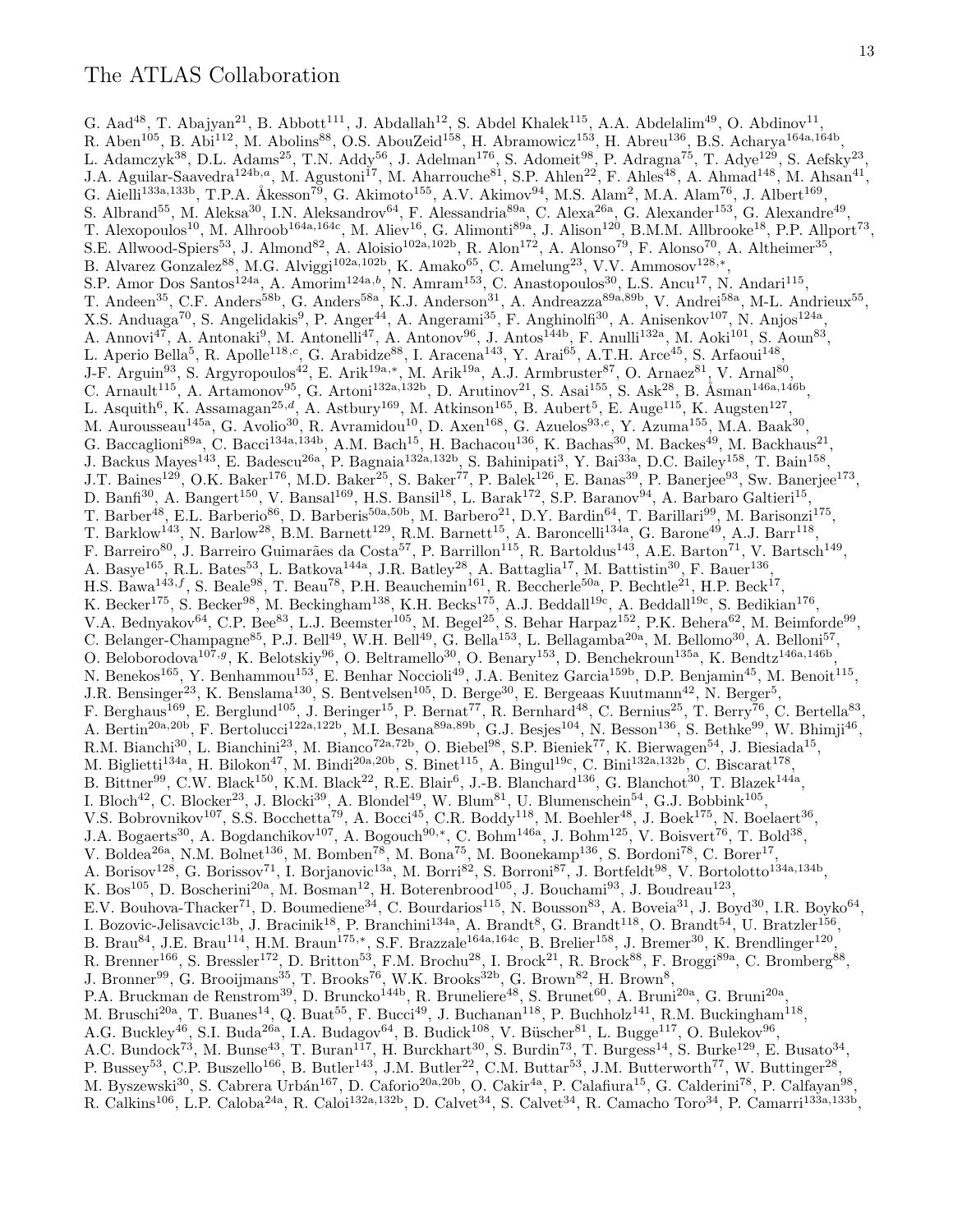- D. Cameron<sup>117</sup>, L.M. Caminada<sup>15</sup>, R. Caminal Armadans<sup>12</sup>, S. Campana<sup>30</sup>, M. Campanelli<sup>77</sup>, V. Canale<sup>102a,102b</sup>, F. Canelli<sup>31</sup>, A. Canepa<sup>159a</sup>, J. Cantero<sup>80</sup>, R. Cantrill<sup>76</sup>, L. Capasso<sup>102a,102b</sup>, M.D.M. Capeans Garrido<sup>30</sup>, I. Caprini<sup>26a</sup>, M. Caprini<sup>26a</sup>, D. Capriotti<sup>99</sup>, M. Capua<sup>37a,37b</sup>, R. Caputo<sup>81</sup>, R. Cardarelli<sup>133a</sup>, T. Carli<sup>30</sup>, G. Carlino<sup>102a</sup>, L. Carminati<sup>89a,89b</sup>, B. Caron<sup>85</sup>, S. Caron<sup>104</sup>, E. Carquin<sup>32b</sup>, G.D. Carrillo-Montoya<sup>145b</sup>, A.A. Carter<sup>75</sup>, J.R. Carter<sup>28</sup>, J. Carvalho<sup>124a,h</sup>, D. Casadei<sup>108</sup>, M.P. Casado<sup>12</sup>, M. Cascella<sup>122a,122b</sup>, C. Caso<sup>50a,50b,\*</sup>, A.M. Castaneda Hernandez<sup>173,*i*</sup>, E. Castaneda-Miranda<sup>173</sup>, V. Castillo Gimenez<sup>167</sup>, N.F. Castro<sup>124a</sup>, G. Cataldi<sup>72a</sup>, P. Catastini<sup>57</sup>, A. Catinaccio<sup>30</sup>, J.R. Catmore<sup>30</sup>, A. Cattai<sup>30</sup>, G. Cattani<sup>133a,133b</sup>, S. Caughron<sup>88</sup>, V. Cavaliere<sup>165</sup>, P. Cavalleri<sup>78</sup>, D. Cavalli<sup>89a</sup>, M. Cavalli-Sforza<sup>12</sup>, V. Cavasinni<sup>122a,122b</sup>, F. Ceradini<sup>134a,134b</sup>, A.S. Cerqueira<sup>24b</sup>, A. Cerri<sup>30</sup>, L. Cerrito<sup>75</sup>, F. Cerutti<sup>47</sup>, S.A. Cetin<sup>19b</sup>, A. Chafaq<sup>135a</sup>, D. Chakraborty<sup>106</sup>, I. Chalupkova<sup>126</sup>, K. Chan<sup>3</sup>, P. Chang<sup>165</sup>, B. Chapleau<sup>85</sup>, J.D. Chapman<sup>28</sup>, J.W. Chapman<sup>87</sup>, E. Chareyre<sup>78</sup>, D.G. Charlton<sup>18</sup>, V. Chavda<sup>82</sup>, C.A. Chavez Barajas<sup>30</sup>, S. Cheatham<sup>85</sup>, S. Chekanov<sup>6</sup>, S.V. Chekulaev<sup>159a</sup>, G.A. Chelkov<sup>64</sup>, M.A. Chelstowska<sup>104</sup>, C. Chen<sup>63</sup>, H. Chen<sup>25</sup>, S. Chen<sup>33c</sup>, X. Chen<sup>173</sup>, Y. Chen<sup>35</sup>, Y. Cheng<sup>31</sup>, A. Cheplakov<sup>64</sup>, R. Cherkaoui El Moursli<sup>135e</sup>, V. Chernyatin<sup>25</sup>, E. Cheu<sup>7</sup>, S.L. Cheung<sup>158</sup>, L. Chevalier<sup>136</sup>, G. Chiefari<sup>102a,102b</sup>, L. Chikovani<sup>51a,\*</sup>, J.T. Childers<sup>30</sup>, A. Chilingarov<sup>71</sup>, G. Chiodini<sup>72a</sup>, A.S. Chisholm<sup>18</sup>, R.T. Chislett<sup>77</sup>, A. Chitan<sup>26a</sup>, M.V. Chizhov<sup>64</sup>, G. Choudalakis<sup>31</sup>, S. Chouridou<sup>137</sup>, I.A. Christidi<sup>77</sup>, A. Christov<sup>48</sup>, D. Chromek-Burckhart<sup>30</sup>, M.L. Chu<sup>151</sup>, J. Chudoba<sup>125</sup>, G. Ciapetti<sup>132a,132b</sup>, A.K. Ciftci<sup>4a</sup>, R. Ciftci<sup>4a</sup>, D. Cinca<sup>34</sup>, V. Cindro<sup>74</sup>, C. Ciocca<sup>20a,20b</sup>, A. Ciocio<sup>15</sup>, M. Cirilli<sup>87</sup>, P. Cirkovic<sup>13b</sup>, Z.H. Citron<sup>172</sup>, M. Citterio<sup>89a</sup>, M. Ciubancan<sup>26a</sup>, A. Clark<sup>49</sup>, P.J. Clark<sup>46</sup>, R.N. Clarke<sup>15</sup>, W. Cleland<sup>123</sup>, J.C. Clemens<sup>83</sup>, B. Clement<sup>55</sup>, C. Clement<sup>146a,146b</sup>, Y. Coadou<sup>83</sup>, M. Cobal<sup>164a,164c</sup>, A. Coccaro<sup>138</sup>, J. Cochran<sup>63</sup>, L. Coffey<sup>23</sup>, J.G. Cogan<sup>143</sup>, J. Coggeshall<sup>165</sup>, E. Cogneras<sup>178</sup>, J. Colas<sup>5</sup>, S. Cole<sup>106</sup>, A.P. Colijn<sup>105</sup>, N.J. Collins<sup>18</sup>, C. Collins-Tooth<sup>53</sup>, J. Collot<sup>55</sup>, T. Colombo<sup>119a,119b</sup>, G. Colon<sup>84</sup>, G. Compostella<sup>99</sup>, P. Conde Muiño<sup>124a</sup>, E. Coniavitis<sup>166</sup>, M.C. Conidi<sup>12</sup>, S.M. Consonni<sup>89a,89b</sup>, V. Consorti<sup>48</sup>, S. Constantinescu<sup>26a</sup>, C. Conta<sup>119a,119b</sup>, G. Conti<sup>57</sup>, F. Conventi<sup>102a,j</sup>, M. Cooke<sup>15</sup>, B.D. Cooper<sup>77</sup>, A.M. Cooper-Sarkar<sup>118</sup>, K. Copic<sup>15</sup>, T. Cornelissen<sup>175</sup>, M. Corradi<sup>20a</sup>, F. Corriveau<sup>85,k</sup>, A. Cortes-Gonzalez<sup>165</sup>, G. Cortiana<sup>99</sup>, G. Costa<sup>89a</sup>, M.J. Costa<sup>167</sup>, D. Costanzo<sup>139</sup>, D. Côté<sup>30</sup>, L. Courneyea<sup>169</sup>, G. Cowan<sup>76</sup>, C. Cowden<sup>28</sup>, B.E. Cox<sup>82</sup>, K. Cranmer<sup>108</sup>, F. Crescioli<sup>122a,122b</sup>, M. Cristinziani<sup>21</sup>, G. Crosetti<sup>37a,37b</sup>, S. Crépé-Renaudin<sup>55</sup>, C.-M. Cuciuc<sup>26a</sup>, C. Cuenca Almenar<sup>176</sup>, T. Cuhadar Donszelmann<sup>139</sup>, J. Cummings<sup>176</sup>, M. Curatolo<sup>47</sup>, C.J. Curtis<sup>18</sup>, C. Cuthbert<sup>150</sup>, P. Cwetanski<sup>60</sup>, H. Czirr<sup>141</sup>, P. Czodrowski<sup>44</sup>, Z. Czyczula<sup>176</sup>, S. D'Auria<sup>53</sup>, M. D'Onofrio<sup>73</sup>, A. D'Orazio<sup>132a,132b</sup>, M.J. Da Cunha Sargedas De Sousa<sup>124a</sup>, C. Da Via<sup>82</sup>, W. Dabrowski<sup>38</sup>, A. Dafinca<sup>118</sup>, T. Dai<sup>87</sup>, C. Dallapiccola<sup>84</sup>, M. Dam<sup>36</sup>, M. Dameri<sup>50a,50b</sup>, D.S. Damiani<sup>137</sup>, H.O. Danielsson<sup>30</sup>, V. Dao<sup>49</sup>, G. Darbo<sup>50a</sup>, G.L. Darlea<sup>26b</sup>, J.A. Dassoulas<sup>42</sup>, W. Davey<sup>21</sup>, T. Davidek<sup>126</sup>, N. Davidson<sup>86</sup>, R. Davidson<sup>71</sup>, E. Davies<sup>118,c</sup>, M. Davies<sup>93</sup>, O. Davignon<sup>78</sup>, A.R. Davison<sup>77</sup>, Y. Davygora<sup>58a</sup>, E. Dawe<sup>142</sup>, I. Dawson<sup>139</sup>, R.K. Daya-Ishmukhametova<sup>23</sup>, K. De<sup>8</sup>, R. de Asmundis<sup>102a</sup>, S. De Castro<sup>20a,20b</sup>, S. De Cecco<sup>78</sup>, J. de Graat<sup>98</sup>, N. De Groot<sup>104</sup>, P. de Jong<sup>105</sup>, C. De La Taille<sup>115</sup>, H. De la Torre<sup>80</sup>, F. De Lorenzi<sup>63</sup>, L. de Mora<sup>71</sup>, L. De Nooij<sup>105</sup>, D. De Pedis<sup>132a</sup>, A. De Salvo<sup>132a</sup>, U. De Sanctis<sup>164a,164c</sup>, A. De Santo<sup>149</sup>, J.B. De Vivie De Regie<sup>115</sup>, G. De Zorzi<sup>132a,132b</sup>, W.J. Dearnaley<sup>71</sup>, R. Debbe<sup>25</sup>, C. Debenedetti<sup>46</sup>, B. Dechenaux<sup>55</sup>, D.V. Dedovich<sup>64</sup>, J. Degenhardt<sup>120</sup>, J. Del Peso<sup>80</sup>, T. Del Prete<sup>122a,122b</sup>, T. Delemontex<sup>55</sup>, M. Deliyergiyev<sup>74</sup>, A. Dell'Acqua<sup>30</sup>, L. Dell'Asta<sup>22</sup>, M. Della Pietra<sup>102a,j</sup>, D. della Volpe<sup>102a,102b</sup>, M. Delmastro<sup>5</sup>, P.A. Delsart<sup>55</sup>, C. Deluca<sup>105</sup>, S. Demers<sup>176</sup>, M. Demichev<sup>64</sup>, B. Demirkoz<sup>12,*l*</sup>, S.P. Denisov<sup>128</sup>, D. Derendarz<sup>39</sup>, J.E. Derkaoui<sup>135d</sup>, F. Derue<sup>78</sup>, P. Dervan<sup>73</sup>, K. Desch<sup>21</sup>, E. Devetak<sup>148</sup>, P.O. Deviveiros<sup>105</sup>, A. Dewhurst<sup>129</sup>, B. DeWilde<sup>148</sup>, S. Dhaliwal<sup>158</sup>, R. Dhullipudi<sup>25,*m*</sup>, A. Di Ciaccio<sup>133a,133b</sup>, L. Di Ciaccio<sup>5</sup>, C. Di Donato<sup>102a,102b</sup>, A. Di Girolamo<sup>30</sup>, B. Di Girolamo<sup>30</sup>, S. Di Luise<sup>134a,134b</sup>, A. Di Mattia<sup>173</sup>, B. Di Micco<sup>30</sup>, R. Di Nardo<sup>47</sup>, A. Di Simone<sup>133a,133b</sup>, R. Di Sipio<sup>20a,20b</sup>, M.A. Diaz<sup>32a</sup>, E.B. Diehl<sup>87</sup>, J. Dietrich<sup>42</sup>, T.A. Dietzsch<sup>58a</sup>, S. Diglio<sup>86</sup>, K. Dindar Yagci<sup>40</sup>, J. Dingfelder<sup>21</sup>, F. Dinut<sup>26a</sup>, C. Dionisi<sup>132a,132b</sup>, P. Dita<sup>26a</sup>, S. Dita<sup>26a</sup>, F. Dittus<sup>30</sup>, F. Djama<sup>83</sup>, T. Djobava<sup>51b</sup>, M.A.B. do Vale<sup>24c</sup>, A. Do Valle Wemans<sup>124a,n</sup>, T.K.O. Doan<sup>5</sup>, M. Dobbs<sup>85</sup>, D. Dobos<sup>30</sup>, E. Dobson<sup>30,o</sup>, J. Dodd<sup>35</sup>, C. Doglioni<sup>49</sup>, T. Doherty<sup>53</sup>, Y. Doi<sup>65,\*</sup>, J. Dolejsi<sup>126</sup>, I. Dolenc<sup>74</sup>, Z. Dolezal<sup>126</sup>, B.A. Dolgoshein<sup>96,\*</sup>, T. Dohmae<sup>155</sup>, M. Donadelli<sup>24d</sup>, J. Donini<sup>34</sup>, J. Dopke<sup>30</sup>, A. Doria<sup>102a</sup>, A. Dos Anjos<sup>173</sup>, A. Dotti<sup>122a,122b</sup>, M.T. Dova<sup>70</sup>, A.D. Doxiadis<sup>105</sup>, A.T. Doyle<sup>53</sup>, N. Dressnandt<sup>120</sup>, M. Dris<sup>10</sup>, J. Dubbert<sup>99</sup>, S. Dube<sup>15</sup>, E. Duchovni<sup>172</sup>, G. Duckeck<sup>98</sup>, D. Duda<sup>175</sup>, A. Dudarev<sup>30</sup>, F. Dudziak<sup>63</sup>, M. Dührssen<sup>30</sup>, I.P. Duerdoth<sup>82</sup>, L. Duflot<sup>115</sup>, M-A. Dufour<sup>85</sup>, L. Duguid<sup>76</sup>, M. Dunford<sup>58a</sup>, H. Duran Yildiz<sup>4a</sup>, R. Duxfield<sup>139</sup>, M. Dwuznik<sup>38</sup>, M. Düren<sup>52</sup>, W.L. Ebenstein<sup>45</sup>, J. Ebke<sup>98</sup>, S. Eckweiler<sup>81</sup>, K. Edmonds<sup>81</sup>, W. Edson<sup>2</sup>, C.A. Edwards<sup>76</sup>, N.C. Edwards<sup>53</sup>, W. Ehrenfeld<sup>42</sup>, T. Eifert<sup>143</sup>, G. Eigen<sup>14</sup>, K. Einsweiler<sup>15</sup>, E. Eisenhandler<sup>75</sup>, T. Ekelof<sup>166</sup>, M. El Kacimi<sup>135c</sup>, M. Ellert<sup>166</sup>, S. Elles<sup>5</sup>, F. Ellinghaus<sup>81</sup>, K. Ellis<sup>75</sup>, N. Ellis<sup>30</sup>, J. Elmsheuser<sup>98</sup>, M. Elsing<sup>30</sup>, D. Emeliyanov<sup>129</sup>, R. Engelmann<sup>148</sup>, A. Engl<sup>98</sup>, B. Epp<sup>61</sup>, J. Erdmann<sup>54</sup>, A. Ereditato<sup>17</sup>, D. Eriksson<sup>146a</sup>, J. Ernst<sup>2</sup>, M. Ernst<sup>25</sup>, J. Ernwein<sup>136</sup>, D. Errede<sup>165</sup>, S. Errede<sup>165</sup>, E. Ertel<sup>81</sup>, M. Escalier<sup>115</sup>, H. Esch<sup>43</sup>, C. Escobar<sup>123</sup>, X. Espinal Curull<sup>12</sup>, B. Esposito<sup>47</sup>, F. Etienne<sup>83</sup>, A.I. Etienvre<sup>136</sup>, E. Etzion<sup>153</sup>, D. Evangelakou<sup>54</sup>, H. Evans<sup>60</sup>, L. Fabbri<sup>20a,20b</sup>, C. Fabre<sup>30</sup>, R.M. Fakhrutdinov<sup>128</sup>, S. Falciano<sup>132a</sup>, Y. Fang<sup>33a</sup>, M. Fanti<sup>89a,89b</sup>, A. Farbin<sup>8</sup>, A. Farilla<sup>134a</sup>,
- J. Farley<sup>148</sup>, T. Farooque<sup>158</sup>, S. Farrell<sup>163</sup>, S.M. Farrington<sup>170</sup>, P. Farthouat<sup>30</sup>, F. Fassi<sup>167</sup>, P. Fassnacht<sup>30</sup>,
- D. Fassouliotis<sup>9</sup>, B. Fatholahzadeh<sup>158</sup>, A. Favareto<sup>89a,89b</sup>, L. Fayard<sup>115</sup>, S. Fazio<sup>37a,37b</sup>, R. Febbraro<sup>34</sup>, P. Federic<sup>144a</sup>,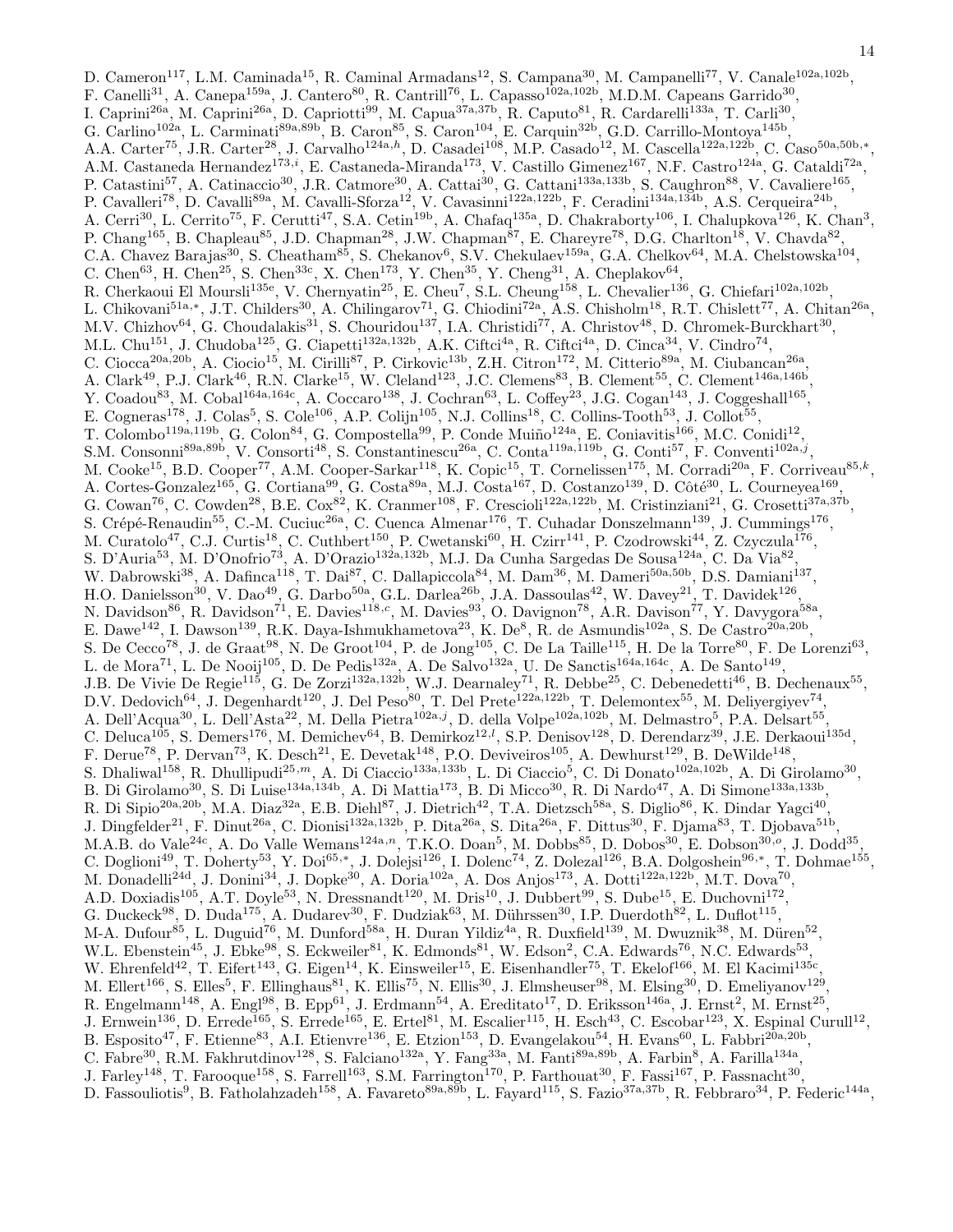O.L. Fedin<sup>121</sup>, W. Fedorko<sup>88</sup>, M. Fehling-Kaschek<sup>48</sup>, L. Feligioni<sup>83</sup>, C. Feng<sup>33d</sup>, E.J. Feng<sup>6</sup>, A.B. Fenyuk<sup>128</sup>, J. Ferencei<sup>144b</sup>, W. Fernando<sup>6</sup>, S. Ferrag<sup>53</sup>, J. Ferrando<sup>53</sup>, V. Ferrara<sup>42</sup>, A. Ferrari<sup>166</sup>, P. Ferrari<sup>105</sup>, R. Ferrari<sup>119a</sup>, D.E. Ferreira de Lima<sup>53</sup>, A. Ferrer<sup>167</sup>, D. Ferrere<sup>49</sup>, C. Ferretti<sup>87</sup>, A. Ferretto Parodi<sup>50a,50b</sup>, M. Fiascaris<sup>31</sup>, F. Fiedler<sup>81</sup>, A. Filipčič<sup>74</sup>, F. Filthaut<sup>104</sup>, M. Fincke-Keeler<sup>169</sup>, M.C.N. Fiolhais<sup>124a,h</sup>, L. Fiorini<sup>167</sup>, A. Firan<sup>40</sup>, G. Fischer<sup>42</sup>, M.J. Fisher<sup>109</sup>, M. Flechl<sup>48</sup>, I. Fleck<sup>141</sup>, J. Fleckner<sup>81</sup>, P. Fleischmann<sup>174</sup>, S. Fleischmann<sup>175</sup>, T. Flick<sup>175</sup>, A. Floderus<sup>79</sup>, L.R. Flores Castillo<sup>173</sup>, M.J. Flowerdew<sup>99</sup>, T. Fonseca Martin<sup>17</sup>, A. Formica<sup>136</sup>, A. Forti<sup>82</sup>, D. Fortin<sup>159a</sup>, D. Fournier<sup>115</sup>, A.J. Fowler<sup>45</sup>, H. Fox<sup>71</sup>, P. Francavilla<sup>12</sup>, M. Franchini<sup>20a,20b</sup>, S. Franchino<sup>119a,119b</sup>, D. Francis<sup>30</sup>, T. Frank<sup>172</sup>, M. Franklin<sup>57</sup>, S. Franz<sup>30</sup>, M. Fraternali<sup>119a,119b</sup>, S. Fratina<sup>120</sup>, S.T. French<sup>28</sup>, C. Friedrich<sup>42</sup>, F. Friedrich<sup>44</sup>, R. Froeschl<sup>30</sup>, D. Froidevaux<sup>30</sup>, J.A. Frost<sup>28</sup>, C. Fukunaga<sup>156</sup>, E. Fullana Torregrosa<sup>30</sup>, B.G. Fulsom<sup>143</sup>, J. Fuster<sup>167</sup>, C. Gabaldon<sup>30</sup>, O. Gabizon<sup>172</sup>, T. Gadfort<sup>25</sup>, S. Gadomski<sup>49</sup>, G. Gagliardi<sup>50a,50b</sup>, P. Gagnon<sup>60</sup>, C. Galea<sup>98</sup>, B. Galhardo<sup>124a</sup>, E.J. Gallas<sup>118</sup>, V. Gallo<sup>17</sup>, B.J. Gallop<sup>129</sup>, P. Gallus<sup>125</sup>, K.K. Gan<sup>109</sup>, Y.S. Gao<sup>143,f</sup>, A. Gaponenko<sup>15</sup>, F. Garberson<sup>176</sup>, M. Garcia-Sciveres<sup>15</sup>, C. García<sup>167</sup>, J.E. García Navarro<sup>167</sup>, R.W. Gardner<sup>31</sup>, N. Garelli<sup>30</sup>, H. Garitaonandia<sup>105</sup>, V. Garonne<sup>30</sup>, C. Gatti<sup>47</sup>, G. Gaudio<sup>119a</sup>, B. Gaur<sup>141</sup>, L. Gauthier<sup>136</sup>, P. Gauzzi<sup>132a,132b</sup>, I.L. Gavrilenko<sup>94</sup>, C. Gay<sup>168</sup>, G. Gaycken<sup>21</sup>, , E.N. Gazis<sup>10</sup>, P. Ge<sup>33d</sup>, Z. Gecse<sup>168</sup>, C.N.P. Gee<sup>129</sup>, D.A.A. Geerts<sup>105</sup>, Ch. Geich-Gimbel<sup>21</sup>, K. Gellerstedt<sup>146a,146b</sup>, C. Gemme<sup>50a</sup>, A. Gemmell<sup>53</sup>, M.H. Genest<sup>55</sup>, S. Gentile<sup>132a,132b</sup>, M. George<sup>54</sup>, S. George<sup>76</sup>, P. Gerlach<sup>175</sup>, A. Gershon<sup>153</sup>, C. Geweniger<sup>58a</sup>, H. Ghazlane<sup>135b</sup>, N. Ghodbane<sup>34</sup>, B. Giacobbe<sup>20a</sup>, S. Giagu<sup>132a,132b</sup>, V. Giakoumopoulou<sup>9</sup>, V. Giangiobbe<sup>12</sup>, F. Gianotti<sup>30</sup>, B. Gibbard<sup>25</sup>, A. Gibson<sup>158</sup>, S.M. Gibson<sup>30</sup>, M. Gilchriese<sup>15</sup>, D. Gillberg<sup>29</sup>, A.R. Gillman<sup>129</sup>, D.M. Gingrich<sup>3,e</sup>, J. Ginzburg<sup>153</sup>, N. Giokaris<sup>9</sup>, M.P. Giordani<sup>164c</sup>, R. Giordano<sup>102a,102b</sup>, F.M. Giorgi<sup>16</sup>, P. Giovannini<sup>99</sup>, P.F. Giraud<sup>136</sup>, D. Giugni<sup>89a</sup>, M. Giunta<sup>93</sup>, B.K. Gjelsten<sup>117</sup>, L.K. Gladilin<sup>97</sup>, C. Glasman<sup>80</sup>, J. Glatzer<sup>21</sup>, A. Glazov<sup>42</sup>, K.W. Glitza<sup>175</sup>, G.L. Glonti<sup>64</sup>, J.R. Goddard<sup>75</sup>, J. Godfrey<sup>142</sup>, J. Godlewski<sup>30</sup>, M. Goebel<sup>42</sup>, T. Göpfert<sup>44</sup>, C. Goeringer<sup>81</sup>, C. Gössling<sup>43</sup>, S. Goldfarb<sup>87</sup>, T. Golling<sup>176</sup>, A. Gomes<sup>124a,b</sup>, L.S. Gomez Fajardo<sup>42</sup>, R. Gonçalo<sup>76</sup>, J. Goncalves Pinto Firmino Da Costa<sup>42</sup>, L. Gonella<sup>21</sup>, S. González de la Hoz<sup>167</sup>, G. Gonzalez Parra<sup>12</sup>, M.L. Gonzalez Silva<sup>27</sup>, S. Gonzalez-Sevilla<sup>49</sup>, J.J. Goodson<sup>148</sup>, L. Goossens<sup>30</sup>, P.A. Gorbounov<sup>95</sup>, H.A. Gordon<sup>25</sup>, I. Gorelov<sup>103</sup>, G. Gorfine<sup>175</sup>, B. Gorini<sup>30</sup>, E. Gorini<sup>72a,72b</sup>, A. Gorišek<sup>74</sup>, E. Gornicki<sup>39</sup>, A.T. Goshaw<sup>6</sup>, M. Gosselink<sup>105</sup>, M.I. Gostkin<sup>64</sup>, I. Gough Eschrich<sup>163</sup>, M. Gouighri<sup>135a</sup>, D. Goujdami<sup>135c</sup>, M.P. Goulette<sup>49</sup>, A.G. Goussiou<sup>138</sup>, C. Goy<sup>5</sup>, S. Gozpinar<sup>23</sup>, I. Grabowska-Bold<sup>38</sup>, P. Grafström<sup>20a,20b</sup>, K-J. Grahn<sup>42</sup>, E. Gramstad<sup>117</sup>, F. Grancagnolo<sup>72a</sup>, S. Grancagnolo<sup>16</sup>, V. Grassi<sup>148</sup>, V. Gratchev<sup>121</sup>, N. Grau<sup>35</sup>, H.M. Gray<sup>30</sup>, J.A. Gray<sup>148</sup>, E. Graziani<sup>134a</sup>, O.G. Grebenyuk<sup>121</sup>, T. Greenshaw<sup>73</sup>, Z.D. Greenwood<sup>25,*m*</sup>, K. Gregersen<sup>36</sup>, I.M. Gregor<sup>42</sup>, P. Grenier<sup>143</sup>, J. Griffiths<sup>8</sup>, N. Grigalashvili<sup>64</sup>, A.A. Grillo<sup>137</sup>, S. Grinstein<sup>12</sup>, Ph. Gris<sup>34</sup>, Y.V. Grishkevich<sup>97</sup>, J.-F. Grivaz<sup>115</sup>, E. Gross<sup>172</sup>, J. Grosse-Knetter<sup>54</sup>, J. Groth-Jensen<sup>172</sup>, K. Grybel<sup>141</sup>, D. Guest<sup>176</sup>, C. Guicheney<sup>34</sup>, E. Guido<sup>50a,50b</sup>, S. Guindon<sup>54</sup>, U. Gul<sup>53</sup>, J. Gunther<sup>125</sup>, B. Guo<sup>158</sup>, J. Guo<sup>35</sup>, P. Gutierrez<sup>111</sup>, N. Guttman<sup>153</sup>, O. Gutzwiller<sup>173</sup>, C. Guyot<sup>136</sup>, C. Gwenlan<sup>118</sup>, C.B. Gwilliam<sup>73</sup>, A. Haas<sup>108</sup>, S. Haas<sup>30</sup>, C. Haber<sup>15</sup>, H.K. Hadavand<sup>8</sup>, D.R. Hadley<sup>18</sup>, P. Haefner<sup>21</sup>, F. Hahn<sup>30</sup>, Z. Hajduk<sup>39</sup>, H. Hakobyan<sup>177</sup>, D. Hall<sup>118</sup>, K. Hamacher<sup>175</sup>, P. Hamal<sup>113</sup>, K. Hamano<sup>86</sup>, M. Hamer<sup>54</sup>, A. Hamilton<sup>145b,p</sup>, S. Hamilton<sup>161</sup>, L. Han<sup>33b</sup>, K. Hanagaki<sup>116</sup>, K. Hanawa<sup>160</sup>, M. Hance<sup>15</sup>, C. Handel<sup>81</sup>, P. Hanke<sup>58a</sup>, J.R. Hansen<sup>36</sup>, J.B. Hansen<sup>36</sup>, J.D. Hansen<sup>36</sup>, P.H. Hansen<sup>36</sup>, P. Hansson<sup>143</sup>, K. Hara<sup>160</sup>, T. Harenberg<sup>175</sup>, S. Harkusha<sup>90</sup>, D. Harper<sup>87</sup>, R.D. Harrington<sup>46</sup>, O.M. Harris<sup>138</sup>, J. Hartert<sup>48</sup>, F. Hartjes<sup>105</sup>, T. Haruyama<sup>65</sup>, A. Harvey<sup>56</sup>, S. Hasegawa<sup>101</sup>, Y. Hasegawa<sup>140</sup>, S. Hassani<sup>136</sup>, S. Haug<sup>17</sup>, M. Hauschild<sup>30</sup>, R. Hauser<sup>88</sup>, M. Havranek<sup>21</sup>, C.M. Hawkes<sup>18</sup>, R.J. Hawkings<sup>30</sup>, A.D. Hawkins<sup>79</sup>, T. Hayakawa<sup>66</sup>, T. Hayashi<sup>160</sup>, D. Hayden<sup>76</sup>, C.P. Hays<sup>118</sup>, H.S. Hayward<sup>73</sup>, S.J. Haywood<sup>129</sup>, S.J. Head<sup>18</sup>, V. Hedberg<sup>79</sup>, L. Heelan<sup>8</sup>, S. Heim<sup>120</sup>, B. Heinemann<sup>15</sup>, S. Heisterkamp<sup>36</sup>, L. Helary<sup>22</sup>, C. Heller<sup>98</sup>, M. Heller<sup>30</sup>, S. Hellman<sup>146a,146b</sup>, D. Hellmich<sup>21</sup>, C. Helsens<sup>12</sup>, R.C.W. Henderson<sup>71</sup>, M. Henke<sup>58a</sup>, A. Henrichs<sup>176</sup>, A.M. Henriques Correia<sup>30</sup>, S. Henrot-Versille<sup>115</sup>, C. Hensel<sup>54</sup>, T. Hen $6^{175}$ , C.M. Hernandez<sup>8</sup>, Y. Hernández Jiménez<sup>167</sup>, R. Herrberg<sup>16</sup>, G. Herten<sup>48</sup>, R. Hertenberger<sup>98</sup>, L. Hervas<sup>30</sup>, G.G. Hesketh<sup>77</sup>, N.P. Hessey<sup>105</sup>, E. Higón-Rodriguez<sup>167</sup>, J.C. Hill<sup>28</sup>, K.H. Hiller<sup>42</sup>, S. Hillert<sup>21</sup>, S.J. Hillier<sup>18</sup>, I. Hinchliffe<sup>15</sup>, E. Hines<sup>120</sup>, M. Hirose<sup>116</sup>, F. Hirsch<sup>43</sup>, D. Hirschbuehl<sup>175</sup>, J. Hobbs<sup>148</sup>, N. Hod<sup>153</sup>, M.C. Hodgkinson<sup>139</sup>, P. Hodgson<sup>139</sup>, A. Hoecker<sup>30</sup>, M.R. Hoeferkamp<sup>103</sup>, J. Hoffman<sup>40</sup>, D. Hoffmann<sup>83</sup>, M. Hohlfeld<sup>81</sup>, M. Holder<sup>141</sup>, S.O. Holmgren<sup>146a</sup>, T. Holy<sup>127</sup>, J.L. Holzbauer<sup>88</sup>, T.M. Hong<sup>120</sup>, L. Hooft van Huysduynen<sup>108</sup>, S. Horner<sup>48</sup>, J-Y. Hostachy<sup>55</sup>, S. Hou<sup>151</sup>, A. Hoummada<sup>135a</sup>, J. Howard<sup>118</sup>, J. Howarth<sup>82</sup>, I. Hristova<sup>16</sup>, J. Hrivnac<sup>115</sup>, T. Hryn'ova<sup>5</sup>, P.J. Hsu<sup>81</sup>, S.-C. Hsu<sup>15</sup>, D. Hu<sup>35</sup>, Z. Hubacek<sup>127</sup>, F. Hubaut<sup>83</sup>, F. Huegging<sup>21</sup>, A. Huettmann<sup>42</sup>, T.B. Huffman<sup>118</sup>, E.W. Hughes<sup>35</sup>, G. Hughes<sup>71</sup>, M. Huhtinen<sup>30</sup>, M. Hurwitz<sup>15</sup>, N. Huseynov<sup>64,q</sup>, J. Huston<sup>88</sup>, J. Huth<sup>57</sup>, G. Iacobucci<sup>49</sup>, G. Iakovidis<sup>10</sup>, M. Ibbotson<sup>82</sup>, I. Ibragimov<sup>141</sup>, L. Iconomidou-Fayard<sup>115</sup>, J. Idarraga<sup>115</sup>, P. Iengo<sup>102a</sup>, O. Igonkina<sup>105</sup>, Y. Ikegami<sup>65</sup>, M. Ikeno<sup>65</sup>, D. Iliadis<sup>154</sup>, N. Ilic<sup>158</sup>, T. Ince<sup>99</sup>, P. Ioannou<sup>9</sup>, M. Iodice<sup>134a</sup>, K. Iordanidou<sup>9</sup>, V. Ippolito<sup>132a,132b</sup>, A. Irles Quiles<sup>167</sup>, C. Isaksson<sup>166</sup>, M. Ishino<sup>67</sup>, M. Ishitsuka<sup>157</sup>, R. Ishmukhametov<sup>109</sup>, C. Issever<sup>118</sup>, S. Istin<sup>19a</sup>, A.V. Ivashin<sup>128</sup>, W. Iwanski<sup>39</sup>, H. Iwasaki<sup>65</sup>, J.M. Izen<sup>41</sup>, V. Izzo<sup>102a</sup>, B. Jackson<sup>120</sup>, J.N. Jackson<sup>73</sup>, P. Jackson<sup>1</sup>, M.R. Jaekel<sup>30</sup>, V. Jain<sup>60</sup>, K. Jakobs<sup>48</sup>, S. Jakobsen<sup>36</sup>, T. Jakoubek<sup>125</sup>, J. Jakubek<sup>127</sup>, D.O. Jamin<sup>151</sup>, D.K. Jana<sup>111</sup>, E. Jansen<sup>77</sup>, H. Jansen<sup>30</sup>, J. Janssen<sup>21</sup>, A. Jantsch<sup>99</sup>, M. Janus<sup>48</sup>, R.C. Jared<sup>173</sup>, G. Jarlskog<sup>79</sup>, L. Jeanty<sup>57</sup>, I. Jen-La Plante<sup>31</sup>,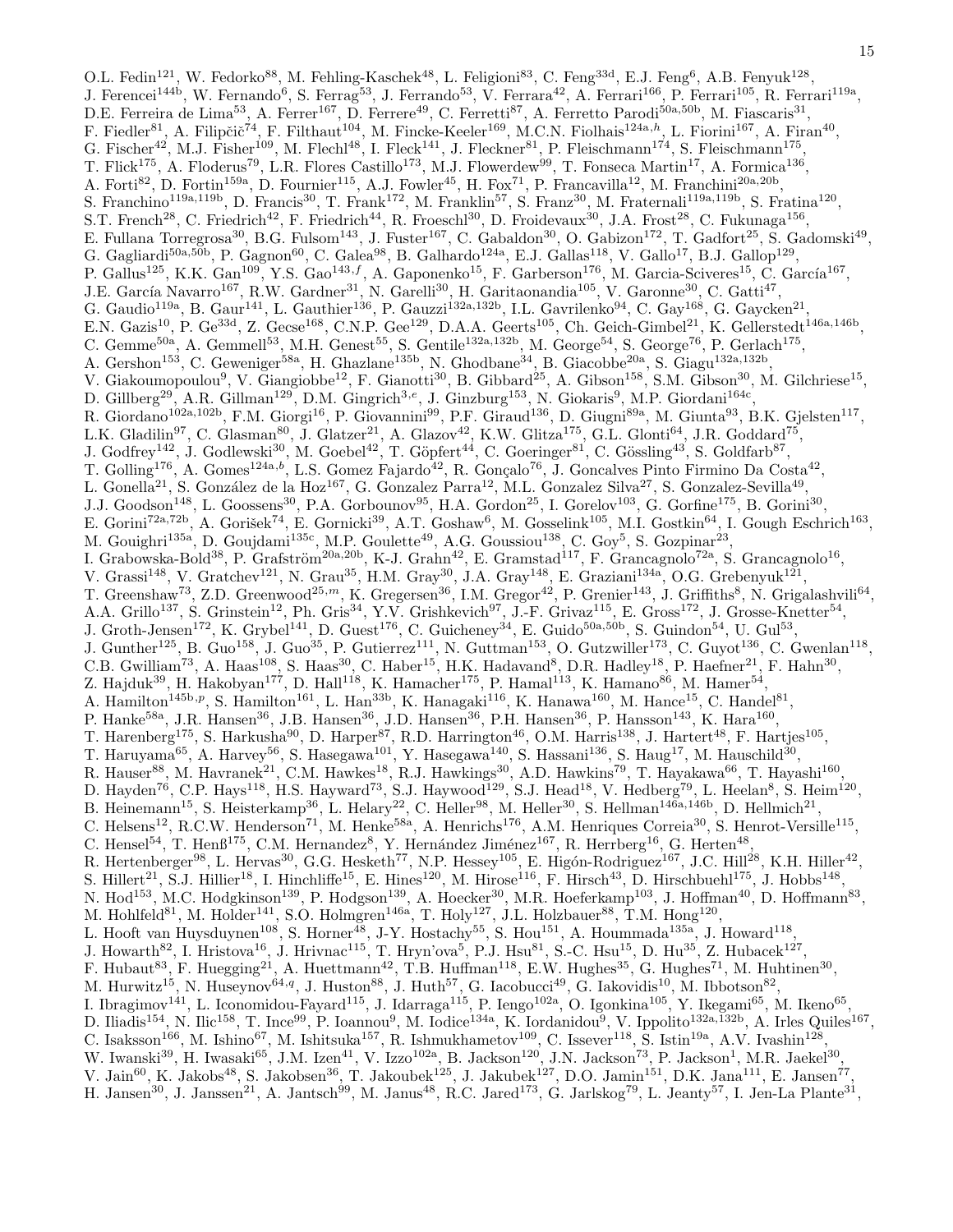D. Jennens<sup>86</sup>, P. Jenni<sup>30</sup>, A.E. Loevschall-Jensen<sup>36</sup>, P. Jež<sup>36</sup>, S. Jézéquel<sup>5</sup>, M.K. Jha<sup>20a</sup>, H. Ji<sup>173</sup>, W. Ji<sup>81</sup>, J. Jia<sup>148</sup>, Y. Jiang<sup>33b</sup>, M. Jimenez Belenguer<sup>42</sup>, S. Jin<sup>33a</sup>, O. Jinnouchi<sup>157</sup>, M.D. Joergensen<sup>36</sup>, D. Joffe<sup>40</sup>, M. Johansen<sup>146a,146b</sup>, K.E. Johansson<sup>146a</sup>, P. Johansson<sup>139</sup>, S. Johnert<sup>42</sup>, K.A. Johns<sup>7</sup>, K. Jon-And<sup>146a,146b</sup>, G. Jones<sup>170</sup>, R.W.L. Jones<sup>71</sup>, T.J. Jones<sup>73</sup>, C. Joram<sup>30</sup>, P.M. Jorge<sup>124a</sup>, K.D. Joshi<sup>82</sup>, J. Jovicevic<sup>147</sup>, T. Jovin<sup>13b</sup>, X. Ju<sup>173</sup>, C.A. Jung<sup>43</sup>, R.M. Jungst<sup>30</sup>, V. Juranek<sup>125</sup>, P. Jussel<sup>61</sup>, A. Juste Rozas<sup>12</sup>, S. Kabana<sup>17</sup>, M. Kaci<sup>167</sup>, A. Kaczmarska $^{39}$ , P. Kadlecik $^{36}$ , M. Kado $^{115}$ , H. Kagan $^{109}$ , M. Kagan $^{57}$ , E. Kajomovitz $^{152}$ , S. Kalinin $^{175}$ , L.V. Kalinovskaya<sup>64</sup>, S. Kama<sup>40</sup>, N. Kanaya<sup>155</sup>, M. Kaneda<sup>30</sup>, S. Kaneti<sup>28</sup>, T. Kanno<sup>157</sup>, V.A. Kantserov<sup>96</sup>, J. Kanzaki<sup>65</sup>, B. Kaplan<sup>108</sup>, A. Kapliy<sup>31</sup>, J. Kaplon<sup>30</sup>, D. Kar<sup>53</sup>, M. Karagounis<sup>21</sup>, K. Karakostas<sup>10</sup>, M. Karnevskiy<sup>42</sup>, V. Kartvelishvili<sup>71</sup>, A.N. Karyukhin<sup>128</sup>, L. Kashif<sup>173</sup>, G. Kasieczka<sup>58b</sup>, R.D. Kass<sup>109</sup>, A. Kastanas<sup>14</sup>, M. Kataoka<sup>5</sup>, Y. Kataoka<sup>155</sup>, E. Katsoufis<sup>10</sup>, J. Katzy<sup>42</sup>, V. Kaushik<sup>7</sup>, K. Kawagoe<sup>69</sup>, T. Kawamoto<sup>155</sup>, G. Kawamura<sup>81</sup>, M.S. Kayl<sup>105</sup>, S. Kazama<sup>155</sup>, V.F. Kazanin<sup>107</sup>, M.Y. Kazarinov<sup>64</sup>, R. Keeler<sup>169</sup>, P.T. Keener<sup>120</sup>, R. Kehoe<sup>40</sup>, M. Keil<sup>54</sup>, G.D. Kekelidze<sup>64</sup>, J.S. Keller<sup>138</sup>, M. Kenyon<sup>53</sup>, O. Kepka<sup>125</sup>, N. Kerschen<sup>30</sup>, B.P. Kerševan<sup>74</sup>, S. Kersten<sup>175</sup>, K. Kessoku<sup>155</sup>, J. Keung<sup>158</sup>, F. Khalil-zada<sup>11</sup>, H. Khandanyan<sup>146a,146b</sup>, A. Khanov<sup>112</sup>, D. Kharchenko<sup>64</sup>, A. Khodinov<sup>96</sup>, A. Khomich<sup>58a</sup>, T.J. Khoo<sup>28</sup>, G. Khoriauli<sup>21</sup>, A. Khoroshilov<sup>175</sup>, V. Khovanskiy<sup>95</sup>, E. Khramov<sup>64</sup>, J. Khubua<sup>51b</sup>, H. Kim<sup>146a,146b</sup>, S.H. Kim<sup>160</sup>, N. Kimura<sup>171</sup>, O. Kind<sup>16</sup>, B.T. King<sup>73</sup>, M. King<sup>66</sup>, R.S.B. King<sup>118</sup>, J. Kirk<sup>129</sup>, A.E. Kiryunin<sup>99</sup>, T. Kishimoto<sup>66</sup>, D. Kisielewska<sup>38</sup>, T. Kitamura<sup>66</sup>, T. Kittelmann<sup>123</sup>, K. Kiuchi<sup>160</sup>, E. Kladiva<sup>144b</sup>, M. Klein<sup>73</sup>, U. Klein<sup>73</sup>, K. Kleinknecht<sup>81</sup>, M. Klemetti<sup>85</sup>, A. Klier<sup>172</sup>, P. Klimek<sup>146a,146b</sup>, A. Klimentov<sup>25</sup>, R. Klingenberg<sup>43</sup>, J.A. Klinger<sup>82</sup>, E.B. Klinkby<sup>36</sup>, T. Klioutchnikova<sup>30</sup>, P.F. Klok<sup>104</sup>, S. Klous<sup>105</sup>, E.-E. Kluge<sup>58a</sup>, T. Kluge<sup>73</sup>, P. Kluit<sup>105</sup>, S. Kluth<sup>99</sup>, E. Kneringer<sup>61</sup>, E.B.F.G. Knoops<sup>83</sup>, A. Knue<sup>54</sup>, B.R. Ko<sup>45</sup>, T. Kobayashi<sup>155</sup>, M. Kobel<sup>44</sup>, M. Kocian<sup>143</sup>, P. Kodys<sup>126</sup>, K. Köneke<sup>30</sup>, A.C. König<sup>104</sup>, S. Koenig<sup>81</sup>, L. Köpke<sup>81</sup>, F. Koetsveld<sup>104</sup>, P. Koevesarki<sup>21</sup>, T. Koffas<sup>29</sup>, E. Koffeman<sup>105</sup>, L.A. Kogan<sup>118</sup>, S. Kohlmann<sup>175</sup>, F. Kohn<sup>54</sup>, Z. Kohout<sup>127</sup>, T. Kohriki<sup>65</sup>, T. Koi<sup>143</sup>, G.M. Kolachev<sup>107,\*</sup>, H. Kolanoski<sup>16</sup>, V. Kolesnikov<sup>64</sup>, I. Koletsou<sup>89a</sup>, J. Koll<sup>88</sup>, A.A. Komar<sup>94</sup>, Y. Komori<sup>155</sup>, T. Kondo<sup>65</sup>, T. Kono<sup>42, r</sup>, A.I. Kononov<sup>48</sup>, R. Konoplich<sup>108,s</sup>, N. Konstantinidis<sup>77</sup>, R. Kopeliansky<sup>152</sup>, S. Koperny<sup>38</sup>, K. Korcyl<sup>39</sup>, K. Kordas<sup>154</sup>, A. Korn<sup>118</sup>, A. Korol<sup>107</sup>, I. Korolkov<sup>12</sup>, E.V. Korolkova<sup>139</sup>, V.A. Korotkov<sup>128</sup>, O. Kortner<sup>99</sup>, S. Kortner<sup>99</sup>, V.V. Kostyukhin<sup>21</sup>, S. Kotov<sup>99</sup>, V.M. Kotov<sup>64</sup>, A. Kotwal<sup>45</sup>, C. Kourkoumelis<sup>9</sup>, V. Kouskoura<sup>154</sup>, A. Koutsman<sup>159a</sup>, R. Kowalewski<sup>169</sup>, T.Z. Kowalski<sup>38</sup>, W. Kozanecki<sup>136</sup>, A.S. Kozhin<sup>128</sup>, V. Kral<sup>127</sup>, V.A. Kramarenko<sup>97</sup>, G. Kramberger<sup>74</sup>, M.W. Krasny<sup>78</sup>, A. Krasznahorkay<sup>108</sup>, J.K. Kraus<sup>21</sup>, S. Kreiss<sup>108</sup>, F. Krejci<sup>127</sup>, J. Kretzschmar<sup>73</sup>, N. Krieger<sup>54</sup>, P. Krieger<sup>158</sup>, K. Kroeninger<sup>54</sup>, H. Kroha<sup>99</sup>, J. Kroll<sup>120</sup>, J. Kroseberg<sup>21</sup>, J. Krstic<sup>13a</sup>, U. Kruchonak<sup>64</sup>, H. Krüger<sup>21</sup>, T. Kruker<sup>17</sup>, N. Krumnack<sup>63</sup>, Z.V. Krumshteyn<sup>64</sup>, M.K. Kruse<sup>45</sup>, T. Kubota<sup>86</sup>, S. Kuday<sup>4a</sup>, S. Kuehn<sup>48</sup>, A. Kugel<sup>58c</sup>, T. Kuhl<sup>42</sup>, D. Kuhn<sup>61</sup>, V. Kukhtin<sup>64</sup>, Y. Kulchitsky<sup>90</sup>, S. Kuleshov<sup>32b</sup>, C. Kummer<sup>98</sup>, M. Kuna<sup>78</sup>, J. Kunkle<sup>120</sup>, A. Kupco<sup>125</sup>, H. Kurashige<sup>66</sup>, M. Kurata<sup>160</sup>, Y.A. Kurochkin<sup>90</sup>, V. Kus<sup>125</sup>, E.S. Kuwertz<sup>147</sup>, M. Kuze<sup>157</sup>, J. Kvita<sup>142</sup>, R. Kwee<sup>16</sup>, A. La Rosa<sup>49</sup>, L. La Rotonda<sup>37a,37b</sup>, L. Labarga<sup>80</sup>, J. Labbe<sup>5</sup>, S. Lablak<sup>135a</sup>, C. Lacasta<sup>167</sup>, F. Lacava<sup>132a,132b</sup>, J. Lacey<sup>29</sup>, H. Lacker<sup>16</sup>, D. Lacour<sup>78</sup>, V.R. Lacuesta<sup>167</sup>, E. Ladygin<sup>64</sup>, R. Lafaye<sup>5</sup>, B. Laforge<sup>78</sup>, T. Lagouri<sup>176</sup>, S. Lai<sup>48</sup>, E. Laisne<sup>55</sup>, L. Lambourne<sup>77</sup>, C.L. Lampen<sup>7</sup>, W. Lampl<sup>7</sup>, E. Lancon<sup>136</sup>, U. Landgraf<sup>48</sup>, M.P.J. Landon<sup>75</sup>, V.S. Lang<sup>58a</sup>, C. Lange<sup>42</sup>, A.J. Lankford<sup>163</sup>, F. Lanni<sup>25</sup>, K. Lantzsch<sup>175</sup>, A. Lanza<sup>119a</sup>, S. Laplace<sup>78</sup>, C. Lapoire<sup>21</sup>, J.F. Laporte<sup>136</sup>, T. Lari<sup>89a</sup>, A. Larner<sup>118</sup>, M. Lassnig<sup>30</sup>, P. Laurelli<sup>47</sup>, V. Lavorini<sup>37a,37b</sup>, W. Lavrijsen<sup>15</sup>, P. Laycock<sup>73</sup>, O. Le Dortz<sup>78</sup>, E. Le Guirriec<sup>83</sup>, E. Le Menedeu<sup>12</sup>, T. LeCompte<sup>6</sup>, F. Ledroit-Guillon<sup>55</sup>, H. Lee<sup>105</sup>, J.S.H. Lee<sup>116</sup>, S.C. Lee<sup>151</sup>, L. Lee<sup>176</sup>, M. Lefebvre<sup>169</sup>, M. Legendre<sup>136</sup>, F. Legger<sup>98</sup>, C. Leggett<sup>15</sup>, M. Lehmacher<sup>21</sup>, G. Lehmann Miotto<sup>30</sup>, A.G. Leister<sup>176</sup>, M.A.L. Leite<sup>24d</sup>, R. Leitner<sup>126</sup>, D. Lellouch<sup>172</sup>, B. Lemmer<sup>54</sup>, V. Lendermann<sup>58a</sup>, K.J.C. Leney<sup>145b</sup>, T. Lenz<sup>105</sup>, G. Lenzen<sup>175</sup>, B. Lenzi<sup>30</sup>, K. Leonhardt<sup>44</sup>, S. Leontsinis<sup>10</sup>, F. Lepold<sup>58a</sup>, C. Leroy<sup>93</sup>, J-R. Lessard<sup>169</sup>, C.G. Lester<sup>28</sup>, C.M. Lester<sup>120</sup>, J. Levêque<sup>5</sup>, D. Levin<sup>87</sup>, L.J. Levinson<sup>172</sup>, A. Lewis<sup>118</sup>, G.H. Lewis<sup>108</sup>, A.M. Leyko<sup>21</sup>, M. Leyton<sup>16</sup>, B. Li<sup>33b</sup>, B. Li<sup>83</sup>, H. Li<sup>148</sup>, H.L. Li<sup>31</sup>, S. Li<sup>33b,t</sup>, X. Li<sup>87</sup>, Z. Liang<sup>118,u</sup>, H. Liao<sup>34</sup>, B. Liberti<sup>133a</sup>, P. Lichard<sup>30</sup>, M. Lichtnecker<sup>98</sup>, K. Lie<sup>165</sup>, W. Liebig<sup>14</sup>, C. Limbach<sup>21</sup>, A. Limosani<sup>86</sup>, M. Limper<sup>62</sup>, S.C. Lin<sup>151,</sup><sup>v</sup>, F. Linde<sup>105</sup>, J.T. Linnemann<sup>88</sup>, E. Lipeles<sup>120</sup>, A. Lipniacka<sup>14</sup>, T.M. Liss<sup>165</sup>, D. Lissauer<sup>25</sup>, A. Lister<sup>49</sup>, A.M. Litke<sup>137</sup>, C. Liu<sup>29</sup>, D. Liu<sup>151</sup>, H. Liu<sup>87</sup>, J.B. Liu<sup>87</sup>, L. Liu<sup>87</sup>, M. Liu<sup>33b</sup>, Y. Liu<sup>33b</sup>, M. Livan<sup>119a,119b</sup>, S.S.A. Livermore<sup>118</sup>, A. Lleres<sup>55</sup>, J. Llorente Merino<sup>80</sup>, S.L. Lloyd<sup>75</sup>, E. Lobodzinska<sup>42</sup>, P. Loch<sup>7</sup>, W.S. Lockman<sup>137</sup>, T. Loddenkoetter<sup>21</sup>, F.K. Loebinger<sup>82</sup>, A. Loginov<sup>176</sup>, C.W. Loh<sup>168</sup>, T. Lohse<sup>16</sup>, K. Lohwasser<sup>48</sup>, M. Lokajicek<sup>125</sup>, V.P. Lombardo<sup>5</sup>, R.E. Long<sup>71</sup>, L. Lopes<sup>124a</sup>, D. Lopez Mateos<sup>57</sup>, J. Lorenz<sup>98</sup>, N. Lorenzo Martinez<sup>115</sup>, M. Losada<sup>162</sup>, P. Loscutoff<sup>15</sup>, F. Lo Sterzo<sup>132a,132b</sup>, M.J. Losty<sup>159a,\*</sup>, X. Lou<sup>41</sup>, A. Lounis<sup>115</sup>, K.F. Loureiro<sup>162</sup>, J. Love<sup>6</sup>, P.A. Love<sup>71</sup>, A.J. Lowe<sup>143,f</sup>, F. Lu<sup>33a</sup>, H.J. Lubatti<sup>138</sup>, C. Luci<sup>132a,132b</sup>, A. Lucotte<sup>55</sup>, A. Ludwig<sup>44</sup>, D. Ludwig<sup>42</sup>, I. Ludwig<sup>48</sup>, J. Ludwig<sup>48</sup>, F. Luehring<sup>60</sup>, G. Luijckx<sup>105</sup>, W. Lukas<sup>61</sup>, L. Luminari<sup>132a</sup>, E. Lund<sup>117</sup>, B. Lund-Jensen<sup>147</sup>, B. Lundberg<sup>79</sup>, J. Lundberg<sup>146a,146b</sup>, O. Lundberg<sup>146a,146b</sup>, J. Lundquist<sup>36</sup>, M. Lungwitz<sup>81</sup>, D. Lynn<sup>25</sup>, E. Lytken<sup>79</sup>, H. Ma<sup>25</sup>, L.L. Ma<sup>173</sup>, G. Maccarrone<sup>47</sup>, A. Macchiolo<sup>99</sup>, B. Maček<sup>74</sup>, J. Machado Miguens<sup>124a</sup>, D. Macina<sup>30</sup>, R. Mackeprang<sup>36</sup>, R.J. Madaras<sup>15</sup>, H.J. Maddocks<sup>71</sup>, W.F. Mader<sup>44</sup>, R. Maenner<sup>58c</sup>, T. Maeno<sup>25</sup>, P. Mättig<sup>175</sup>, S. Mättig<sup>42</sup>, L. Magnoni<sup>163</sup>, E. Magradze<sup>54</sup>, K. Mahboubi<sup>48</sup>, J. Mahlstedt<sup>105</sup>, S. Mahmoud<sup>73</sup>, G. Mahout<sup>18</sup>, C. Maiani<sup>136</sup>, C. Maidantchik<sup>24a</sup>, A. Maio<sup>124a,b</sup>,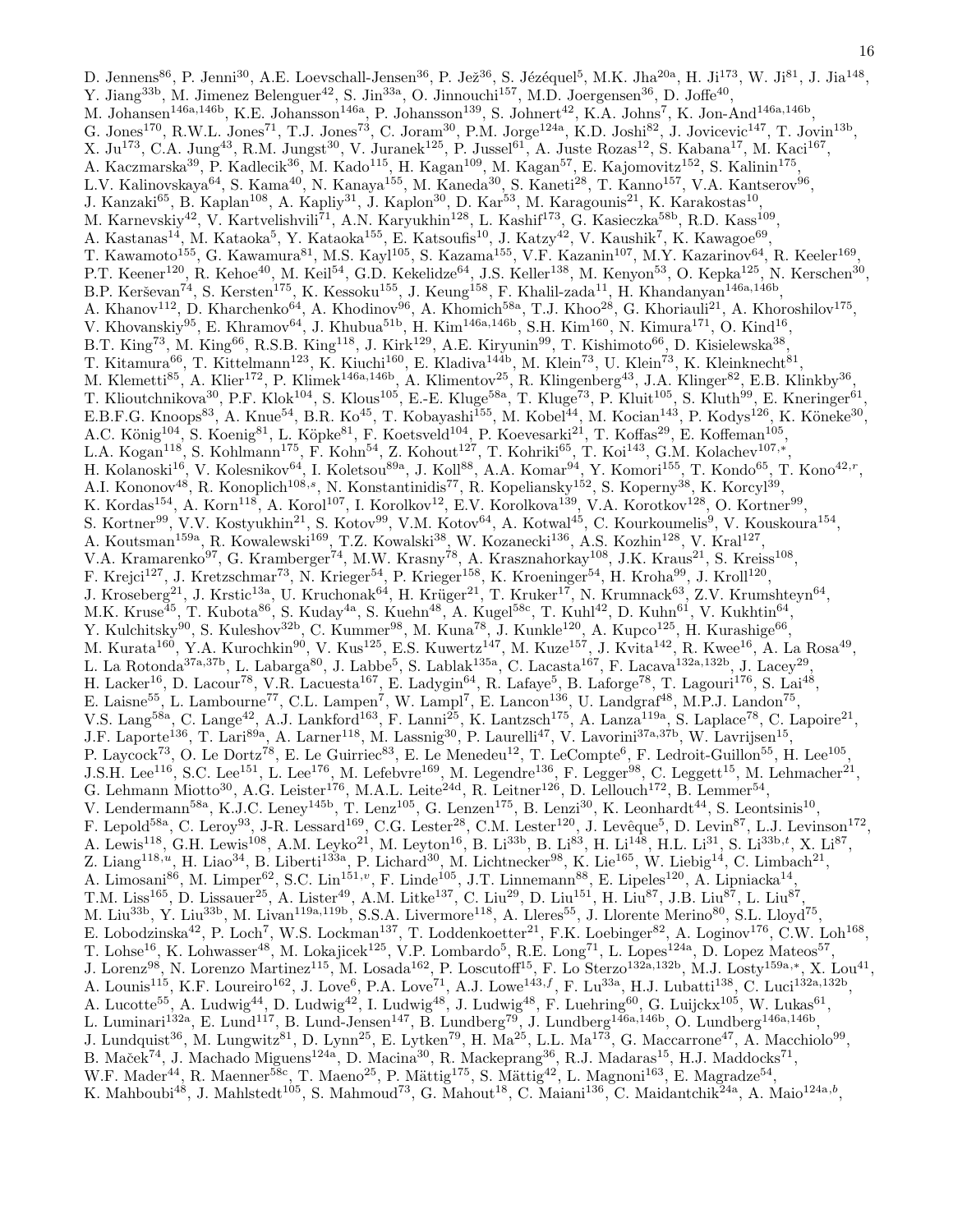S. Majewski $^{25}$ , Y. Makida $^{65}$ , N. Makovec $^{115}$ , P. Mal $^{136}$ , B. Malaescu $^{30}$ , Pa. Malecki $^{39}$ , P. Malecki $^{39}$ , V.P. Maleev $^{121}$ , F. Malek<sup>55</sup>, U. Mallik<sup>62</sup>, D. Malon<sup>6</sup>, C. Malone<sup>143</sup>, S. Maltezos<sup>10</sup>, V. Malyshev<sup>107</sup>, S. Malyukov<sup>30</sup>, R. Mameghani<sup>98</sup>, J. Mamuzic<sup>13b</sup>, A. Manabe<sup>65</sup>, L. Mandelli<sup>89a</sup>, I. Mandić<sup>74</sup>, R. Mandrysch<sup>16</sup>, J. Maneira<sup>124a</sup>, A. Manfredini<sup>99</sup>, L. Manhaes de Andrade Filho<sup>24b</sup>, J.A. Manjarres Ramos<sup>136</sup>, A. Mann<sup>54</sup>, P.M. Manning<sup>137</sup>, A. Manousakis-Katsikakis<sup>9</sup>, B. Mansoulie<sup>136</sup>, A. Mapelli<sup>30</sup>, L. Mapelli<sup>30</sup>, L. March<sup>167</sup>, J.F. Marchand<sup>29</sup>, F. Marchese<sup>133a,133b</sup>, G. Marchiori<sup>78</sup>, M. Marcisovsky<sup>125</sup>, C.P. Marino<sup>169</sup>, F. Marroquim<sup>24a</sup>, Z. Marshall<sup>30</sup>, L.F. Marti<sup>17</sup>, S. Marti-Garcia<sup>167</sup>, B. Martin<sup>30</sup>, B. Martin<sup>88</sup>, J.P. Martin<sup>93</sup>, T.A. Martin<sup>18</sup>, V.J. Martin<sup>46</sup>, B. Martin dit Latour<sup>49</sup>, S. Martin-Haugh<sup>149</sup>, M. Martinez<sup>12</sup>, V. Martinez Outschoorn<sup>57</sup>, A.C. Martyniuk<sup>169</sup>, M. Marx $^{82}$ , F. Marzano<sup>132a</sup>, A. Marzin<sup>111</sup>, L. Masetti<sup>81</sup>, T. Mashimo<sup>155</sup>, R. Mashinistov $^{94}$ , J. Masik $^{82}$ , A.L. Maslennikov<sup>107</sup>, I. Massa<sup>20a,20b</sup>, G. Massaro<sup>105</sup>, N. Massol<sup>5</sup>, P. Mastrandrea<sup>148</sup>, A. Mastroberardino<sup>37a,37b</sup>, T. Masubuchi<sup>155</sup>, P. Matricon<sup>115</sup>, H. Matsunaga<sup>155</sup>, T. Matsushita<sup>66</sup>, C. Mattravers<sup>118,c</sup>, J. Maurer<sup>83</sup>, S.J. Maxfield<sup>73</sup>, D.A. Maximov<sup>107,9</sup>, A. Mayne<sup>139</sup>, R. Mazini<sup>151</sup>, M. Mazur<sup>21</sup>, L. Mazzaferro<sup>133a,133b</sup>, M. Mazzanti<sup>89a</sup>, J. Mc Donald<sup>85</sup>, S.P. Mc Kee<sup>87</sup>, A. McCarn<sup>165</sup>, R.L. McCarthy<sup>148</sup>, T.G. McCarthy<sup>29</sup>, N.A. McCubbin<sup>129</sup>, K.W. McFarlane<sup>56,\*</sup>, J.A. Mcfayden<sup>139</sup>, G. Mchedlidze<sup>51b</sup>, T. Mclaughlan<sup>18</sup>, S.J. McMahon<sup>129</sup> , R.A. McPherson<sup>169,k</sup>, A. Meade<sup>84</sup>, J. Mechnich<sup>105</sup>, M. Mechtel<sup>175</sup>, M. Medinnis<sup>42</sup>, S. Meehan<sup>31</sup>, R. Meera-Lebbai<sup>111</sup>, T. Meguro<sup>116</sup>, S. Mehlhase<sup>36</sup>, A. Mehta<sup>73</sup>, K. Meier<sup>58a</sup>, B. Meirose<sup>79</sup>, C. Melachrinos<sup>31</sup>, B.R. Mellado Garcia<sup>173</sup>, F. Meloni<sup>89a,89b</sup>, L. Mendoza Navas<sup>162</sup>, Z. Meng<sup>151,*w*</sup>, A. Mengarelli<sup>20a,20b</sup>, S. Menke<sup>99</sup>, E. Meoni<sup>161</sup>, K.M. Mercurio<sup>57</sup>, P. Mermod<sup>49</sup>, L. Merola<sup>102a,102b</sup>, C. Meroni<sup>89a</sup>, F.S. Merritt<sup>31</sup>, H. Merritt<sup>109</sup>, A. Messina<sup>30,x</sup>, J. Metcalfe<sup>25</sup>, A.S. Mete<sup>163</sup>, C. Meyer<sup>81</sup>, C. Meyer<sup>31</sup>, J-P. Meyer<sup>136</sup>, J. Meyer<sup>174</sup>, J. Meyer<sup>54</sup>, S. Michal<sup>30</sup>, L. Micu<sup>26a</sup>, R.P. Middleton<sup>129</sup>, S. Migas<sup>73</sup>, L. Mijović<sup>136</sup>, G. Mikenberg<sup>172</sup>, M. Mikestikova<sup>125</sup>, M. Mikuž<sup>74</sup>,  $D.W.$  Miller<sup>31</sup>, R.J. Miller<sup>88</sup>, W.J. Mills<sup>168</sup>, C. Mills<sup>57</sup>, A. Milov<sup>172</sup>, D.A. Milstead<sup>146a,146b</sup>, D. Milstein<sup>172</sup>, A.A. Minaenko<sup>128</sup>, M. Miñano Moya<sup>167</sup>, I.A. Minashvili<sup>64</sup>, A.I. Mincer<sup>108</sup>, B. Mindur<sup>38</sup>, M. Mineev<sup>64</sup>, Y. Ming<sup>173</sup>, L.M. Mir $^{12}$ , G. Mirabelli $^{132}$ a, J. Mitrevski $^{137}$ , V.A. Mitsou $^{167}$ , S. Mitsui $^{65}$ , P.S. Miyagawa $^{139}$ , J.U. Mjörnmark $^{79}$ , T. Moa<sup>146a,146b</sup>, V. Moeller<sup>28</sup>, K. Mönig<sup>42</sup>, N. Möser<sup>21</sup>, S. Mohapatra<sup>148</sup>, W. Mohr<sup>48</sup>, R. Moles-Valls<sup>167</sup>, A. Molfetas<sup>30</sup>, J. Monk<sup>77</sup>, E. Monnier<sup>83</sup>, J. Montejo Berlingen<sup>12</sup>, F. Monticelli<sup>70</sup>, S. Monzani<sup>20a,20b</sup>, R.W. Moore<sup>3</sup>, G.F. Moorhead<sup>86</sup>, C. Mora Herrera<sup>49</sup>, A. Moraes<sup>53</sup>, N. Morange<sup>136</sup>, J. Morel<sup>54</sup>, G. Morello<sup>37a,37b</sup>, D. Moreno<sup>81</sup>, M. Moreno Llácer<sup>167</sup>, P. Morettini<sup>50a</sup>, M. Morgenstern<sup>44</sup>, M. Morii<sup>57</sup>, A.K. Morley<sup>30</sup>, G. Mornacchi<sup>30</sup>, J.D. Morris<sup>75</sup>, L. Morvaj<sup>101</sup>, H.G. Moser<sup>99</sup>, M. Mosidze<sup>51b</sup>, J. Moss<sup>109</sup>, R. Mount<sup>143</sup>, E. Mountricha<sup>10,y</sup>, S.V. Mouraviev<sup>94,\*</sup>, E.J.W. Moyse<sup>84</sup>, F. Mueller<sup>58a</sup>, J. Mueller<sup>123</sup>, K. Mueller<sup>21</sup>, T.A. Müller<sup>98</sup>, T. Mueller<sup>81</sup>, D. Muenstermann<sup>30</sup>, Y. Munwes<sup>153</sup>, W.J. Murray<sup>129</sup>, I. Mussche<sup>105</sup>, E. Musto<sup>152</sup>, A.G. Myagkov<sup>128</sup>, M. Myska<sup>125</sup>, O. Nackenhorst $^{54}$ , J. Nadal<sup>12</sup>, K. Nagai<sup>160</sup>, R. Nagai<sup>157</sup>, K. Nagano $^{65}$ , A. Nagarkar $^{109}$ , Y. Nagasaka $^{59}$ , M. Nagel $^{99}$ , A.M. Nairz<sup>30</sup>, Y. Nakahama<sup>30</sup>, K. Nakamura<sup>155</sup>, T. Nakamura<sup>155</sup>, I. Nakano<sup>110</sup>, G. Nanava<sup>21</sup>, A. Napier<sup>161</sup>, R. Narayan<sup>58b</sup>, M. Nash<sup>77,c</sup>, T. Nattermann<sup>21</sup>, T. Naumann<sup>42</sup>, G. Navarro<sup>162</sup>, H.A. Neal<sup>87</sup>, P.Yu. Nechaeva<sup>94</sup>, T.J. Neep<sup>82</sup>, A. Negri<sup>119a,119b</sup>, G. Negri<sup>30</sup>, M. Negrini<sup>20a</sup>, S. Nektarijevic<sup>49</sup>, A. Nelson<sup>163</sup>, T.K. Nelson<sup>143</sup>, S. Nemecek<sup>125</sup>, P. Nemethy<sup>108</sup>, A.A. Nepomuceno<sup>24a</sup>, M. Nessi<sup>30,z</sup>, M.S. Neubauer<sup>165</sup>, M. Neumann<sup>175</sup>, A. Neusiedl $^{81}$ , R.M. Neves<sup>108</sup>, P. Nevski<sup>25</sup>, F.M. Newcomer<sup>120</sup>, P.R. Newman<sup>18</sup>, V. Nguyen Thi Hong<sup>136</sup>, R.B. Nickerson<sup>118</sup>, R. Nicolaidou<sup>136</sup>, B. Nicquevert<sup>30</sup>, F. Niedercorn<sup>115</sup>, J. Nielsen<sup>137</sup>, N. Nikiforou<sup>35</sup>, A. Nikiforov<sup>16</sup>, V. Nikolaenko<sup>128</sup>, I. Nikolic-Audit<sup>78</sup>, K. Nikolics<sup>49</sup>, K. Nikolopoulos<sup>18</sup>, H. Nilsen<sup>48</sup>, P. Nilsson<sup>8</sup>, Y. Ninomiya<sup>155</sup>, A. Nisati<sup>132a</sup>, R. Nisius<sup>99</sup>, T. Nobe<sup>157</sup>, L. Nodulman<sup>6</sup>, M. Nomachi<sup>116</sup>, I. Nomidis<sup>154</sup>, S. Norberg<sup>111</sup>, M. Nordberg<sup>30</sup>, P.R. Norton<sup>129</sup>, J. Novakova<sup>126</sup>, M. Nozaki<sup>65</sup>, L. Nozka<sup>113</sup>, I.M. Nugent<sup>159a</sup>, A.-E. Nuncio-Quiroz<sup>21</sup>, G. Nunes Hanninger<sup>86</sup>, T. Nunnemann<sup>98</sup>, E. Nurse<sup>77</sup>, B.J. O'Brien<sup>46</sup>, D.C. O'Neil<sup>142</sup>, V. O'Shea<sup>53</sup>, L.B. Oakes<sup>98</sup>, F.G. Oakham<sup>29,e</sup>, H. Oberlack<sup>99</sup>, J. Ocariz<sup>78</sup>, A. Ochi<sup>66</sup>, S. Oda<sup>69</sup>, S. Odaka<sup>65</sup>, J. Odier<sup>83</sup>, H. Ogren<sup>60</sup>, A. Oh<sup>82</sup>, S.H. Oh<sup>45</sup>, C.C. Ohm<sup>30</sup>, T. Ohshima<sup>101</sup>, W. Okamura<sup>116</sup>, H. Okawa<sup>25</sup>, Y. Okumura<sup>31</sup>, T. Okuyama<sup>155</sup>, A. Olariu<sup>26a</sup>, A.G. Olchevski<sup>64</sup>, S.A. Olivares Pino<sup>32a</sup>, M. Oliveira<sup>124a,h</sup>, D. Oliveira Damazio<sup>25</sup>, E. Oliver Garcia<sup>167</sup>, D. Olivito<sup>120</sup>, A. Olszewski<sup>39</sup>, J. Olszowska<sup>39</sup>, A. Onofre<sup>124a,aa</sup>, P.U.E. Onyisi<sup>31</sup>, C.J. Oram<sup>159a</sup>, M.J. Oreglia<sup>31</sup>, Y. Oren<sup>153</sup>, D. Orestano<sup>134a,134b</sup>, N. Orlando<sup>72a,72b</sup>, I. Orlov<sup>107</sup>, C. Oropeza Barrera<sup>53</sup>, R.S. Orr<sup>158</sup>, B. Osculati<sup>50a,50b</sup>, R. Ospanov<sup>120</sup>, C. Osuna<sup>12</sup>, G. Otero y Garzon<sup>27</sup>, J.P. Ottersbach<sup>105</sup>, M. Ouchrif<sup>135d</sup>, E.A. Ouellette<sup>169</sup>, F. Ould-Saada<sup>117</sup>, A. Ouraou<sup>136</sup>, Q. Ouyang<sup>33a</sup>, A. Ovcharova<sup>15</sup>, M. Owen<sup>82</sup>, S. Owen<sup>139</sup>, V.E. Ozcan<sup>19a</sup>, N. Ozturk<sup>8</sup>, A. Pacheco Pages<sup>12</sup>, C. Padilla Aranda<sup>12</sup>, S. Pagan Griso<sup>15</sup>, E. Paganis<sup>139</sup>, C. Pahl<sup>99</sup>, F. Paige<sup>25</sup>, P. Pais<sup>84</sup>, K. Pajchel<sup>117</sup>, G. Palacino<sup>159b</sup>, C.P. Paleari<sup>7</sup>, S. Palestini<sup>30</sup>, D. Pallin<sup>34</sup>, A. Palma<sup>124a</sup>, J.D. Palmer<sup>18</sup>, Y.B. Pan<sup>173</sup>, E. Panagiotopoulou<sup>10</sup>, J.G. Panduro Vazquez<sup>76</sup>, P. Pani<sup>105</sup>, N. Panikashvili<sup>87</sup>, S. Panitkin<sup>25</sup>, D. Pantea<sup>26a</sup>, A. Papadelis<sup>146a</sup>, Th.D. Papadopoulou<sup>10</sup>, A. Paramonov<sup>6</sup>, D. Paredes Hernandez<sup>34</sup>, W. Park<sup>25,ab</sup>, M.A. Parker<sup>28</sup>, F. Parodi<sup>50a,50b</sup>, J.A. Parsons<sup>35</sup>, U. Parzefall<sup>48</sup>, S. Pashapour<sup>54</sup>, E. Pasqualucci<sup>132a</sup>, S. Passaggio<sup>50a</sup>, A. Passeri<sup>134a</sup>, F. Pastore<sup>134a,134b,\*</sup>, Fr. Pastore<sup>76</sup>, G. Pásztor<sup>49,ac</sup>, S. Pataraia<sup>175</sup>, N. Patel<sup>150</sup>, J.R. Pater<sup>82</sup>, S. Patricelli<sup>102a,102b</sup>, T. Pauly<sup>30</sup>, M. Pecsy<sup>144a</sup>, S. Pedraza Lopez<sup>167</sup>, M.I. Pedraza Morales<sup>173</sup>, S.V. Peleganchuk<sup>107</sup>, D. Pelikan<sup>166</sup>, H. Peng<sup>33b</sup>, B. Penning<sup>31</sup>, A. Penson<sup>35</sup>, J. Penwell<sup>60</sup>, M. Perantoni<sup>24a</sup>, K. Perez<sup>35,ad</sup>, T. Perez Cavalcanti<sup>42</sup>, E. Perez Codina<sup>159a</sup>, M.T. Pérez García-Estañ<sup>167</sup>, V. Perez Reale<sup>35</sup>, L. Perini<sup>89a,89b</sup>, H. Pernegger<sup>30</sup>, R. Perrino<sup>72a</sup>, P. Perrodo<sup>5</sup>, V.D. Peshekhonov<sup>64</sup>, K. Peters<sup>30</sup>, B.A. Petersen<sup>30</sup>,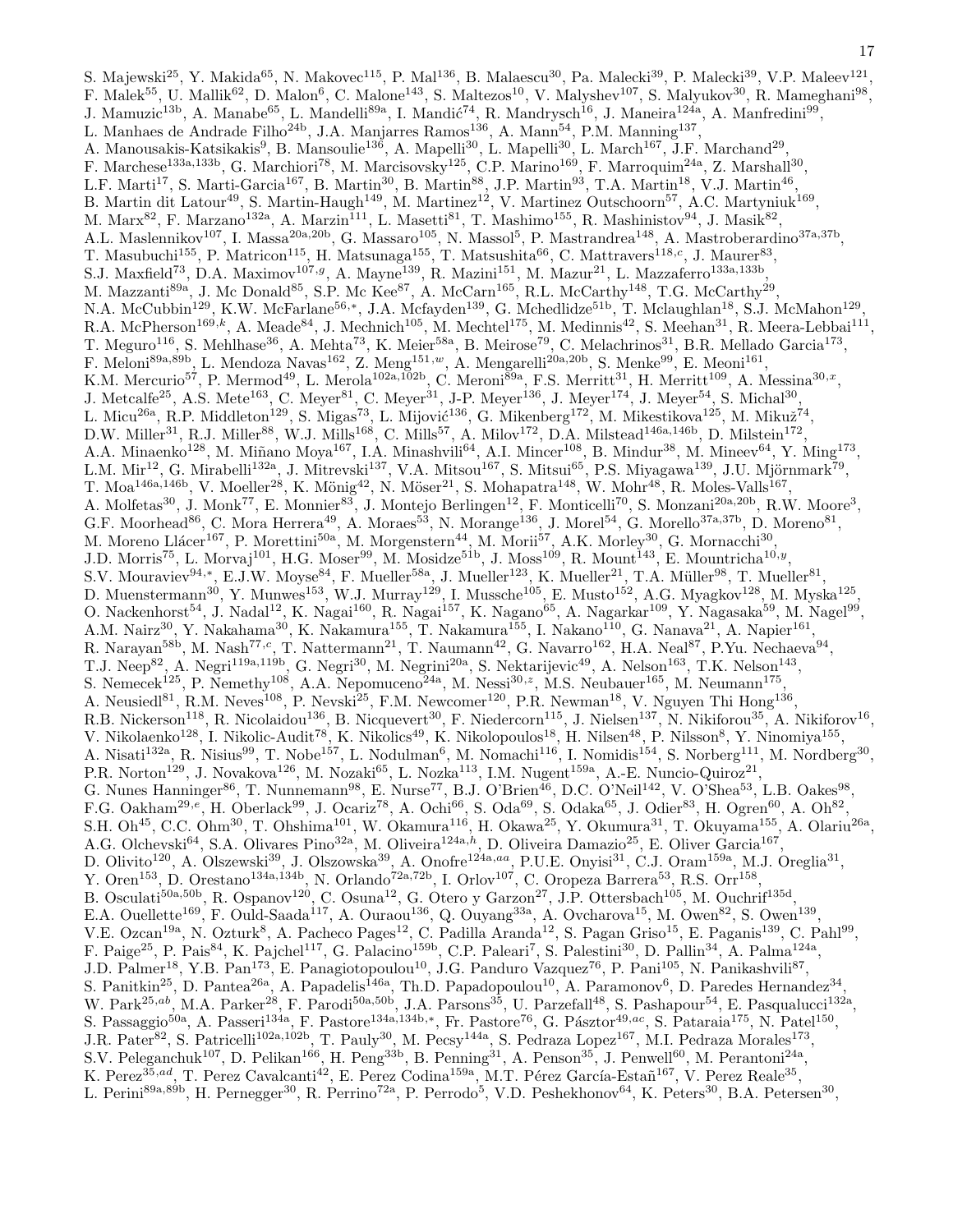J. Petersen<sup>30</sup>, T.C. Petersen<sup>36</sup>, E. Petit<sup>5</sup>, A. Petridis<sup>154</sup>, C. Petridou<sup>154</sup>, E. Petrolo<sup>132a</sup>, F. Petrucci<sup>134a,134b</sup>, D. Petschull<sup>42</sup>, M. Petteni<sup>142</sup>, R. Pezoa<sup>32b</sup>, A. Phan<sup>86</sup>, P.W. Phillips<sup>129</sup>, G. Piacquadio<sup>30</sup>, A. Picazio<sup>49</sup>, E. Piccaro<sup>75</sup>, M. Piccinini<sup>20a,20b</sup>, S.M. Piec<sup>42</sup>, R. Piegaia<sup>27</sup>, D.T. Pignotti<sup>109</sup>, J.E. Pilcher<sup>31</sup>, A.D. Pilkington<sup>82</sup>, J. Pina<sup>124a,b</sup>, M. Pinamonti<sup>164a,164c</sup>, A. Pinder<sup>118</sup>, J.L. Pinfold<sup>3</sup>, B. Pinto<sup>124a</sup>, C. Pizio<sup>89a,89b</sup>, M. Plamondon<sup>169</sup>, M.-A. Pleier<sup>25</sup>, E. Plotnikova<sup>64</sup>, A. Poblaguev<sup>25</sup>, S. Poddar<sup>58a</sup>, F. Podlyski<sup>34</sup>, L. Poggioli<sup>115</sup>, D. Pohl<sup>21</sup>, M. Pohl<sup>49</sup>, G. Polesello<sup>119a</sup>, A. Policicchio<sup>37a,37b</sup>, A. Polini<sup>20a</sup>, J. Poll<sup>75</sup>, V. Polychronakos<sup>25</sup>, D. Pomeroy<sup>23</sup>, K. Pommès<sup>30</sup>, L. Pontecorvo<sup>132a</sup>, B.G. Pope<sup>88</sup>, G.A. Popeneciu<sup>26a</sup>, D.S. Popovic<sup>13a</sup>, A. Poppleton<sup>30</sup>, X. Portell Bueso<sup>30</sup>, G.E. Pospelov<sup>99</sup>, S. Pospisil<sup>127</sup>, I.N. Potrap<sup>99</sup>, C.J. Potter<sup>149</sup>, C.T. Potter<sup>114</sup>, G. Poulard<sup>30</sup>, J. Poveda<sup>60</sup>, V. Pozdnyakov<sup>64</sup>, R. Prabhu<sup>77</sup>, P. Pralavorio<sup>83</sup>, A. Pranko<sup>15</sup>, S. Prasad<sup>30</sup>, R. Pravahan<sup>25</sup>, S. Prell<sup>63</sup>, K. Pretzl<sup>17</sup>, D. Price<sup>60</sup>, J. Price<sup>73</sup>, L.E. Price<sup>6</sup>, D. Prieur<sup>123</sup>, M. Primavera<sup>72a</sup>, K. Prokofiev<sup>108</sup>, F. Prokoshin<sup>32b</sup>, S. Protopopescu<sup>25</sup>, J. Proudfoot<sup>6</sup>, X. Prudent<sup>44</sup>, M. Przybycien<sup>38</sup>, H. Przysiezniak<sup>5</sup>, S. Psoroulas<sup>21</sup>, E. Ptacek<sup>114</sup>, E. Pueschel<sup>84</sup>, J. Purdham<sup>87</sup>, M. Purohit $^{25,ab}$ , P. Puzo $^{115}$ , Y. Pylypchenko $^{62}$ , J. Qian $^{87}$ , A. Quadt $^{54}$ , D.R. Quarrie $^{15}$ , W.B. Quayle $^{173}$ , F. Quinonez<sup>32a</sup>, M. Raas<sup>104</sup>, V. Radeka<sup>25</sup>, V. Radescu<sup>42</sup>, P. Radloff<sup>114</sup>, F. Ragusa<sup>89a,89b</sup>, G. Rahal<sup>178</sup>, A.M. Rahimi<sup>109</sup>, D. Rahm<sup>25</sup>, S. Rajagopalan<sup>25</sup>, M. Rammensee<sup>48</sup>, M. Rammes<sup>141</sup>, A.S. Randle-Conde<sup>40</sup>, K. Randrianarivony<sup>29</sup>, F. Rauscher<sup>98</sup>, T.C. Rave<sup>48</sup>, M. Raymond<sup>30</sup>, A.L. Read<sup>117</sup>, D.M. Rebuzzi<sup>119a,119b</sup>, A. Redelbach<sup>174</sup>, G. Redlinger<sup>25</sup>, R. Reece<sup>120</sup>, K. Reeves<sup>41</sup>, A. Reinsch<sup>114</sup>, I. Reisinger<sup>43</sup>, C. Rembser<sup>30</sup>, Z.L. Ren<sup>151</sup>, A. Renaud<sup>115</sup>, M. Rescigno<sup>132a</sup>, S. Resconi<sup>89a</sup>, B. Resende<sup>136</sup>, P. Reznicek<sup>98</sup>, R. Rezvani<sup>158</sup>, R. Richter<sup>99</sup>, E. Richter-Was<sup>5,ae</sup>, M. Ridel<sup>78</sup>, M. Rijpstra<sup>105</sup>, M. Rijssenbeek<sup>148</sup>, A. Rimoldi<sup>119a,119b</sup>, L. Rinaldi<sup>20a</sup>, R.R. Rios<sup>40</sup>, I. Riu<sup>12</sup>, G. Rivoltella<sup>89a,89b</sup>, F. Rizatdinova<sup>112</sup>, E. Rizvi<sup>75</sup>, S.H. Robertson<sup>85,k</sup>, A. Robichaud-Veronneau<sup>118</sup>, D. Robinson<sup>28</sup>, J.E.M. Robinson<sup>82</sup>, A. Robson<sup>53</sup>, J.G. Rocha de Lima<sup>106</sup>, C. Roda<sup>122a,122b</sup>, D. Roda Dos Santos<sup>30</sup>, A. Roe<sup>54</sup>, S. Roe<sup>30</sup>, O. Røhne<sup>117</sup>, S. Rolli<sup>161</sup>, A. Romaniouk<sup>96</sup>, M. Romano<sup>20a,20b</sup>, G. Romeo<sup>27</sup>, E. Romero Adam<sup>167</sup>, N. Rompotis<sup>138</sup>, L. Roos<sup>78</sup>, E. Ros<sup>167</sup>, S. Rosati<sup>132a</sup>, K. Rosbach<sup>49</sup>, A. Rose<sup>149</sup>, M. Rose<sup>76</sup>, G.A. Rosenbaum<sup>158</sup>, E.I. Rosenberg<sup>63</sup>, P.L. Rosendahl<sup>14</sup>, O. Rosenthal<sup>141</sup>, L. Rosselet<sup>49</sup>, V. Rossetti<sup>12</sup>, E. Rossi<sup>132a,132b</sup>, L.P. Rossi<sup>50a</sup>, M. Rotaru<sup>26a</sup>, I. Roth<sup>172</sup>, J. Rothberg<sup>138</sup>, D. Rousseau<sup>115</sup>, C.R. Royon<sup>136</sup>, A. Rozanov<sup>83</sup>, Y. Rozen<sup>152</sup>, X. Ruan<sup>33a,af</sup>, F. Rubbo<sup>12</sup>, I. Rubinskiy<sup>42</sup>, N. Ruckstuhl<sup>105</sup>, V.I. Rud<sup>97</sup>, C. Rudolph<sup>44</sup>, G. Rudolph<sup>61</sup>, F. Rühr<sup>7</sup>, A. Ruiz-Martinez<sup>63</sup>, L. Rumyantsev<sup>64</sup>, Z. Rurikova<sup>48</sup>, N.A. Rusakovich<sup>64</sup>, A. Ruschke<sup>98</sup>, J.P. Rutherfoord<sup>7</sup>, P. Ruzicka<sup>125</sup>, Y.F. Ryabov<sup>121</sup>, M. Rybar<sup>126</sup>, G. Rybkin<sup>115</sup>, N.C. Ryder<sup>118</sup>, A.F. Saavedra<sup>150</sup>, I. Sadeh<sup>153</sup>, H.F-W. Sadrozinski<sup>137</sup>, R. Sadykov<sup>64</sup>, F. Safai Tehrani<sup>132a</sup>, H. Sakamoto<sup>155</sup>, G. Salamanna<sup>75</sup>, A. Salamon<sup>133a</sup>, M. Saleem<sup>111</sup>, D. Salek<sup>30</sup>, D. Salihagic<sup>99</sup>, A. Salnikov<sup>143</sup>, J. Salt<sup>167</sup>, B.M. Salvachua Ferrando<sup>6</sup>, D. Salvatore<sup>37a,37b</sup>, F. Salvatore<sup>149</sup>, A. Salvucci<sup>104</sup>, A. Salzburger<sup>30</sup>, D. Sampsonidis<sup>154</sup>, B.H. Samset<sup>117</sup>, A. Sanchez<sup>102a,102b</sup>, V. Sanchez Martinez<sup>167</sup>, H. Sandaker<sup>14</sup>, H.G. Sander<sup>81</sup>, M.P. Sanders<sup>98</sup>, M. Sandhoff<sup>175</sup>, T. Sandoval<sup>28</sup>, C. Sandoval<sup>162</sup>, R. Sandstroem<sup>99</sup>, D.P.C. Sankey<sup>129</sup>, A. Sansoni<sup>47</sup>, C. Santamarina Rios<sup>85</sup>, C. Santoni<sup>34</sup>, R. Santonico<sup>133a,133b</sup>, H. Santos<sup>124a</sup>, I. Santoyo Castillo<sup>149</sup>, J.G. Saraiva<sup>124a</sup>, T. Sarangi<sup>173</sup>, E. Sarkisyan-Grinbaum<sup>8</sup>, B. Sarrazin<sup>21</sup>, F. Sarri<sup>122a,122b</sup>, G. Sartisohn<sup>175</sup>, O. Sasaki<sup>65</sup>, Y. Sasaki<sup>155</sup>, N. Sasao<sup>67</sup>, I. Satsounkevitch<sup>90</sup>, G. Sauvage<sup>5,\*</sup>, E. Sauvan<sup>5</sup>, J.B. Sauvan<sup>115</sup>, P. Savard<sup>158,e</sup>, V. Savinov<sup>123</sup>, D.O. Savu<sup>30</sup>, L. Sawyer<sup>25,m</sup>, D.H. Saxon<sup>53</sup>, J. Saxon<sup>120</sup>, C. Sbarra<sup>20a</sup>, A. Sbrizzi<sup>20a,20b</sup>, D.A. Scannicchio<sup>163</sup>, M. Scarcella<sup>150</sup>, J. Schaarschmidt<sup>115</sup>, P. Schacht<sup>99</sup>, D. Schaefer<sup>120</sup>, U. Schäfer<sup>81</sup>, A. Schaelicke<sup>46</sup>, S. Schaepe<sup>21</sup>, S. Schaetzel<sup>58b</sup>, A.C. Schaffer<sup>115</sup>, D. Schaile<sup>98</sup>, R.D. Schamberger<sup>148</sup>, A.G. Schamov<sup>107</sup>, V. Scharf<sup>58a</sup>, V.A. Schegelsky<sup>121</sup>, D. Scheirich<sup>87</sup>, M. Schernau<sup>163</sup>, M.I. Scherzer<sup>35</sup>, C. Schiavi<sup>50a,50b</sup>, J. Schieck<sup>98</sup>, M. Schioppa<sup>37a,37b</sup>, S. Schlenker<sup>30</sup>, E. Schmidt<sup>48</sup>, K. Schmieden<sup>21</sup>, C. Schmitt<sup>81</sup>, S. Schmitt<sup>58b</sup>, B. Schneider<sup>17</sup>, U. Schnoor<sup>44</sup>, L. Schoeffel<sup>136</sup>, A. Schoening<sup>58b</sup>, A.L.S. Schorlemmer<sup>54</sup>, M. Schott<sup>30</sup>, D. Schouten<sup>159a</sup>, J. Schovancova<sup>125</sup>, M. Schram<sup>85</sup>, C. Schroeder<sup>81</sup>, N. Schroer<sup>58c</sup>, M.J. Schultens<sup>21</sup>, J. Schultes<sup>175</sup>, H.-C. Schultz-Coulon<sup>58a</sup>, H. Schulz<sup>16</sup>, , M. Schumacher<sup>48</sup>, B.A. Schumm<sup>137</sup>, Ph. Schune<sup>136</sup>, C. Schwanenberger<sup>82</sup>, A. Schwartzman<sup>143</sup>, Ph. Schwegler<sup>99</sup>, Ph. Schwemling<sup>78</sup>, R. Schwienhorst<sup>88</sup>, R. Schwierz<sup>44</sup>, J. Schwindling<sup>136</sup>, T. Schwindt<sup>21</sup>, M. Schwoerer<sup>5</sup>, F.G. Sciacca<sup>17</sup>, G. Sciolla<sup>23</sup>, W.G. Scott<sup>129</sup>, J. Searcy<sup>114</sup>, G. Sedov<sup>42</sup>, E. Sedykh<sup>121</sup>, S.C. Seidel<sup>103</sup>, A. Seiden<sup>137</sup>, F. Seifert<sup>44</sup>, J.M. Seixas<sup>24a</sup>, G. Sekhniaidze<sup>102a</sup>, S.J. Sekula<sup>40</sup>, K.E. Selbach<sup>46</sup>, D.M. Seliverstov<sup>121</sup>, B. Sellden<sup>146a</sup>, G. Sellers<sup>73</sup>, M. Seman<sup>144b</sup>, N. Semprini-Cesari<sup>20a,20b</sup>, C. Serfon<sup>98</sup>, L. Serin<sup>115</sup>, L. Serkin<sup>54</sup>, R. Seuster<sup>159a</sup>, H. Severini<sup>111</sup>, A. Sfyrla<sup>30</sup>, E. Shabalina<sup>54</sup>, M. Shamim<sup>114</sup>, L.Y. Shan<sup>33a</sup>, J.T. Shank<sup>22</sup>, Q.T. Shao<sup>86</sup>, M. Shapiro<sup>15</sup>, P.B. Shatalov<sup>95</sup>, K. Shaw<sup>164a,164c</sup>, D. Sherman<sup>176</sup>, P. Sherwood<sup>77</sup>, S. Shimizu<sup>101</sup>, M. Shimojima<sup>100</sup>, T. Shin<sup>56</sup>, M. Shiyakova<sup>64</sup>, A. Shmeleva<sup>94</sup>, M.J. Shochet<sup>31</sup>, D. Short<sup>118</sup>, S. Shrestha<sup>63</sup>, E. Shulga<sup>96</sup>, M.A. Shupe<sup>7</sup>, P. Sicho<sup>125</sup>, A. Sidoti<sup>132a</sup>, F. Siegert<sup>48</sup>, Dj. Sijacki<sup>13a</sup>, O. Silbert<sup>172</sup>, J. Silva<sup>124a</sup>, Y. Silver<sup>153</sup>, D. Silverstein<sup>143</sup>, S.B. Silverstein<sup>146a</sup>, V. Simak<sup>127</sup>, O. Simard<sup>136</sup>, Lj. Simic<sup>13a</sup>, S. Simion<sup>115</sup>, E. Simioni<sup>81</sup>, B. Simmons<sup>77</sup>, R. Simoniello<sup>89a,89b</sup>, M. Simonyan<sup>36</sup>, P. Sinervo<sup>158</sup>, N.B. Sinev<sup>114</sup>, V. Sipica<sup>141</sup>, G. Siragusa<sup>174</sup>, A. Sircar<sup>25</sup>, A.N. Sisakyan<sup>64,∗</sup>, S.Yu. Sivoklokov<sup>97</sup>, J. Sjölin<sup>146a,146b</sup>, T.B. Sjursen<sup>14</sup>, L.A. Skinnari<sup>15</sup>, H.P. Skottowe<sup>57</sup>, K. Skovpen<sup>107</sup>, P. Skubic<sup>111</sup>, M. Slater<sup>18</sup>, T. Slavicek<sup>127</sup>, K. Sliwa<sup>161</sup>, V. Smakhtin<sup>172</sup>, B.H. Smart<sup>46</sup>, L. Smestad<sup>117</sup>, S.Yu. Smirnov<sup>96</sup>, Y. Smirnov<sup>96</sup>, L.N. Smirnova<sup>97</sup>, O. Smirnova<sup>79</sup>, B.C. Smith<sup>57</sup>, D. Smith<sup>143</sup>, K.M. Smith<sup>53</sup>, R. Smith<sup>84</sup>, M. Smizanska<sup>71</sup>, K. Smolek<sup>127</sup>, A.A. Snesarev<sup>94</sup>, S.W. Snow<sup>82</sup>, J. Snow<sup>111</sup>, S. Snyder<sup>25</sup>, R. Sobie<sup>169,k</sup>, J. Sodomka<sup>127</sup>, A. Soffer<sup>153</sup>, C.A. Solans<sup>167</sup>, M. Solar<sup>127</sup>, J. Solc<sup>127</sup>, E.Yu. Soldatov<sup>96</sup>, U. Soldevila<sup>167</sup>,

18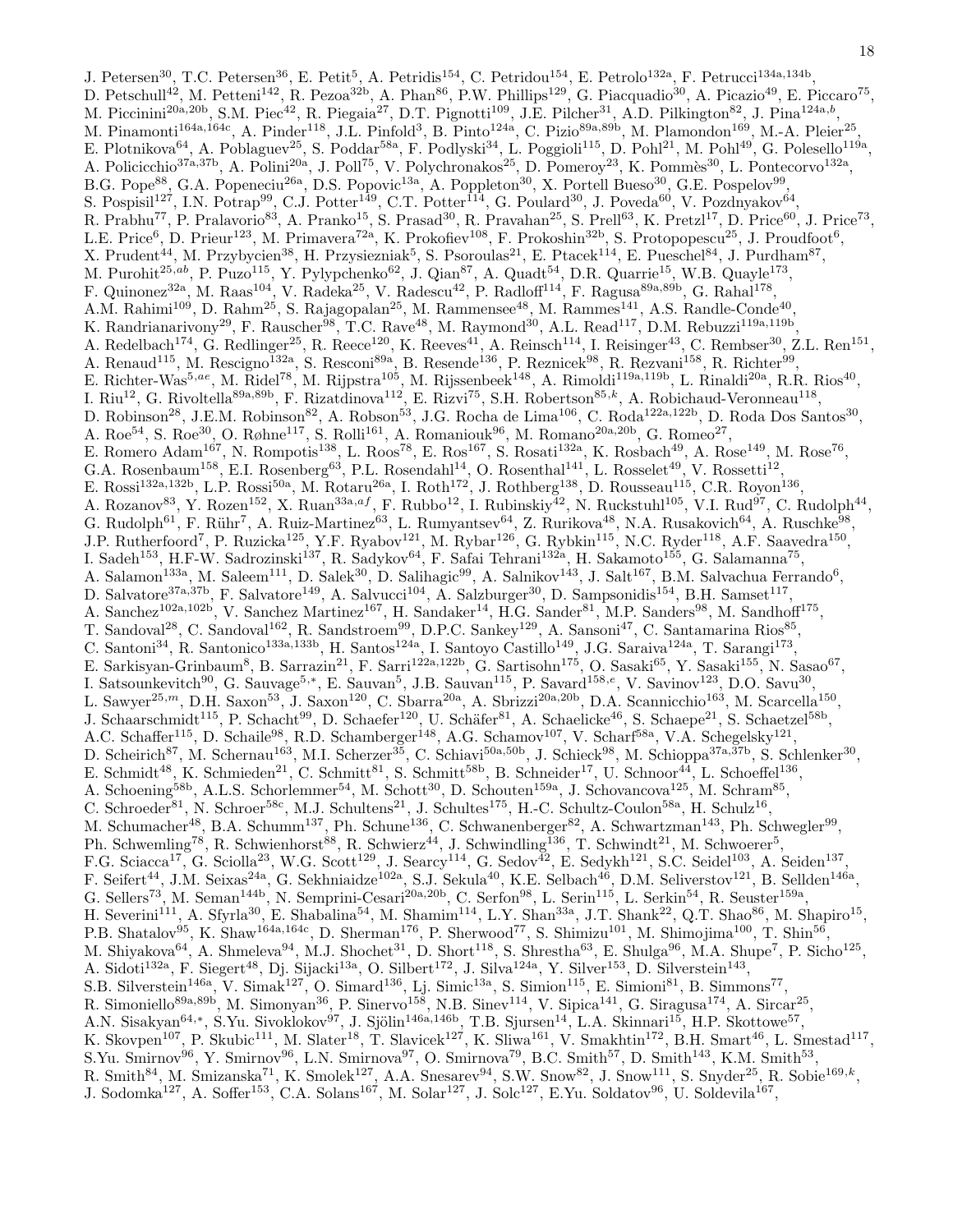E. Solfaroli Camillocci<sup>132a,132b</sup>, A.A. Solodkov<sup>128</sup>, O.V. Solovyanov<sup>128</sup>, V. Solovyev<sup>121</sup>, N. Soni<sup>1</sup>, V. Sopko<sup>127</sup>, B. Sopko<sup>127</sup>, M. Sosebee<sup>8</sup>, R. Soualah<sup>164a,164c</sup>, A. Soukharev<sup>107</sup>, S. Spagnolo<sup>72a,72b</sup>, F. Spanò<sup>76</sup>, R. Spighi<sup>20a</sup>, G. Spigo<sup>30</sup>, R. Spiwoks<sup>30</sup>, M. Spousta<sup>126,ag</sup>, T. Spreitzer<sup>158</sup>, B. Spurlock<sup>8</sup>, R.D. St. Denis<sup>53</sup>, J. Stahlman<sup>120</sup>, R. Stamen<sup>58a</sup>, E. Stanecka<sup>39</sup>, R.W. Stanek<sup>6</sup>, C. Stanescu<sup>134a</sup>, M. Stanescu-Bellu<sup>42</sup>, M.M. Stanitzki<sup>42</sup>, S. Stapnes<sup>117</sup>, E.A. Starchenko<sup>128</sup>, J. Stark<sup>55</sup>, P. Staroba<sup>125</sup>, P. Starovoitov<sup>42</sup>, R. Staszewski<sup>39</sup>, A. Staude<sup>98</sup>, P. Stavina<sup>144a,\*</sup>, G. Steele<sup>53</sup>, P. Steinbach<sup>44</sup>, P. Steinberg<sup>25</sup>, I. Stekl<sup>127</sup>, B. Stelzer<sup>142</sup>, H.J. Stelzer<sup>88</sup>, O. Stelzer-Chilton<sup>159a</sup>, H. Stenzel<sup>52</sup>, S. Stern<sup>99</sup>, G.A. Stewart<sup>30</sup>, J.A. Stillings<sup>21</sup>, M.C. Stockton<sup>85</sup>, K. Stoerig<sup>48</sup>, G. Stoicea<sup>26a</sup>, S. Stonjek<sup>99</sup>, P. Strachota<sup>126</sup>, A.R. Stradling<sup>8</sup>, A. Straessner<sup>44</sup>, J. Strandberg<sup>147</sup>, S. Strandberg<sup>146a,146b</sup>, A. Strandlie<sup>117</sup>, M. Strang<sup>109</sup>, E. Strauss<sup>143</sup>, M. Strauss<sup>111</sup>, P. Strizenec<sup>144b</sup>, R. Ströhmer<sup>174</sup>, D.M. Strom<sup>114</sup>, J.A. Strong<sup>76,\*</sup>, R. Stroynowski<sup>40</sup>, B. Stugu<sup>14</sup>, I. Stumer<sup>25,\*</sup>, J. Stupak<sup>148</sup>, P. Sturm<sup>175</sup>, N.A. Styles<sup>42</sup>, D.A. Soh<sup>151,u</sup>, D. Su<sup>143</sup>, HS. Subramania<sup>3</sup>, R. Subramaniam<sup>25</sup>, A. Succurro<sup>12</sup>, Y. Sugaya<sup>116</sup>, C. Suhr<sup>106</sup>, M. Suk<sup>126</sup>, V.V. Sulin<sup>94</sup>, S. Sultansoy<sup>4d</sup>, T. Sumida<sup>67</sup>, X. Sun<sup>55</sup>, J.E. Sundermann<sup>48</sup>, K. Suruliz<sup>139</sup>, G. Susinno<sup>37a,37b</sup>, M.R. Sutton<sup>149</sup>, Y. Suzuki<sup>65</sup>, Y. Suzuki<sup>66</sup>, M. Svatos<sup>125</sup>, S. Swedish<sup>168</sup>, I. Sykora<sup>144a</sup>, T. Sykora<sup>126</sup>, J. Sánchez<sup>167</sup>, D. Ta<sup>105</sup>, K. Tackmann<sup>42</sup>, A. Taffard<sup>163</sup>, R. Tafirout<sup>159a</sup>, N. Taiblum<sup>153</sup>, Y. Takahashi<sup>101</sup>, H. Takai<sup>25</sup>, R. Takashima<sup>68</sup>, H. Takeda<sup>66</sup>, T. Takeshita<sup>140</sup>, Y. Takubo<sup>65</sup>, M. Talby<sup>83</sup>, A. Talyshev<sup>107,g</sup>, M.C. Tamsett<sup>25</sup>, K.G. Tan<sup>86</sup>, J. Tanaka<sup>155</sup>, R. Tanaka<sup>115</sup>, S. Tanaka<sup>131</sup>, S. Tanaka<sup>65</sup>, A.J. Tanasijczuk<sup>142</sup>, K. Tani<sup>66</sup>, N. Tannoury<sup>83</sup>, S. Tapprogge<sup>81</sup>, D. Tardif<sup>158</sup>, S. Tarem<sup>152</sup>, F. Tarrade<sup>29</sup>, G.F. Tartarelli<sup>89a</sup>, P. Tas<sup>126</sup>, M. Tasevsky<sup>125</sup>, E. Tassi<sup>37a,37b</sup>, Y. Tayalati<sup>135d</sup>, C. Taylor<sup>77</sup>, F.E. Taylor<sup>92</sup>, G.N. Taylor<sup>86</sup>, W. Taylor<sup>159b</sup>, M. Teinturier<sup>115</sup>, F.A. Teischinger<sup>30</sup>, M. Teixeira Dias Castanheira<sup>75</sup>, P. Teixeira-Dias<sup>76</sup>, K.K. Temming<sup>48</sup>, H. Ten Kate<sup>30</sup>, P.K. Teng<sup>151</sup>, S. Terada<sup>65</sup>, K. Terashi<sup>155</sup>, J. Terron<sup>80</sup>, M. Testa<sup>47</sup>, R.J. Teuscher<sup>158,k</sup>, J. Therhaag<sup>21</sup>, T. Theveneaux-Pelzer<sup>78</sup>, S. Thoma<sup>48</sup>, J.P. Thomas<sup>18</sup>, E.N. Thompson<sup>35</sup>, P.D. Thompson<sup>18</sup>, P.D. Thompson<sup>158</sup>, A.S. Thompson<sup>53</sup>, L.A. Thomsen<sup>36</sup>, E. Thomson<sup>120</sup>, M. Thomson<sup>28</sup>, W.M. Thong<sup>86</sup>, R.P. Thun<sup>87</sup>, F. Tian<sup>35</sup>, M.J. Tibbetts<sup>15</sup>, T. Tic<sup>125</sup>, V.O. Tikhomirov<sup>94</sup>, Y.A. Tikhonov<sup>107,9</sup>, S. Timoshenko<sup>96</sup>, E. Tiouchichine<sup>83</sup>, P. Tipton<sup>176</sup>, S. Tisserant<sup>83</sup>, T. Todorov<sup>5</sup>, S. Todorova-Nova<sup>161</sup>, B. Toggerson<sup>163</sup>, J. Tojo<sup>69</sup>, S. Tokár<sup>144a</sup> , K. Tokushuku<sup>65</sup>, K. Tollefson<sup>88</sup>, M. Tomoto<sup>101</sup>, L. Tompkins<sup>31</sup>, K. Toms<sup>103</sup>, A. Tonoyan<sup>14</sup>, C. Topfel<sup>17</sup>, N.D. Topilin<sup>64</sup>, E. Torrence<sup>114</sup>, H. Torres<sup>78</sup>, E. Torró Pastor<sup>167</sup>, J. Toth<sup>83,ac</sup>, F. Touchard<sup>83</sup>, D.R. Tovey<sup>139</sup>, T. Trefzger<sup>174</sup>, L. Tremblet<sup>30</sup>, A. Tricoli<sup>30</sup>, I.M. Trigger<sup>159a</sup>, S. Trincaz-Duvoid<sup>78</sup>, M.F. Tripiana<sup>70</sup>, N. Triplett<sup>25</sup>, W. Trischuk<sup>158</sup>, B. Trocmé<sup>55</sup>, C. Troncon<sup>89a</sup>, M. Trottier-McDonald<sup>142</sup>, P. True<sup>88</sup>, M. Trzebinski<sup>39</sup>, A. Trzupek<sup>39</sup>, C. Tsarouchas<sup>30</sup>, J.C-L. Tseng<sup>118</sup>, M. Tsiakiris<sup>105</sup>, P.V. Tsiareshka<sup>90</sup>, D. Tsionou<sup>5,ah</sup>, G. Tsipolitis<sup>10</sup>, S. Tsiskaridze<sup>12</sup>, V. Tsiskaridze<sup>48</sup>, E.G. Tskhadadze<sup>51a</sup>, I.I. Tsukerman<sup>95</sup>, V. Tsulaia<sup>15</sup>, J.-W. Tsung<sup>21</sup>, S. Tsuno<sup>65</sup>, D. Tsybychev<sup>148</sup>, A. Tua<sup>139</sup>, A. Tudorache<sup>26a</sup>, V. Tudorache<sup>26a</sup>, J.M. Tuggle<sup>31</sup>, M. Turala<sup>39</sup>, D. Turecek<sup>127</sup>, I. Turk Cakir<sup>4e</sup>, E. Turlay<sup>105</sup>, R. Turra<sup>89a,89b</sup>, P.M. Tuts<sup>35</sup>, A. Tykhonov<sup>74</sup>, M. Tylmad<sup>146a,146b</sup>, M. Tyndel<sup>129</sup>, G. Tzanakos<sup>9</sup>, K. Uchida<sup>21</sup>, I. Ueda<sup>155</sup>, R. Ueno<sup>29</sup>, M. Ugland<sup>14</sup>, M. Uhlenbrock<sup>21</sup>, M. Uhrmacher<sup>54</sup>, F. Ukegawa<sup>160</sup>, G. Unal<sup>30</sup>, A. Undrus<sup>25</sup>, G. Unel<sup>163</sup>, Y. Unno<sup>65</sup>, D. Urbaniec<sup>35</sup>, P. Urquijo<sup>21</sup>, G. Usai<sup>8</sup>, M. Uslenghi<sup>119a,119b</sup>, L. Vacavant<sup>83</sup>, V. Vacek<sup>127</sup>, B. Vachon<sup>85</sup>, S. Vahsen<sup>15</sup>, J. Valenta<sup>125</sup>, S. Valentinetti<sup>20a,20b</sup>, A. Valero<sup>167</sup>, S. Valkar<sup>126</sup>, E. Valladolid Gallego<sup>167</sup>, S. Vallecorsa<sup>152</sup>, J.A. Valls Ferrer<sup>167</sup>, R. Van Berg<sup>120</sup>, P.C. Van Der Deijl<sup>105</sup>, R. van der Geer<sup>105</sup>, H. van der Graaf<sup>105</sup>, R. Van Der Leeuw<sup>105</sup>, E. van der Poel<sup>105</sup>, D. van der Ster<sup>30</sup>, N. van Eldik<sup>30</sup>, P. van Gemmeren<sup>6</sup>, I. van Vulpen<sup>105</sup>, M. Vanadia<sup>99</sup>, W. Vandelli<sup>30</sup>, A. Vaniachine<sup>6</sup>, P. Vankov<sup>42</sup>, F. Vannucci<sup>78</sup>, R. Vari<sup>132a</sup>, E.W. Varnes<sup>7</sup>, T. Varol<sup>84</sup>, D. Varouchas<sup>15</sup>, A. Vartapetian<sup>8</sup>, K.E. Varvell<sup>150</sup>, V.I. Vassilakopoulos<sup>56</sup>, F. Vazeille<sup>34</sup>, T. Vazquez Schroeder<sup>54</sup>, G. Vegni<sup>89a,89b</sup>, J.J. Veillet<sup>115</sup>, F. Veloso<sup>124a</sup>, R. Veness<sup>30</sup>, S. Veneziano<sup>132a</sup>, A. Ventura<sup>72a,72b</sup>, D. Ventura<sup>84</sup>, M. Venturi<sup>48</sup>, N. Venturi<sup>158</sup>, V. Vercesi<sup>119a</sup>, M. Verducci<sup>138</sup>, W. Verkerke<sup>105</sup>, J.C. Vermeulen<sup>105</sup>, A. Vest<sup>44</sup>, M.C. Vetterli<sup>142,e</sup>, I. Vichou<sup>165</sup>, T. Vickey<sup>145b,ai</sup>, O.E. Vickey Boeriu<sup>145b</sup>, G.H.A. Viehhauser<sup>118</sup>, S. Viel<sup>168</sup>, M. Villa<sup>20a,20b</sup>, M. Villaplana Perez<sup>167</sup>, E. Vilucchi<sup>47</sup>, M.G. Vincter<sup>29</sup>, E. Vinek<sup>30</sup>, V.B. Vinogradov<sup>64</sup>, M. Virchaux<sup>136,∗</sup>, J. Virzi<sup>15</sup>, O. Vitells<sup>172</sup>, M. Viti<sup>42</sup>, I. Vivarelli<sup>48</sup>, F. Vives Vaque<sup>3</sup>, S. Vlachos<sup>10</sup>, D. Vladoiu<sup>98</sup>, M. Vlasak<sup>127</sup>, A. Vogel<sup>21</sup>, P. Vokac<sup>127</sup>, G. Volpi<sup>47</sup>, M. Volpi<sup>86</sup>, G. Volpini<sup>89a</sup>, H. von der Schmitt<sup>99</sup>, H. von Radziewski<sup>48</sup>, E. von Toerne<sup>21</sup>, V. Vorobel<sup>126</sup>, V. Vorwerk<sup>12</sup>, M. Vos<sup>167</sup>, R. Voss<sup>30</sup>, T.T. Voss<sup>175</sup>, J.H. Vossebeld<sup>73</sup>, N. Vranjes<sup>136</sup>, M. Vranjes Milosavljevic<sup>105</sup>, V. Vrba<sup>125</sup>, M. Vreeswijk<sup>105</sup>, T. Vu Anh<sup>48</sup>, R. Vuillermet<sup>30</sup>, I. Vukotic<sup>31</sup>, W. Wagner<sup>175</sup>, P. Wagner<sup>120</sup>, H. Wahlen<sup>175</sup>, S. Wahrmund<sup>44</sup>, J. Wakabayashi<sup>101</sup>, S. Walch<sup>87</sup>, J. Walder<sup>71</sup>, R. Walker<sup>98</sup>, W. Walkowiak<sup>141</sup>, R. Wall<sup>176</sup>, P. Waller<sup>73</sup>, B. Walsh<sup>176</sup>, C.  $\text{Wang}^{45}$ , H.  $\text{Wang}^{173}$ , H.  $\text{Wang}^{40}$ , J.  $\text{Wang}^{151}$ , J.  $\text{Wang}^{55}$ , R.  $\text{Wang}^{103}$ , S.M.  $\text{Wang}^{151}$ , T.  $\text{Wang}^{21}$ , A. Warburton<sup>85</sup>, C.P. Ward<sup>28</sup>, D.R. Wardrope<sup>77</sup>, M. Warsinsky<sup>48</sup>, A. Washbrook<sup>46</sup>, C. Wasicki<sup>42</sup>, I. Watanabe<sup>66</sup>, P.M. Watkins<sup>18</sup>, A.T. Watson<sup>18</sup>, I.J. Watson<sup>150</sup>, M.F. Watson<sup>18</sup>, G. Watts<sup>138</sup>, S. Watts<sup>82</sup>, A.T. Waugh<sup>150</sup>, B.M. Waugh<sup>77</sup>, M.S. Weber<sup>17</sup>, J.S. Webster<sup>31</sup>, A.R. Weidberg<sup>118</sup>, P. Weigell<sup>99</sup>, J. Weingarten<sup>54</sup>, C. Weiser<sup>48</sup>, P.S. Wells<sup>30</sup>, T. Wenaus<sup>25</sup>, D. Wendland<sup>16</sup>, Z. Weng<sup>151,*u*</sup>, T. Wengler<sup>30</sup>, S. Wenig<sup>30</sup>, N. Wermes<sup>21</sup>, M. Werner<sup>48</sup>, P. Werner<sup>30</sup>, M. Werth<sup>163</sup>, M. Wessels<sup>58a</sup>, J. Wetter<sup>161</sup>, C. Weydert<sup>55</sup>, K. Whalen<sup>29</sup>, A. White<sup>8</sup>, M.J. White<sup>86</sup>, S. White<sup>122a,122b</sup>, S.R. Whitehead<sup>118</sup>, D. Whiteson<sup>163</sup>, D. Whittington<sup>60</sup>, F. Wicek<sup>115</sup>, D. Wicke<sup>175</sup>, F.J. Wickens<sup>129</sup>, W. Wiedenmann<sup>173</sup>, M. Wielers<sup>129</sup>, P. Wienemann<sup>21</sup>, C. Wiglesworth<sup>75</sup>, L.A.M. Wiik-Fuchs<sup>21</sup>, P.A. Wijeratne<sup>77</sup>, A. Wildauer<sup>99</sup>, M.A. Wildt<sup>42,r</sup>, I. Wilhelm<sup>126</sup>, H.G. Wilkens<sup>30</sup>, J.Z. Will<sup>98</sup>, E. Williams<sup>35</sup>,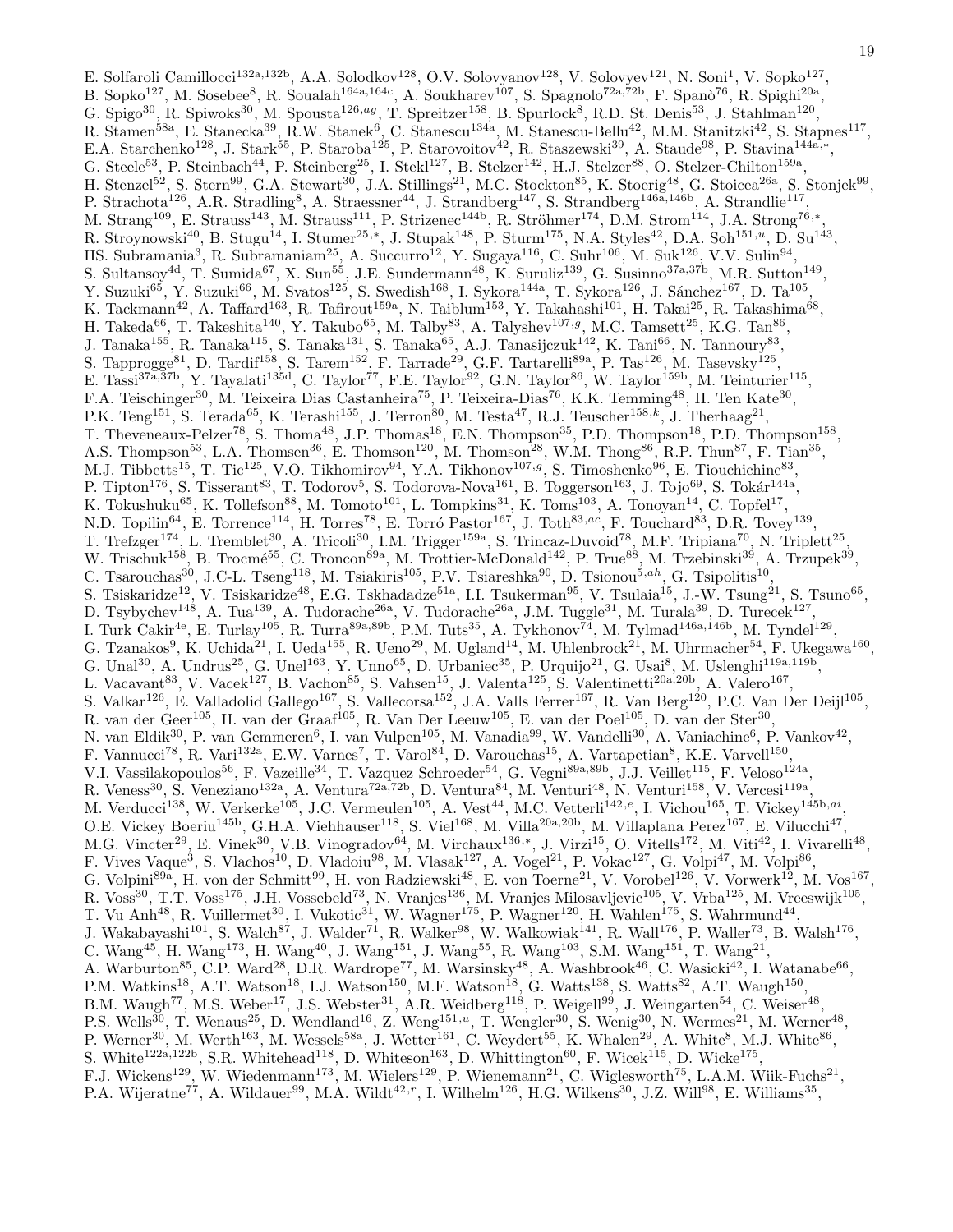H.H. Williams<sup>120</sup>, W. Willis<sup>35</sup>, S. Willocq<sup>84</sup>, J.A. Wilson<sup>18</sup>, M.G. Wilson<sup>143</sup>, A. Wilson<sup>87</sup>, I. Wingerter-Seez<sup>5</sup>, S. Winkelmann<sup>48</sup>, F. Winklmeier<sup>30</sup>, M. Wittgen<sup>143</sup>, S.J. Wollstadt<sup>81</sup>, M.W. Wolter<sup>39</sup>, H. Wolters<sup>124a,h</sup>, W.C. Wong<sup>41</sup>, G. Wooden<sup>87</sup>, B.K. Wosiek<sup>39</sup>, J. Wotschack<sup>30</sup>, M.J. Woudstra<sup>82</sup>, K.W. Wozniak<sup>39</sup>, K. Wraight<sup>53</sup>, M. Wright<sup>53</sup>, B. Wrona<sup>73</sup>, S.L. Wu<sup>173</sup>, X. Wu<sup>49</sup>, Y. Wu<sup>33b,aj</sup>, E. Wulf<sup>35</sup>, B.M. Wynne<sup>46</sup>, S. Xella<sup>36</sup>, M. Xiao<sup>136</sup>,

- S. Xie<sup>48</sup>, C. Xu<sup>33b,y</sup>, D. Xu<sup>139</sup>, L. Xu<sup>33b</sup>, B. Yabsley<sup>150</sup>, S. Yacoob<sup>145a,ak</sup>, M. Yamada<sup>65</sup>, H. Yamaguchi<sup>155</sup>,
- A. Yamamoto<sup>65</sup>, K. Yamamoto<sup>63</sup>, S. Yamamoto<sup>155</sup>, T. Yamamura<sup>155</sup>, T. Yamanaka<sup>155</sup>, T. Yamazaki<sup>155</sup>,
- Y. Yamazaki<sup>66</sup>, Z. Yan<sup>22</sup>, H. Yang<sup>87</sup>, U.K. Yang<sup>82</sup>, Y. Yang<sup>109</sup>, Z. Yang<sup>146a,146b</sup>, S. Yanush<sup>91</sup>, L. Yao<sup>33a</sup>, Y. Yao<sup>15</sup>,
- Y. Yasu<sup>65</sup>, G.V. Ybeles Smit<sup>130</sup>, J. Ye<sup>40</sup>, S. Ye<sup>25</sup>, M. Yilmaz<sup>4c</sup>, R. Yoosoofmiya<sup>123</sup>, K. Yorita<sup>171</sup>, R. Yoshida<sup>6</sup>,
- K. Yoshihara<sup>155</sup>, C. Young<sup>143</sup>, C.J. Young<sup>118</sup>, S. Youssef<sup>22</sup>, D. Yu<sup>25</sup>, J. Yu<sup>8</sup>, J. Yu<sup>112</sup>, L. Yuan<sup>66</sup>, A. Yurkewicz<sup>106</sup>,
- B. Zabinski $^{39}$ , R. Zaidan $^{62}$ , A.M. Zaitsev $^{128}$ , Z. Zajacova $^{30}$ , L. Zanello $^{132a,132b}$ , D. Zanzi $^{99}$ , A. Zaytsev $^{25}$ ,
- C. Zeitnitz<sup>175</sup>, M. Zeman<sup>125</sup>, A. Zemla<sup>39</sup>, C. Zendler<sup>21</sup>, O. Zenin<sup>128</sup>, T. Ženiš<sup>144a</sup>, Z. Zinonos<sup>122a,122b</sup>, D. Zerwas<sup>115</sup>,
- G. Zevi della Porta<sup>57</sup>, D. Zhang<sup>33b,al</sup>, H. Zhang<sup>88</sup>, J. Zhang<sup>6</sup>, X. Zhang<sup>33d</sup>, Z. Zhang<sup>115</sup>, L. Zhao<sup>108</sup>, Z. Zhao<sup>33b</sup>,
- A. Zhemchugov<sup>64</sup>, J. Zhong<sup>118</sup>, B. Zhou<sup>87</sup>, N. Zhou<sup>163</sup>, Y. Zhou<sup>151</sup>, C.G. Zhu<sup>33d</sup>, H. Zhu<sup>42</sup>, J. Zhu<sup>87</sup>, Y. Zhu<sup>33b</sup>,
- X. Zhuang<sup>98</sup>, V. Zhuravlov<sup>99</sup>, A. Zibell<sup>98</sup>, D. Zieminska<sup>60</sup>, N.I. Zimin<sup>64</sup>, R. Zimmermann<sup>21</sup>, S. Zimmermann<sup>21</sup>,
- S. Zimmermann<sup>48</sup>, M. Ziolkowski<sup>141</sup>, R. Zitoun<sup>5</sup>, L. Živković<sup>35</sup>, V.V. Zmouchko<sup>128,\*</sup>, G. Zobernig<sup>173</sup>,
- A. Zoccoli<sup>20a, 20b</sup>, M. zur Nedden<sup>16</sup>, V. Zutshi<sup>106</sup>, L. Zwalinski<sup>30</sup>.
- <sup>1</sup> School of Chemistry and Physics, University of Adelaide, Adelaide, Australia
- <sup>2</sup> Physics Department, SUNY Albany, Albany NY, United States of America
- <sup>3</sup> Department of Physics, University of Alberta, Edmonton AB, Canada
- <sup>4 (a)</sup> Department of Physics, Ankara University, Ankara; <sup>(b)</sup> Department of Physics, Dumlupinar University,
- Kutahya; <sup>(c)</sup> Department of Physics, Gazi University, Ankara; <sup>(d)</sup> Division of Physics, TOBB University of
- Economics and Technology, Ankara; (e) Turkish Atomic Energy Authority, Ankara, Turkey
- <sup>5</sup> LAPP, CNRS/IN2P3 and Université de Savoie, Annecy-le-Vieux, France
- <sup>6</sup> High Energy Physics Division, Argonne National Laboratory, Argonne IL, United States of America
- <sup>7</sup> Department of Physics, University of Arizona, Tucson AZ, United States of America
- <sup>8</sup> Department of Physics, The University of Texas at Arlington, Arlington TX, United States of America
- <sup>9</sup> Physics Department, University of Athens, Athens, Greece
- <sup>10</sup> Physics Department, National Technical University of Athens, Zografou, Greece
- <sup>11</sup> Institute of Physics, Azerbaijan Academy of Sciences, Baku, Azerbaijan
- <sup>12</sup> Institut de Física d'Altes Energies and Departament de Física de la Universitat Autònoma de Barcelona and ICREA, Barcelona, Spain
- <sup>13 (a)</sup> Institute of Physics, University of Belgrade, Belgrade; <sup>(b)</sup> Vinca Institute of Nuclear Sciences, University of Belgrade, Belgrade, Serbia
- <sup>14</sup> Department for Physics and Technology, University of Bergen, Bergen, Norway
- <sup>15</sup> Physics Division, Lawrence Berkeley National Laboratory and University of California, Berkeley CA, United States of America
- <sup>16</sup> Department of Physics, Humboldt University, Berlin, Germany
- <sup>17</sup> Albert Einstein Center for Fundamental Physics and Laboratory for High Energy Physics, University of Bern, Bern, Switzerland
- <sup>18</sup> School of Physics and Astronomy, University of Birmingham, Birmingham, United Kingdom
- 19 (a) Department of Physics, Bogazici University, Istanbul; (b) Division of Physics, Dogus University, Istanbul; (c)
- Department of Physics Engineering, Gaziantep University, Gaziantep; (d) Department of Physics, Istanbul Technical University, Istanbul, Turkey
- <sup>20 (a)</sup> INFN Sezione di Bologna; <sup>(b)</sup> Dipartimento di Fisica, Università di Bologna, Bologna, Italy
- <sup>21</sup> Physikalisches Institut, University of Bonn, Bonn, Germany
- <sup>22</sup> Department of Physics, Boston University, Boston MA, United States of America
- <sup>23</sup> Department of Physics, Brandeis University, Waltham MA, United States of America
- <sup>24 (a)</sup> Universidade Federal do Rio De Janeiro COPPE/EE/IF, Rio de Janeiro; <sup>(b)</sup> Federal University of Juiz de Fora
- (UFJF), Juiz de Fora; <sup>(c)</sup> Federal University of Sao Joao del Rei (UFSJ), Sao Joao del Rei; <sup>(d)</sup> Instituto de Fisica,

Universidade de Sao Paulo, Sao Paulo, Brazil

- <sup>25</sup> Physics Department, Brookhaven National Laboratory, Upton NY, United States of America
- <sup>26 (a)</sup> National Institute of Physics and Nuclear Engineering, Bucharest; <sup>(b)</sup> University Politehnica Bucharest,

Bucharest; (c) West University in Timisoara, Timisoara, Romania

- $27$  Departamento de Física, Universidad de Buenos Aires, Buenos Aires, Argentina
- <sup>28</sup> Cavendish Laboratory, University of Cambridge, Cambridge, United Kingdom
- <sup>29</sup> Department of Physics, Carleton University, Ottawa ON, Canada
- <sup>30</sup> CERN, Geneva, Switzerland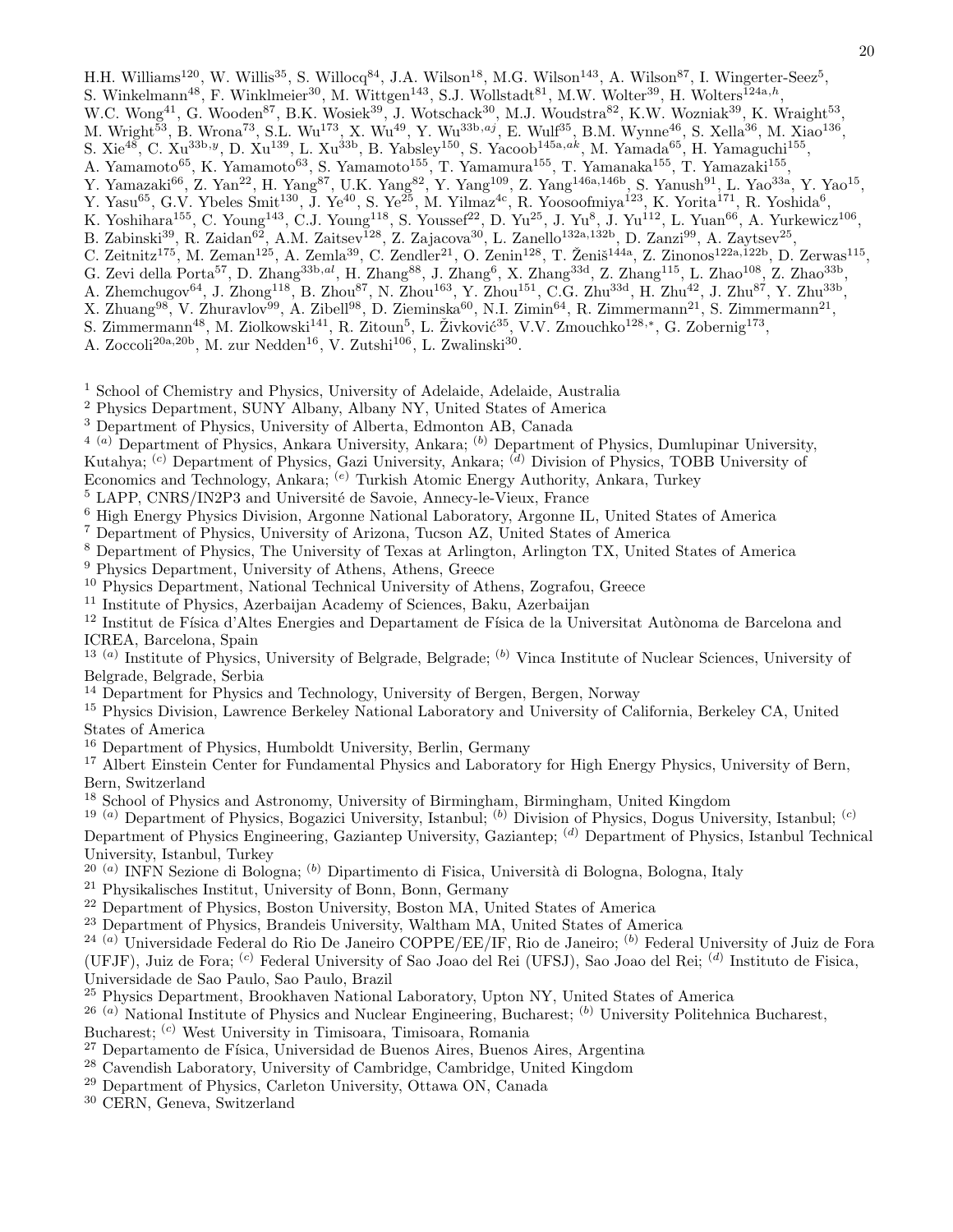<sup>31</sup> Enrico Fermi Institute, University of Chicago, Chicago IL, United States of America

 $32(a)$  Departamento de Física, Pontificia Universidad Católica de Chile, Santiago; (b) Departamento de Física,

Universidad Técnica Federico Santa María, Valparaíso, Chile

<sup>33 (a)</sup> Institute of High Energy Physics, Chinese Academy of Sciences, Beijing; <sup>(b)</sup> Department of Modern Physics, University of Science and Technology of China, Anhui; <sup>(c)</sup> Department of Physics, Nanjing University, Jiangsu; <sup>(d)</sup> School of Physics, Shandong University, Shandong; <sup>(e)</sup> Physics Department, Shanghai Jiao Tong University, Shanghai, China

 $34$  Laboratoire de Physique Corpusculaire, Clermont Université and Université Blaise Pascal and CNRS/IN2P3, Clermont-Ferrand, France

- <sup>35</sup> Nevis Laboratory, Columbia University, Irvington NY, United States of America
- <sup>36</sup> Niels Bohr Institute, University of Copenhagen, Kobenhavn, Denmark

<sup>37 (a)</sup> INFN Gruppo Collegato di Cosenza; <sup>(b)</sup> Dipartimento di Fisica, Università della Calabria, Arcavata di Rende, Italy

- <sup>38</sup> AGH University of Science and Technology, Faculty of Physics and Applied Computer Science, Krakow, Poland
- <sup>39</sup> The Henryk Niewodniczanski Institute of Nuclear Physics, Polish Academy of Sciences, Krakow, Poland
- <sup>40</sup> Physics Department, Southern Methodist University, Dallas TX, United States of America
- <sup>41</sup> Physics Department, University of Texas at Dallas, Richardson TX, United States of America
- <sup>42</sup> DESY, Hamburg and Zeuthen, Germany
- $43$  Institut für Experimentelle Physik IV, Technische Universität Dortmund, Dortmund, Germany
- <sup>44</sup> Institut für Kern- und Teilchenphysik, Technical University Dresden, Dresden, Germany
- <sup>45</sup> Department of Physics, Duke University, Durham NC, United States of America
- <sup>46</sup> SUPA School of Physics and Astronomy, University of Edinburgh, Edinburgh, United Kingdom
- <sup>47</sup> INFN Laboratori Nazionali di Frascati, Frascati, Italy
- <sup>48</sup> Fakultät für Mathematik und Physik, Albert-Ludwigs-Universität, Freiburg, Germany
- <sup>49</sup> Section de Physique, Université de Genève, Geneva, Switzerland
- <sup>50 (a)</sup> INFN Sezione di Genova; <sup>(b)</sup> Dipartimento di Fisica, Università di Genova, Genova, Italy

 $^{51}$  (a) E. Andronikashvili Institute of Physics, Iv. Javakhishvili Tbilisi State University, Tbilisi; (b) High Energy

- Physics Institute, Tbilisi State University, Tbilisi, Georgia
- $^{52}$  II Physikalisches Institut, Justus-Liebig-Universität Giessen, Giessen, Germany
- <sup>53</sup> SUPA School of Physics and Astronomy, University of Glasgow, Glasgow, United Kingdom
- $54$  II Physikalisches Institut, Georg-August-Universität, Göttingen, Germany
- <sup>55</sup> Laboratoire de Physique Subatomique et de Cosmologie, Université Joseph Fourier and CNRS/IN2P3 and Institut National Polytechnique de Grenoble, Grenoble, France
- <sup>56</sup> Department of Physics, Hampton University, Hampton VA, United States of America
- <sup>57</sup> Laboratory for Particle Physics and Cosmology, Harvard University, Cambridge MA, United States of America
- $^{58}$  (a) Kirchhoff-Institut für Physik, Ruprecht-Karls-Universität Heidelberg, Heidelberg; (b) Physikalisches Institut,

Ruprecht-Karls-Universität Heidelberg, Heidelberg; <sup>(c)</sup> ZITI Institut für technische Informatik,

Ruprecht-Karls-Universität Heidelberg, Mannheim, Germany

- <sup>59</sup> Faculty of Applied Information Science, Hiroshima Institute of Technology, Hiroshima, Japan
- <sup>60</sup> Department of Physics, Indiana University, Bloomington IN, United States of America
- $61$  Institut für Astro- und Teilchenphysik, Leopold-Franzens-Universität, Innsbruck, Austria
- <sup>62</sup> University of Iowa, Iowa City IA, United States of America
- <sup>63</sup> Department of Physics and Astronomy, Iowa State University, Ames IA, United States of America
- <sup>64</sup> Joint Institute for Nuclear Research, JINR Dubna, Dubna, Russia
- <sup>65</sup> KEK, High Energy Accelerator Research Organization, Tsukuba, Japan
- <sup>66</sup> Graduate School of Science, Kobe University, Kobe, Japan
- <sup>67</sup> Faculty of Science, Kyoto University, Kyoto, Japan
- <sup>68</sup> Kyoto University of Education, Kyoto, Japan
- <sup>69</sup> Department of Physics, Kyushu University, Fukuoka, Japan
- <sup>70</sup> Instituto de Física La Plata, Universidad Nacional de La Plata and CONICET, La Plata, Argentina
- <sup>71</sup> Physics Department, Lancaster University, Lancaster, United Kingdom
- <sup>72 (a)</sup> INFN Sezione di Lecce; <sup>(b)</sup> Dipartimento di Matematica e Fisica, Università del Salento, Lecce, Italy
- <sup>73</sup> Oliver Lodge Laboratory, University of Liverpool, Liverpool, United Kingdom
- <sup>74</sup> Department of Physics, Jožef Stefan Institute and University of Ljubliana, Ljubliana, Slovenia
- <sup>75</sup> School of Physics and Astronomy, Queen Mary University of London, London, United Kingdom
- <sup>76</sup> Department of Physics, Royal Holloway University of London, Surrey, United Kingdom
- <sup>77</sup> Department of Physics and Astronomy, University College London, London, United Kingdom
- <sup>78</sup> Laboratoire de Physique Nucléaire et de Hautes Energies, UPMC and Université Paris-Diderot and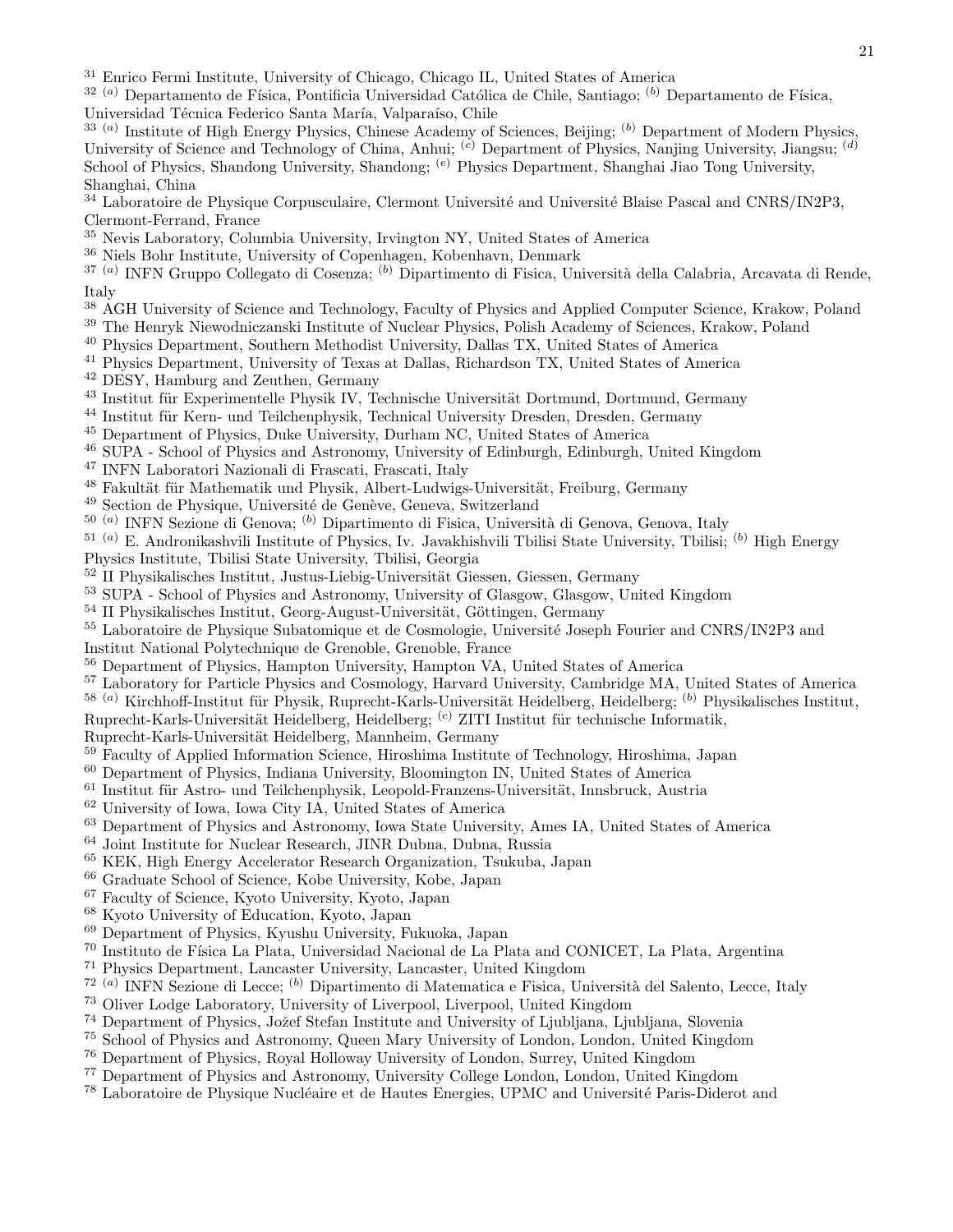### CNRS/IN2P3, Paris, France

- Fysiska institutionen, Lunds universitet, Lund, Sweden
- Departamento de Fisica Teorica C-15, Universidad Autonoma de Madrid, Madrid, Spain
- Institut für Physik, Universität Mainz, Mainz, Germany
- School of Physics and Astronomy, University of Manchester, Manchester, United Kingdom
- <sup>83</sup> CPPM, Aix-Marseille Université and CNRS/IN2P3, Marseille, France
- Department of Physics, University of Massachusetts, Amherst MA, United States of America
- Department of Physics, McGill University, Montreal QC, Canada
- School of Physics, University of Melbourne, Victoria, Australia
- Department of Physics, The University of Michigan, Ann Arbor MI, United States of America<br> $88$  Department of Physics and Astronomy Michigan State University East Lansing MI, United St
- Department of Physics and Astronomy, Michigan State University, East Lansing MI, United States of America
- <sup>89 (a)</sup> INFN Sezione di Milano; <sup>(b)</sup> Dipartimento di Fisica, Università di Milano, Milano, Italy
- B.I. Stepanov Institute of Physics, National Academy of Sciences of Belarus, Minsk, Republic of Belarus
- National Scientific and Educational Centre for Particle and High Energy Physics, Minsk, Republic of Belarus
- <sup>92</sup> Department of Physics, Massachusetts Institute of Technology, Cambridge MA, United States of America
- <sup>93</sup> Group of Particle Physics, University of Montreal, Montreal QC, Canada
- <sup>94</sup> P.N. Lebedev Institute of Physics, Academy of Sciences, Moscow, Russia
- Institute for Theoretical and Experimental Physics (ITEP), Moscow, Russia
- Moscow Engineering and Physics Institute (MEPhI), Moscow, Russia
- <sup>97</sup> Skobeltsyn Institute of Nuclear Physics, Lomonosov Moscow State University, Moscow, Russia
- 98 Fakultät für Physik, Ludwig-Maximilians-Universität München, München, Germany
- Max-Planck-Institut für Physik (Werner-Heisenberg-Institut), München, Germany
- Nagasaki Institute of Applied Science, Nagasaki, Japan
- Graduate School of Science and Kobayashi-Maskawa Institute, Nagoya University, Nagoya, Japan
- <sup>102 (a)</sup> INFN Sezione di Napoli; <sup>(b)</sup> Dipartimento di Scienze Fisiche, Università di Napoli, Napoli, Italy
- Department of Physics and Astronomy, University of New Mexico, Albuquerque NM, United States of America
- Institute for Mathematics, Astrophysics and Particle Physics, Radboud University Nijmegen/Nikhef, Nijmegen,
- Netherlands
- Nikhef National Institute for Subatomic Physics and University of Amsterdam, Amsterdam, Netherlands
- Department of Physics, Northern Illinois University, DeKalb IL, United States of America
- Budker Institute of Nuclear Physics, SB RAS, Novosibirsk, Russia
- Department of Physics, New York University, New York NY, United States of America
- Ohio State University, Columbus OH, United States of America
- Faculty of Science, Okayama University, Okayama, Japan

 Homer L. Dodge Department of Physics and Astronomy, University of Oklahoma, Norman OK, United States of America

- Department of Physics, Oklahoma State University, Stillwater OK, United States of America
- <sup>113</sup> Palacký University, RCPTM, Olomouc, Czech Republic
- Center for High Energy Physics, University of Oregon, Eugene OR, United States of America
- <sup>115</sup> LAL, Université Paris-Sud and CNRS/IN2P3, Orsay, France
- Graduate School of Science, Osaka University, Osaka, Japan
- Department of Physics, University of Oslo, Oslo, Norway
- Department of Physics, Oxford University, Oxford, United Kingdom
- <sup>119 (a)</sup> INFN Sezione di Pavia; <sup>(b)</sup> Dipartimento di Fisica, Università di Pavia, Pavia, Italy
- Department of Physics, University of Pennsylvania, Philadelphia PA, United States of America
- Petersburg Nuclear Physics Institute, Gatchina, Russia
- <sup>122 (a)</sup> INFN Sezione di Pisa; <sup>(b)</sup> Dipartimento di Fisica E. Fermi, Università di Pisa, Pisa, Italy
- Department of Physics and Astronomy, University of Pittsburgh, Pittsburgh PA, United States of America

<sup>124 (a)</sup> Laboratorio de Instrumentacao e Fisica Experimental de Particulas - LIP, Lisboa; <sup>(b)</sup> Departamento de Fisica

- Teorica y del Cosmos and CAFPE, Universidad de Granada, Granada, Portugal
- Institute of Physics, Academy of Sciences of the Czech Republic, Praha, Czech Republic
- Faculty of Mathematics and Physics, Charles University in Prague, Praha, Czech Republic
- Czech Technical University in Prague, Praha, Czech Republic
- State Research Center Institute for High Energy Physics, Protvino, Russia
- Particle Physics Department, Rutherford Appleton Laboratory, Didcot, United Kingdom
- Physics Department, University of Regina, Regina SK, Canada
- 
- <sup>131</sup> Ritsumeikan University, Kusatsu, Shiga, Japan<br><sup>132 (a)</sup> INFN Sezione di Roma I; <sup>(b)</sup> Dipartimento di Fisica, Università La Sapienza, Roma, Italy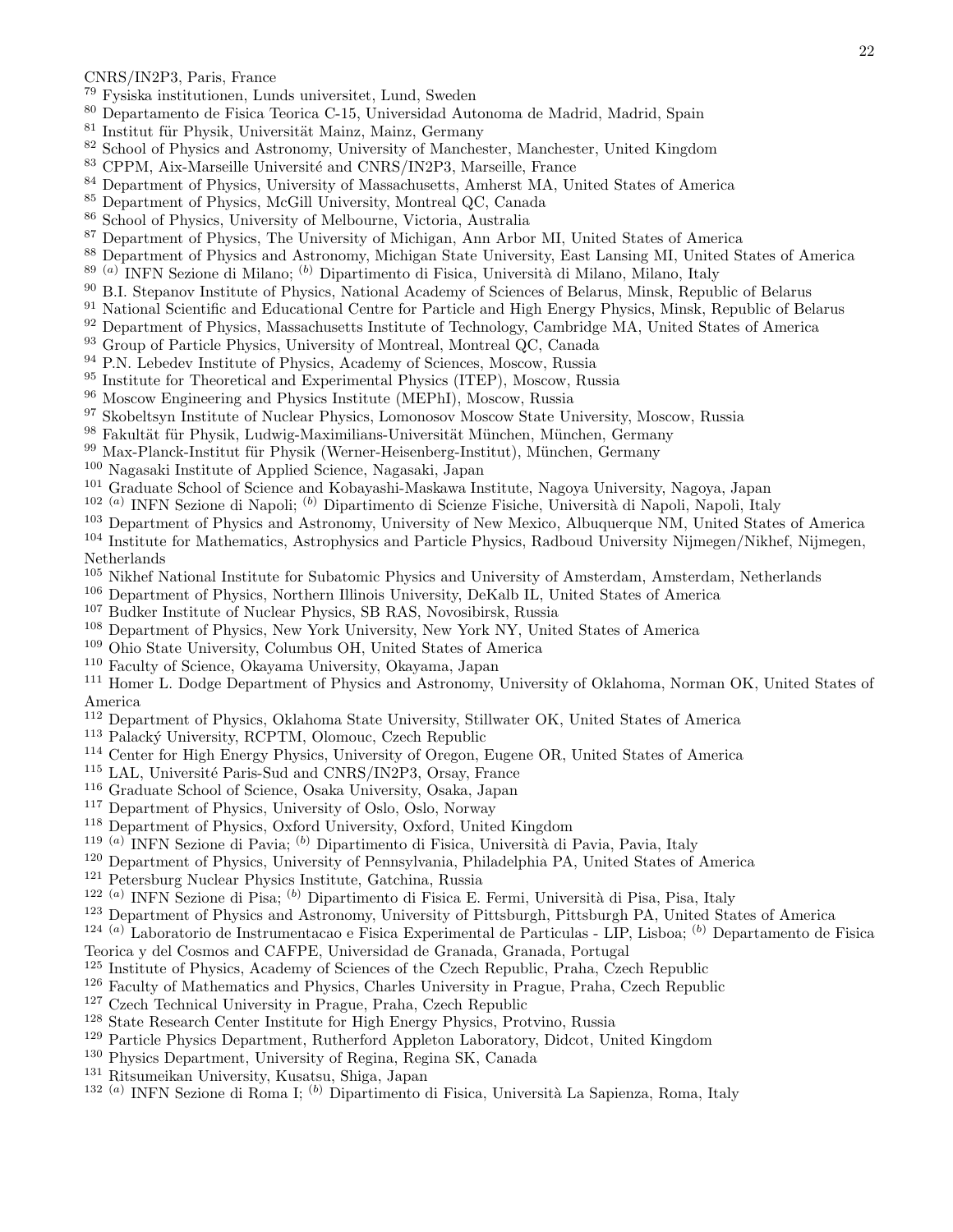<sup>133 (a)</sup> INFN Sezione di Roma Tor Vergata; <sup>(b)</sup> Dipartimento di Fisica, Università di Roma Tor Vergata, Roma, Italy <sup>134 (a)</sup> INFN Sezione di Roma Tre; <sup>(b)</sup> Dipartimento di Fisica, Università Roma Tre, Roma, Italy

<sup>135 (a)</sup> Faculté des Sciences Ain Chock, Réseau Universitaire de Physique des Hautes Energies - Université Hassan II, Casablanca; <sup>(b)</sup> Centre National de l'Energie des Sciences Techniques Nucleaires, Rabat; <sup>(c)</sup> Faculté des Sciences Semlalia, Université Cadi Ayyad, LPHEA-Marrakech; <sup>(d)</sup> Faculté des Sciences, Université Mohamed Premier and LPTPM, Oujda; <sup>(e)</sup> Faculté des sciences, Université Mohammed V-Agdal, Rabat, Morocco

<sup>136</sup> DSM/IRFU (Institut de Recherches sur les Lois Fondamentales de l'Univers), CEA Saclay (Commissariat a l'Energie Atomique), Gif-sur-Yvette, France

<sup>137</sup> Santa Cruz Institute for Particle Physics, University of California Santa Cruz, Santa Cruz CA, United States of America

- <sup>138</sup> Department of Physics, University of Washington, Seattle WA, United States of America
- <sup>139</sup> Department of Physics and Astronomy, University of Sheffield, Sheffield, United Kingdom
- <sup>140</sup> Department of Physics, Shinshu University, Nagano, Japan
- <sup>141</sup> Fachbereich Physik, Universität Siegen, Siegen, Germany
- <sup>142</sup> Department of Physics, Simon Fraser University, Burnaby BC, Canada
- <sup>143</sup> SLAC National Accelerator Laboratory, Stanford CA, United States of America
- <sup>144 (a)</sup> Faculty of Mathematics, Physics & Informatics, Comenius University, Bratislava; <sup>(b)</sup> Department of

Subnuclear Physics, Institute of Experimental Physics of the Slovak Academy of Sciences, Kosice, Slovak Republic <sup>145 (a)</sup> Department of Physics, University of Johannesburg, Johannesburg;  $(b)$  School of Physics, University of the Witwatersrand, Johannesburg, South Africa

- <sup>146 (a)</sup> Department of Physics, Stockholm University; <sup>(b)</sup> The Oskar Klein Centre, Stockholm, Sweden
- <sup>147</sup> Physics Department, Royal Institute of Technology, Stockholm, Sweden
- <sup>148</sup> Departments of Physics & Astronomy and Chemistry, Stony Brook University, Stony Brook NY, United States of America
- <sup>149</sup> Department of Physics and Astronomy, University of Sussex, Brighton, United Kingdom
- <sup>150</sup> School of Physics, University of Sydney, Sydney, Australia
- <sup>151</sup> Institute of Physics, Academia Sinica, Taipei, Taiwan
- <sup>152</sup> Department of Physics, Technion: Israel Institute of Technology, Haifa, Israel
- <sup>153</sup> Raymond and Beverly Sackler School of Physics and Astronomy, Tel Aviv University, Tel Aviv, Israel
- <sup>154</sup> Department of Physics, Aristotle University of Thessaloniki, Thessaloniki, Greece

<sup>155</sup> International Center for Elementary Particle Physics and Department of Physics, The University of Tokyo, Tokyo, Japan

- <sup>156</sup> Graduate School of Science and Technology, Tokyo Metropolitan University, Tokyo, Japan
- <sup>157</sup> Department of Physics, Tokyo Institute of Technology, Tokyo, Japan
- <sup>158</sup> Department of Physics, University of Toronto, Toronto ON, Canada
- 159 (a) TRIUMF, Vancouver BC; (b) Department of Physics and Astronomy, York University, Toronto ON, Canada
- <sup>160</sup> Faculty of Pure and Applied Sciences, University of Tsukuba, Tsukuba, Japan
- <sup>161</sup> Department of Physics and Astronomy, Tufts University, Medford MA, United States of America
- <sup>162</sup> Centro de Investigaciones, Universidad Antonio Narino, Bogota, Colombia
- <sup>163</sup> Department of Physics and Astronomy, University of California Irvine, Irvine CA, United States of America

<sup>164 (a)</sup> INFN Gruppo Collegato di Udine; <sup>(b)</sup> ICTP, Trieste; <sup>(c)</sup> Dipartimento di Chimica, Fisica e Ambiente,

- Università di Udine, Udine, Italy
- <sup>165</sup> Department of Physics, University of Illinois, Urbana IL, United States of America
- <sup>166</sup> Department of Physics and Astronomy, University of Uppsala, Uppsala, Sweden
- <sup>167</sup> Instituto de Física Corpuscular (IFIC) and Departamento de Física Atómica, Molecular y Nuclear and

Departamento de Ingeniería Electrónica and Instituto de Microelectrónica de Barcelona (IMB-CNM), University of Valencia and CSIC, Valencia, Spain

- <sup>168</sup> Department of Physics, University of British Columbia, Vancouver BC, Canada
- <sup>169</sup> Department of Physics and Astronomy, University of Victoria, Victoria BC, Canada
- <sup>170</sup> Department of Physics, University of Warwick, Coventry, United Kingdom
- <sup>171</sup> Waseda University, Tokyo, Japan
- <sup>172</sup> Department of Particle Physics, The Weizmann Institute of Science, Rehovot, Israel
- <sup>173</sup> Department of Physics, University of Wisconsin, Madison WI, United States of America
- <sup>174</sup> Fakultät für Physik und Astronomie, Julius-Maximilians-Universität, Würzburg, Germany
- <sup>175</sup> Fachbereich C Physik, Bergische Universität Wuppertal, Wuppertal, Germany
- <sup>176</sup> Department of Physics, Yale University, New Haven CT, United States of America
- <sup>177</sup> Yerevan Physics Institute, Yerevan, Armenia
- <sup>178</sup> Centre de Calcul de l'Institut National de Physique Nucléaire et de Physique des Particules (IN2P3),